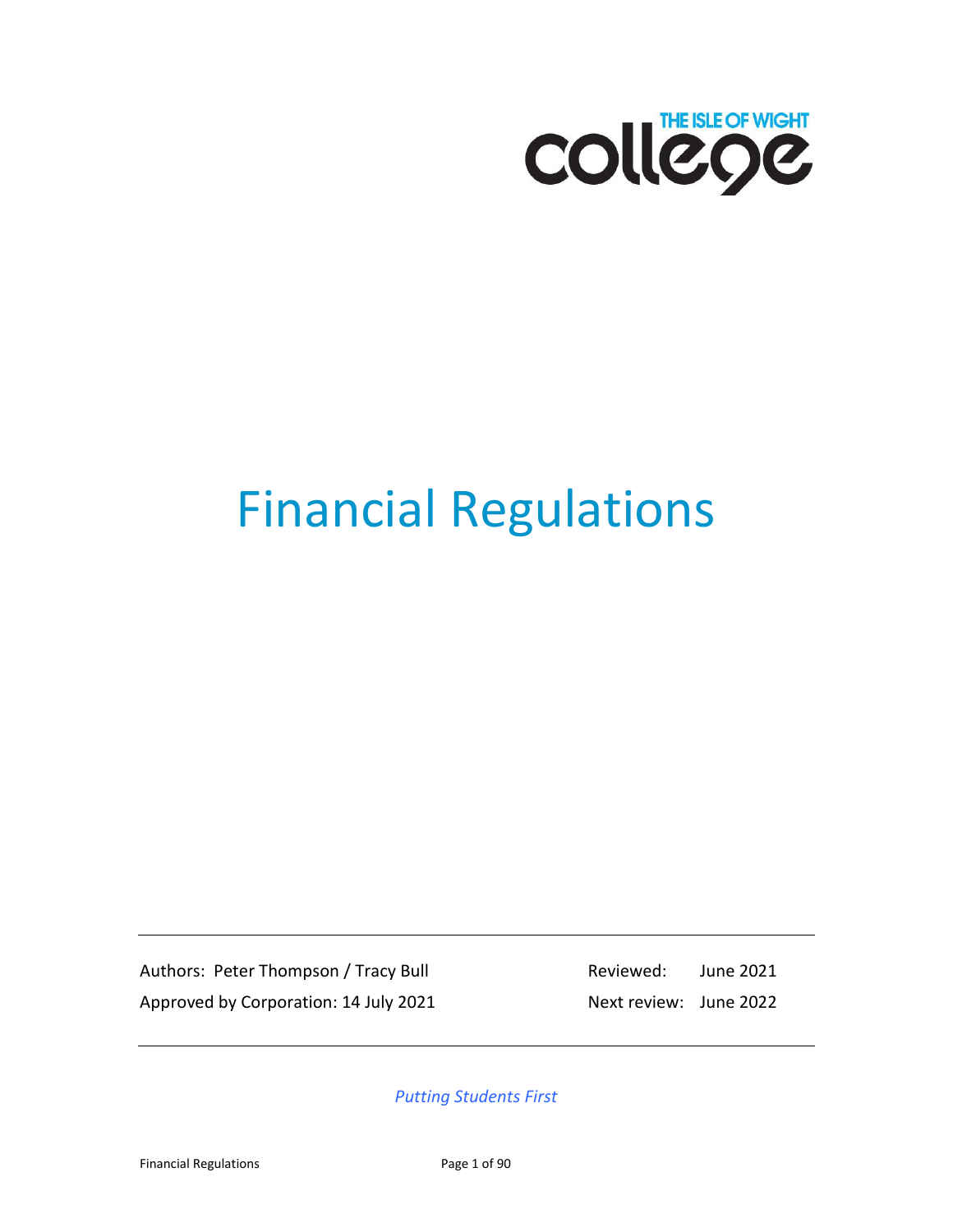#### **Schedule of amendments (June 2019)**

- i. Section 1.3 amended the name of the funding body's audit code of practice to Post 16 Audit Code of Practice.
- ii. Section  $4.1$  additional comment added the ESFA don't require a copy of the Cover Sheet of the Finance Plan to be submitted with the Principal's signature.
- iii. Section 10.7 has been updated to read as appendix H.
- iv. Section 11.5 now includes the note that any requests to carry forward ringfenced budgets must be requested before the  $31<sup>st</sup>$  July of the academic year concerned.
- v. Section 12.4 has been updated to note that expenditure on assets will be recorded where the acquisition cost is greater than £500, in line with the amendment to the accounting policies this academic year.
- vi. Section 13.4 now includes the legal definition of fraud, as noted in the Post 16 ACOP.
- vii. Section 13.4 also includes a reference to the Potential Indicators of Fraud checklist, available on the ESFA website.
- viii. Section 13.4 now includes reference to the maintenance of a Fraud Log, which will be presented to the Audit Committee on a regular basis.
- ix. Addition of Appendix K the Anti-Fraud Checklist for Post-16 Providers, from the Post 16 ACOP.
- x. Section 15.2 the comment regarding the use of an income register has been amended to reflect a monthly review of each income stream versus budget.
- xi. Section 15.3 paragraph 2 has been updated to refer to the 'Finance/Cashier function', rather than Cashier.
- xii. Section 15.3 internet receipts has been updated to reflect the treatment of online payments.
- xiii. Section 15.4 now includes reference to the Credit Control and Debt Management Policy – which notes the processes for action on debt collection.
- xiv. Section 15.4 now refers to outstanding debt reports issued to curriculum area management, for in-area action.
- xv. Section 15.5 wording has been updated referring to student outstanding fees, rather than students who have not paid an account for fees. Additionally, the comment regarding direct debit mandate being the colleges' preferred payment method has been removed.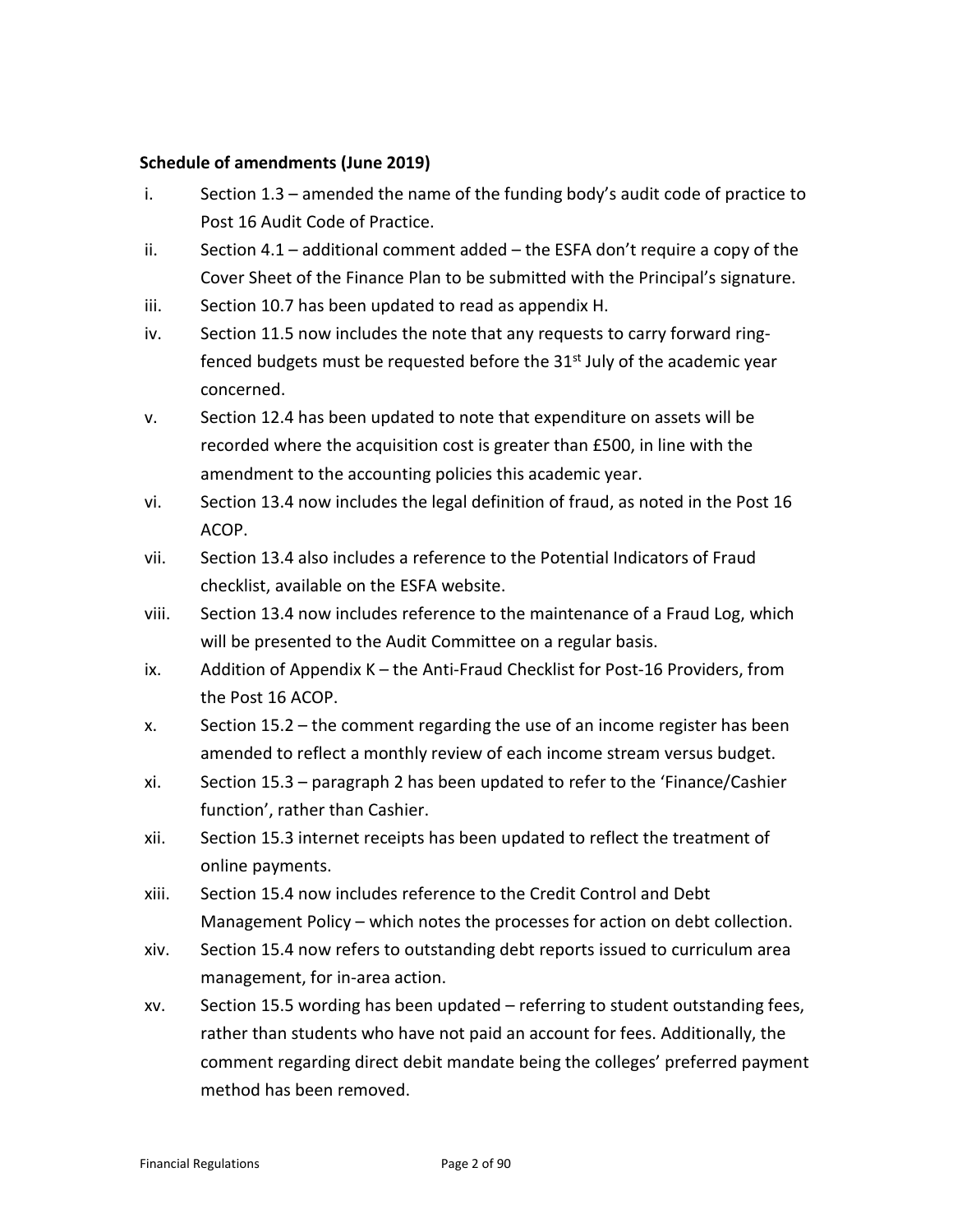- xvi. Section 17.4 includes reference to the full cost pro-forma template for all cost full activity, and details of approval required.
- xvii. Section 19.4 the list of items exempt from the purchase order system now includes Vehicle Maintenance.
- xviii. Section 20.3 updated to note that payments must be made in accordance with college's detailed payroll financial procedures and comply with HMRC regulations (rather than Inland Revenue regulations).
- xix. Section 20.4 has been updated to note that it is the Payroll Officer's responsibility (rather than the HR Manager's), to administer eligibility to pension arrangements.
- xx. Section 21.2 notes that a regular fixed asset check will be undertaken by Finance, on a sample basis.
- xxi. Section 23.3 has been updated for GDPR, rather than the Data Protection Act.
- xxii. Appendix  $D$  creditor payments amended to note the updated petty cash threshold of £10.
- xxiii. Appendix  $D -$  insurance amended to note that all aspects of insurance cover and claims are handled by the Campus Manager, not Finance.
- xxiv. Appendix  $D -$  budget monitoring updated to include the monthly issue of budget statements to all budget heads.
- xxv. Appendix  $E 'Regulatory disclosure'$  in the first paragraph of Internal Disclosures has been moved to provide a sub-heading for the second paragraph.
- xxvi. Appendix M section 1.1.1 has been updated to reflect the new capital threshold of £500, rather than £1,000.
- xxvii. Appendix M section 2.1.2 has been amended to refer to scrap that has a 'monetary' value.

#### **July/August 2019**

- i. Section 19.5 inclusion of criteria for when the use of a single tender waiver is appropriate.
- ii. Section 19.2 any differences in quantities received on a Purchase Order must be communicated to the supplier by the purchase order originator, annotated on the invoice, and Finance informed.
- iii. Section 19.16 inclusion of a maximum entertaining allowance of £25 per head for guests from outside bodies, regardless of the source of funding.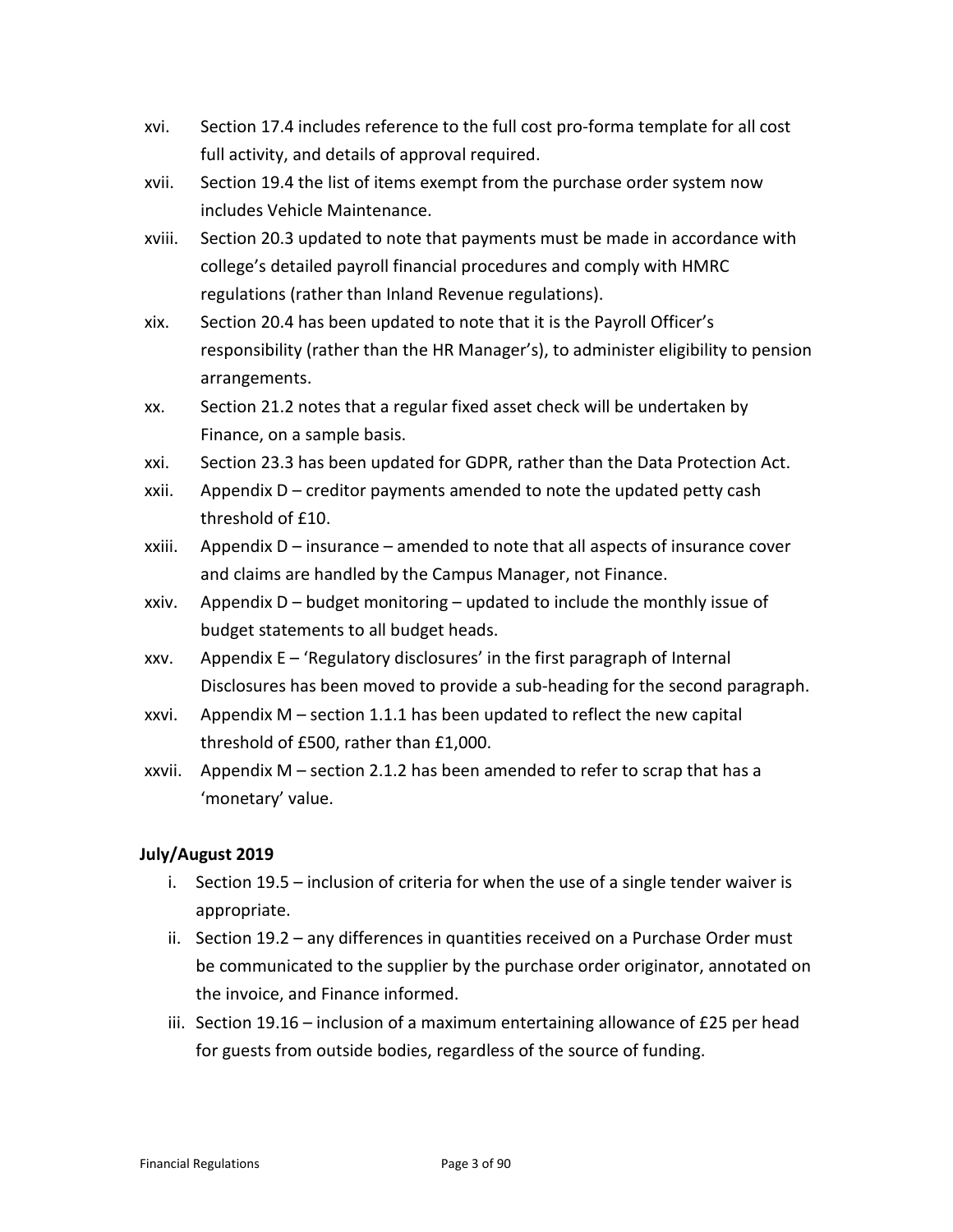#### **May 2020**

- i. Section 10.4 financial planning amend the process, to refer to the 24 month cash flow forecast, rather than a 12 month forecast, and a 12 month rolling forecast.
- ii. Section 15.4 debts over £50 must be submitted to Corporation annually for the approval of write off (was termly). Annual review allows for thorough debt review before requesting write off.
- iii. Section 12.3 updated for the Companies Act 2006 (was 1985)
- iv. Section 12.6 updated for the Charities Act 2011 (was 1993)

#### **August 2020**

i. Introduction of section 21.1a – implementation of an approvals process for the purchasing of staff laptops.

#### **September 2020**

- i. Section 19.5 purchases greater than £5,000 : addition of the following comment "It is the responsibility of the budget manager to provide this information to the Assistant Principal, to ensure the financial regulations are complied with."
- ii. Section 15 budget monitoring the addition of the following comment "However, it is the budget managers' responsibility to regularly review the spend on their cost centres – which can be done by accessing the real-time budget information on the accounting system for each area."

#### **May 2021**

- i. Section 10.4 replace 'IFMC' with 'CFFR' which is the new College Financial Forecasting model.
- ii. Section 19.4 additional comment included to note that approvals can be given electronically by the appropriate authorised person (via email), for purchase orders and invoices, rather than seeking signatures.
- iii. Section 20.3 additional comment included to note that approvals for timesheets etc can also be given electronically (via email from the appropriate authorised person)
- iv. Section 20.5 section updated to refer to the Expenses Policy, which covers fixed mileage for travel to CECAMM, relocation expenses, public transport and taxis.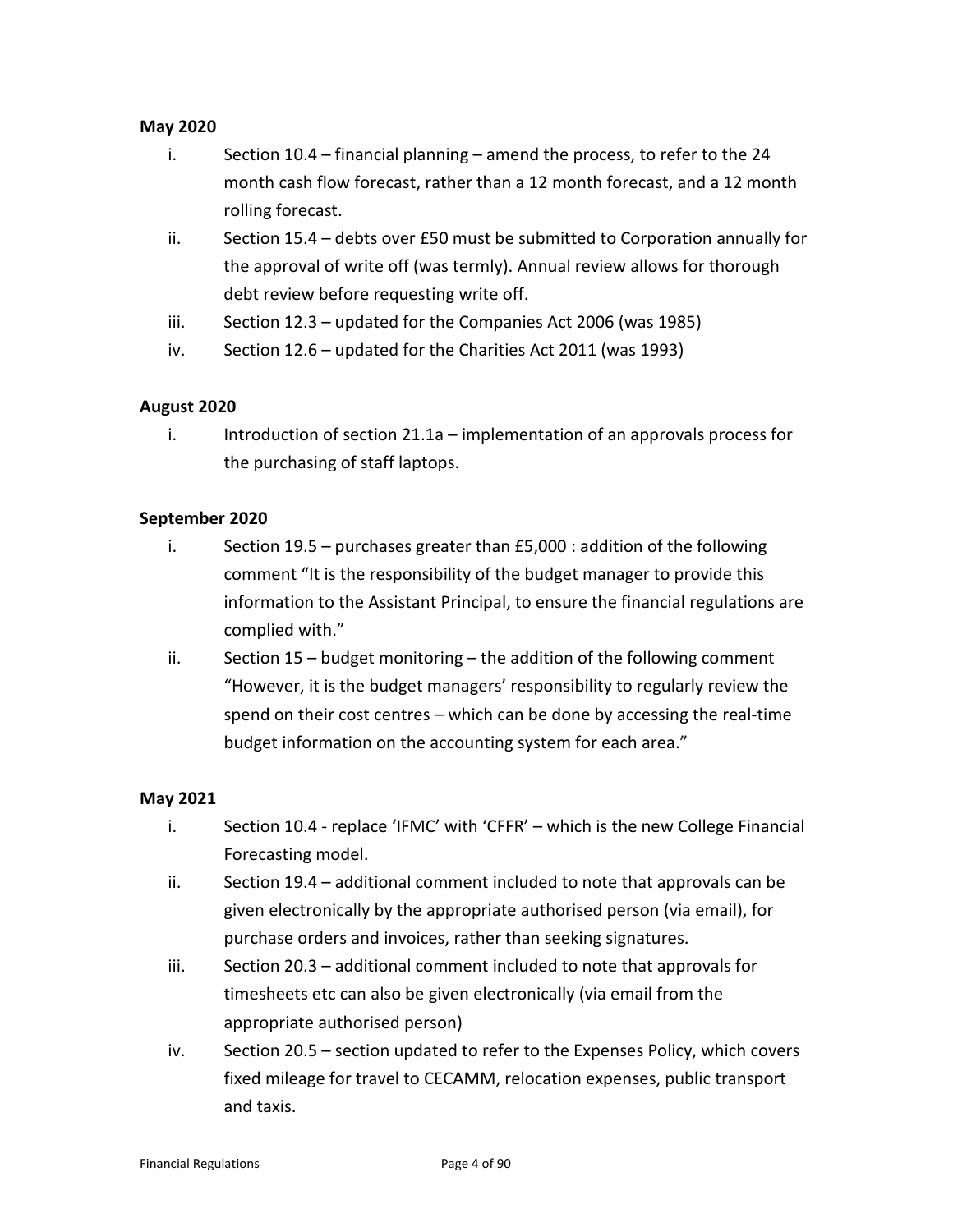#### **June 2021**

i. Section 19.15 – inserted, to include a section on rental of premises – and the need for cost/benefit analyses, and the requirement for annual Surveyor reports, to assess the condition of said rental premises.

#### **November 2021**

- i. Inclusion in "Terminology" section of the role of the Capital Committee.
- ii. Section 5.4 Inclusion of Capital Committee, within committee structures.
- iii. Section 10.7 Amendment to include note that Capital Committee may approve spend on significant capital projects up to £200k.
- iv. Section 19.2 inclusion of note that Capital Committee may approve spend on significant capital projects up to £200k.
- v. Section 12.4 inclusion of aggregation of individual purchases to capitalise as an asset.

#### **February 2022**

- i. Section 4.1.2 now includes reference to the use of an invoice request form to be used (available on the staff portal).
- ii. Section 15.6 inclusion of section on Restaurant income key controls regarding banking of tips, bookings, and raffles.
- iii. Section 19.5 Tenders & Quotations limit increased: spend in excess of £10,000 (was £5,000) now requires three quotations.
- iv. Sections 19.2 & 20.3 Wages. The Director of Finance will conduct the monthly review and authorisation of the Payroll.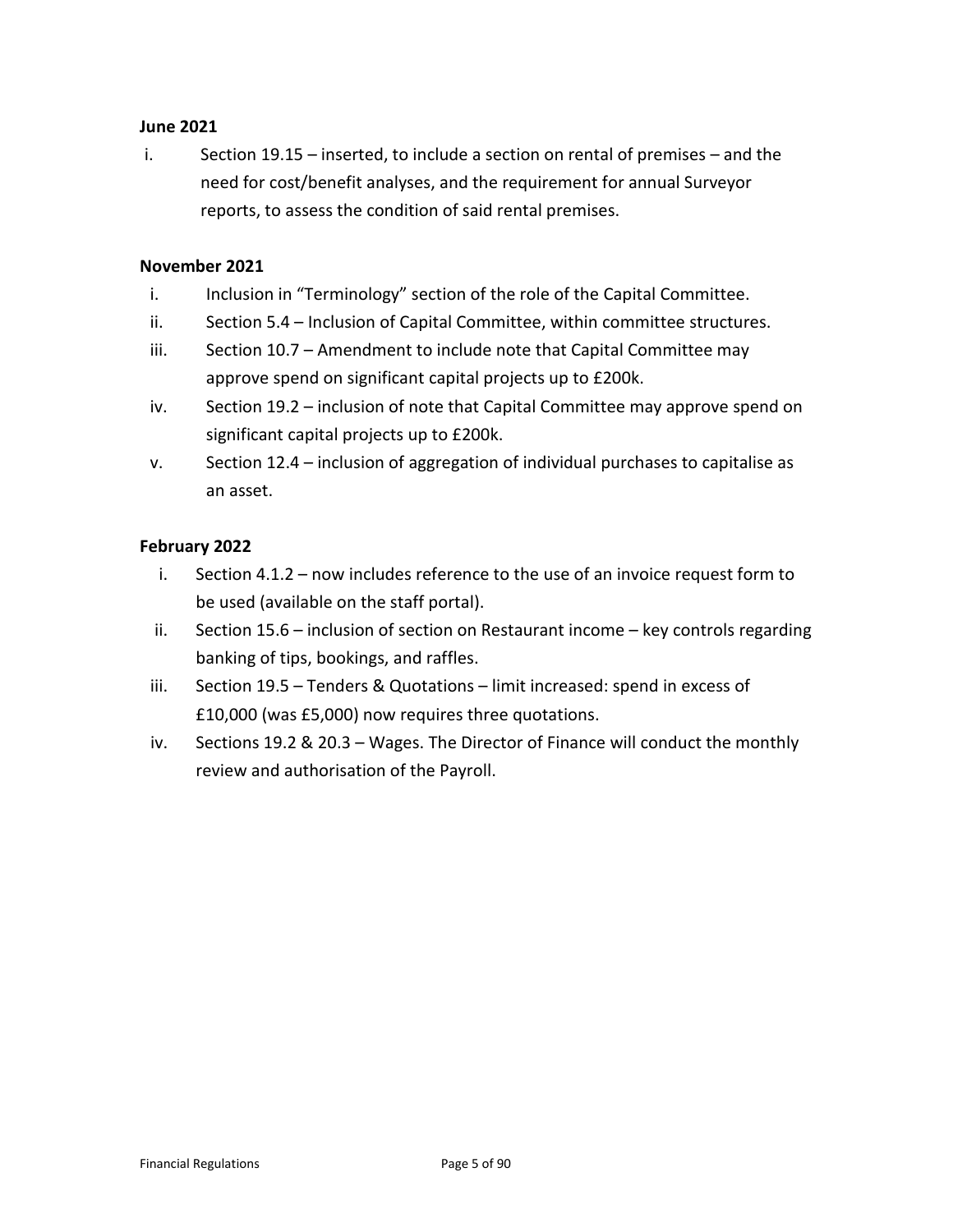# Contents

| A |    |                                                                              |  |
|---|----|------------------------------------------------------------------------------|--|
|   | 1  |                                                                              |  |
|   | 2  |                                                                              |  |
| B |    |                                                                              |  |
|   | 3  |                                                                              |  |
|   | 4  |                                                                              |  |
|   | 5  |                                                                              |  |
|   | 6  | Other Senior Managers with Financial Responsibility13                        |  |
|   | 7  |                                                                              |  |
|   | 8  |                                                                              |  |
|   | 9  |                                                                              |  |
| C |    |                                                                              |  |
|   |    |                                                                              |  |
|   | 11 |                                                                              |  |
|   |    |                                                                              |  |
|   |    |                                                                              |  |
|   |    |                                                                              |  |
|   | 15 |                                                                              |  |
|   |    | 16 ESF Projects, LEP Projects and all other Projects and Contracts (a)(b) 32 |  |
|   |    |                                                                              |  |
|   |    |                                                                              |  |
|   |    |                                                                              |  |
|   |    |                                                                              |  |
|   |    |                                                                              |  |
|   |    |                                                                              |  |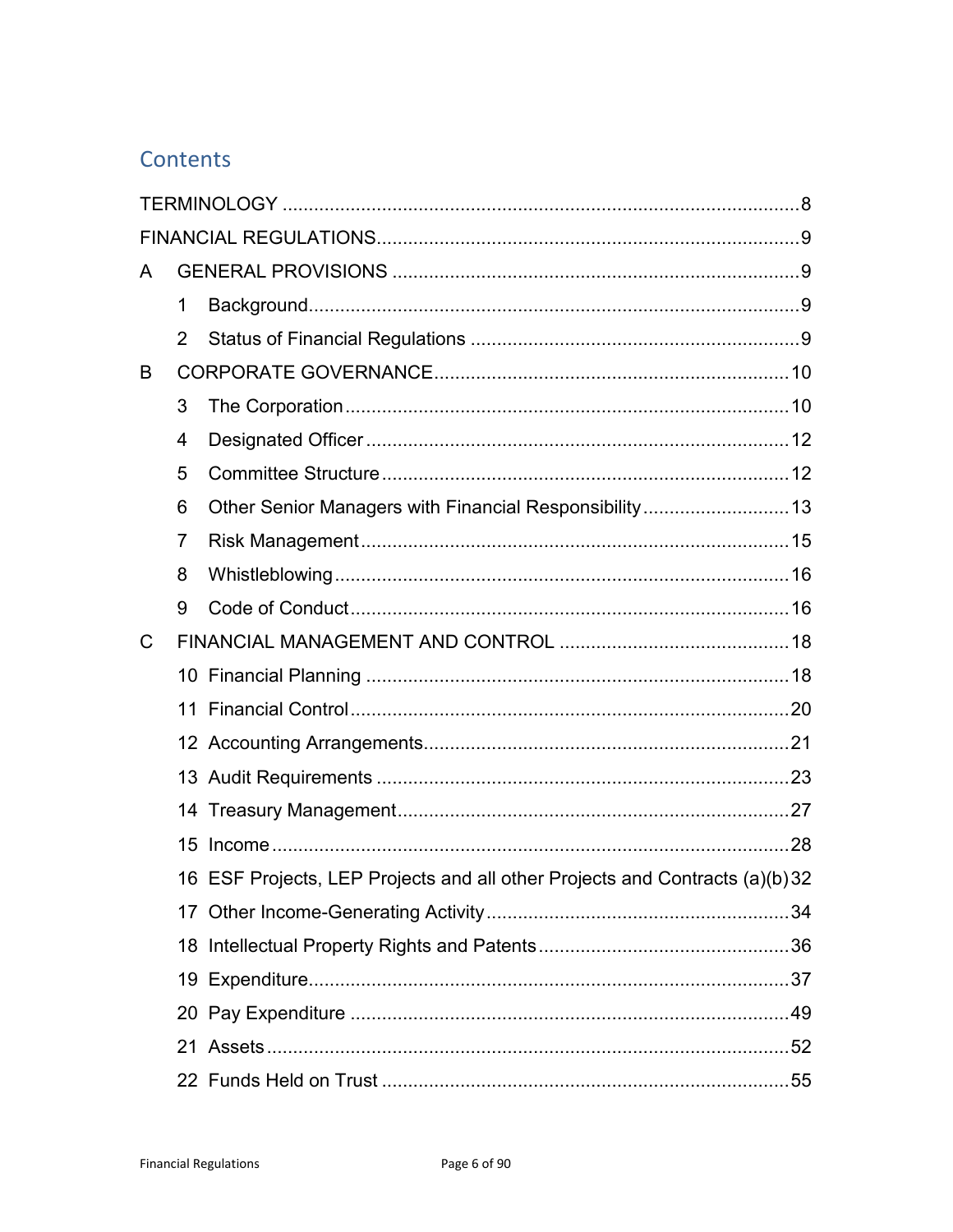| APPENDIX C: AUDIT COMMITTEE TERMS OF REFERENCE 64           |  |
|-------------------------------------------------------------|--|
| APPENDIX D: KEY CONTACTS IN THE FINANCE DEPARTMENT 67       |  |
| APPENDIX E: MAIN FEATURES OF THE PUBLIC INTEREST DISCLOSURE |  |
|                                                             |  |
| APPENDIX F: THE SEVEN PRINCIPLES OF PUBLIC LIFE FROM THE    |  |
| REPORT OF THE COMMITTEE FOR STANDARDS IN PUBLIC LIFE (THE   |  |
|                                                             |  |
| APPENDIX G: SUMMARY OF PROTOCOLS FOR PROPOSED CAPITAL       |  |
|                                                             |  |
| APPENDIX H: SUMMARY OF PROTOCOLS FOR PROPOSED MAJOR         |  |
|                                                             |  |
|                                                             |  |
|                                                             |  |
| APPENDIX K: ANTI FRAUD CHECKLIST FOR POST-16 PROVIDERS84    |  |
| APPENDIX L: CONDITIONS OF CONTRACT FOR THE PURCHASE OF      |  |
|                                                             |  |
| APPENDIX M: MAIN POINTS INCLUDED IN THE COLLEGE'S CODE OF   |  |
|                                                             |  |
| APPENDIX N: SALE OF SCRAP MATERIALS AND STOCK87             |  |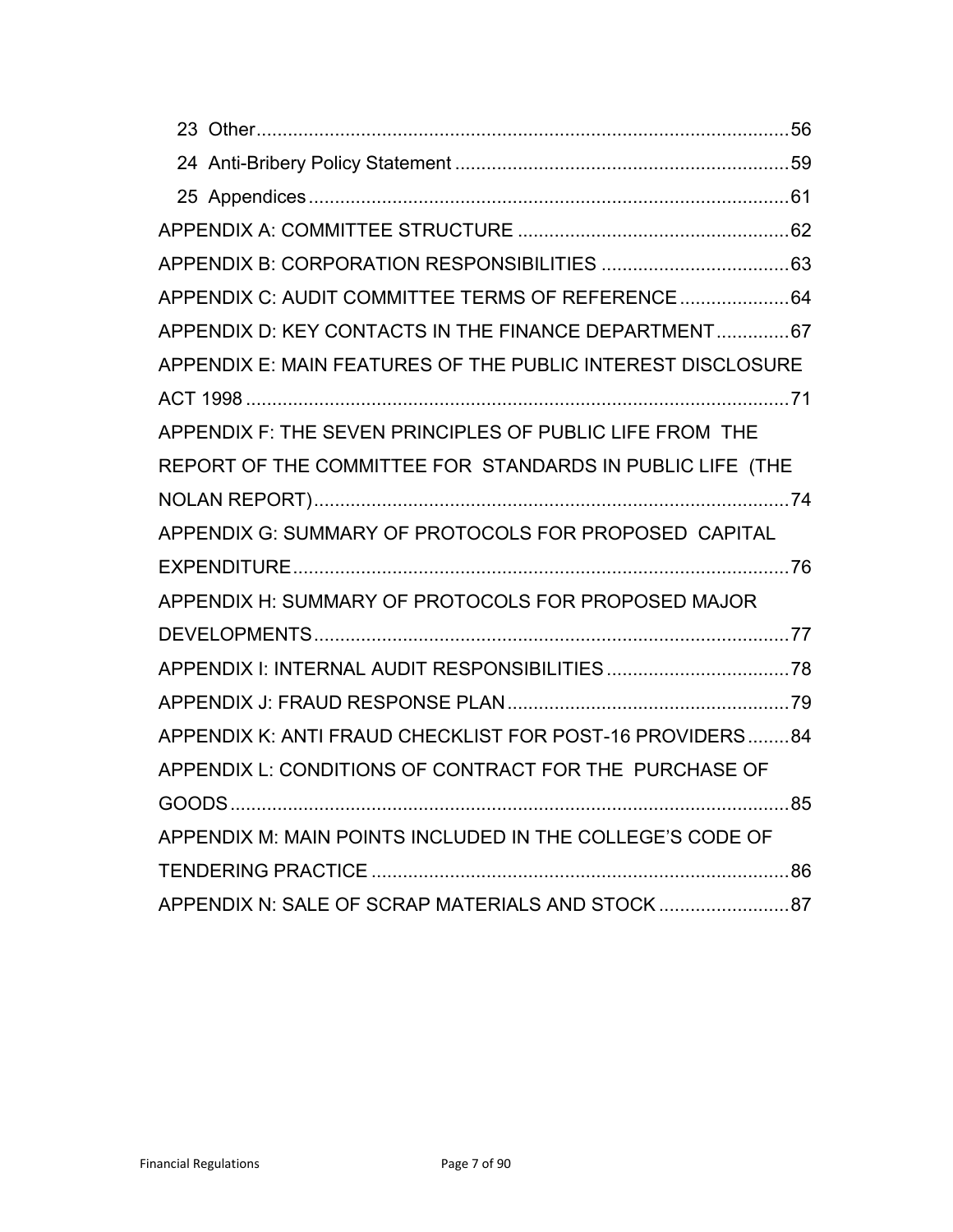# <span id="page-7-0"></span>**TERMINOLOGY**

The following general terms have been used in this guide:

| <b>Audit Committee</b>     | A committee independent of executive responsibility, which        |
|----------------------------|-------------------------------------------------------------------|
|                            | advises the Corporation on issues related to internal audit,      |
|                            | external audit and financial control. It is required to issue an  |
|                            | annual report to the Corporation which, inter alia, comments on   |
|                            | the college's system of internal control.                         |
| <b>Budget Holder</b>       | The member of staff who has been assigned his or her own          |
|                            | budget (other than a head of department) and is accountable to    |
|                            | their head of department for it.                                  |
| <b>Assistant Principal</b> | The chief financial officer of the college.                       |
| Resources &                |                                                                   |
| Finance                    |                                                                   |
| <b>Funding Bodies</b>      | The Education Skills Funding Agency (ESFA) which provides         |
|                            | funding as well as having a wider range of powers.                |
| Capital                    | A committee of Corporation members, with College officers, who    |
| Committee                  | monitor and report on large capital projects undertaken by the    |
|                            | college.                                                          |
| Corporation                | The College Corporation ultimately responsible for the affairs of |
|                            | the college.                                                      |
| Heads of                   | The head of an academic or non-academic department of the         |
| Department                 | college who is responsible for the budget of his or her whole     |
|                            | department.                                                       |
| Principal                  | The person with the ultimate executive responsibility for the     |
|                            | management of the college. ESFA terminology describes the         |
|                            | Principal as the chief accounting officer.                        |
| Senior                     | The senior management group that assists the Principal in         |
| Management                 | running the college. This includes senior post-holders of the     |
|                            | college.                                                          |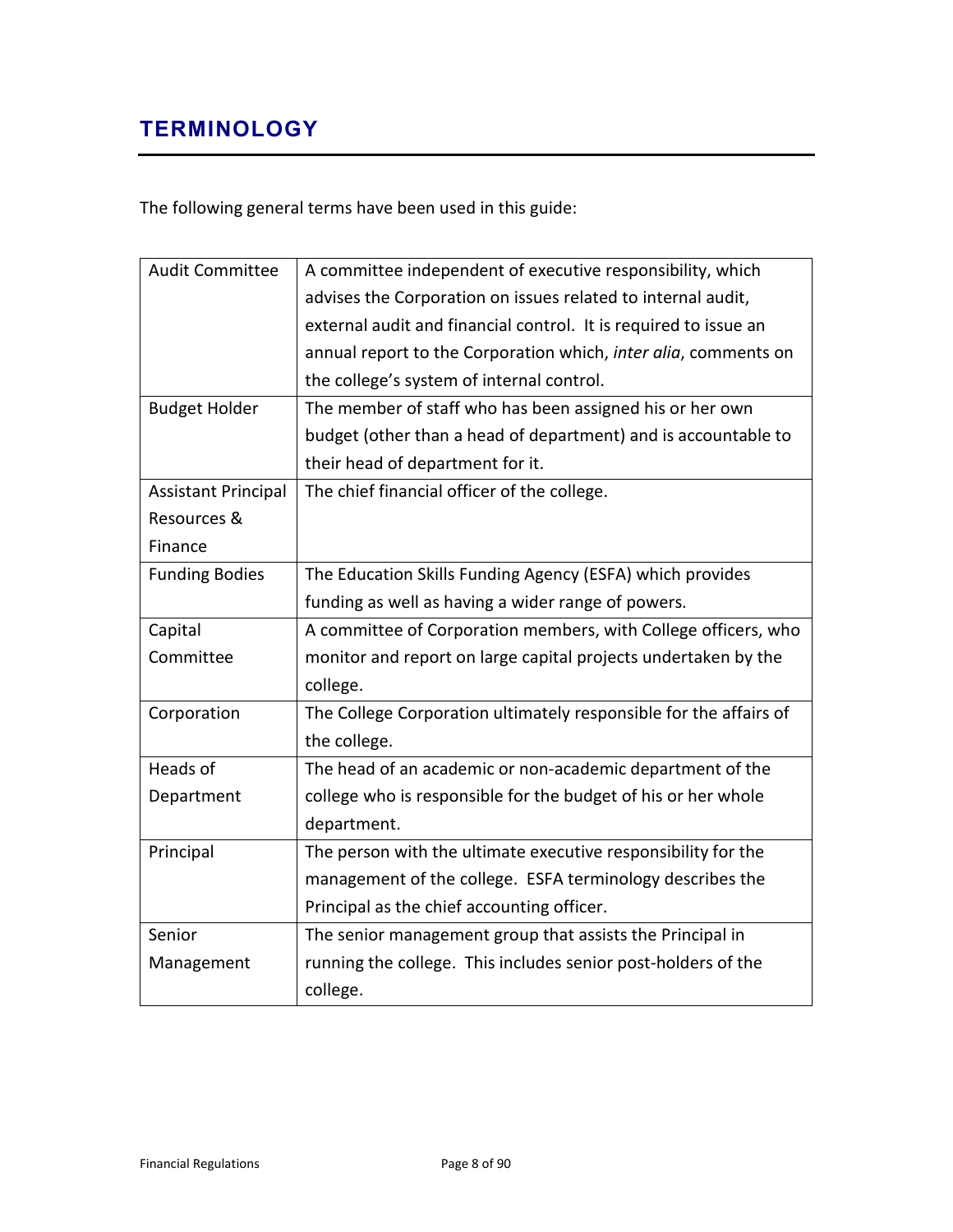# <span id="page-8-1"></span><span id="page-8-0"></span>**FINANCIAL REGULATIONS**

# **A GENERAL PROVISIONS**

# <span id="page-8-2"></span>**1 Background**

- **1.1** The college is a further education corporation created under the provisions of the Further and Higher Education Act 1992. Its structure of governance is laid down in the instrument and articles of government, which may only be amended by application to the Secretary of State for Education. The college is accountable through its Corporation, which has ultimate responsibility for the effectiveness of its management and administration.
- **1.2** The college is an exempt charity by virtue of the Charities Act 1993.
- **1.3** The financial memorandum between the funding body and the college sets out the terms and conditions on which grant is made. The Corporation is responsible for ensuring that conditions of grant are met. As part of this process, the college must adhere to the funding body's Post-16 audit code of practice (ACOP), which requires it to have sound systems of financial and management control. The financial regulations of the college form part of this overall system of accountability.

# <span id="page-8-3"></span>**2 Status of Financial Regulations**

- **2.1** This document sets out the college's financial regulations. It translates into practical guidance the college's broad policies relating to financial control. This document was approved by the *Corporation on 29 March 2007 and thereafter annually*. It applies to the college and all its subsidiary undertakings.
- **2.2** These financial regulations are subordinate to the college's instruments and articles of government and to any restrictions contained within the college's financial memorandum with the funding body and the funding body's audit code of practice.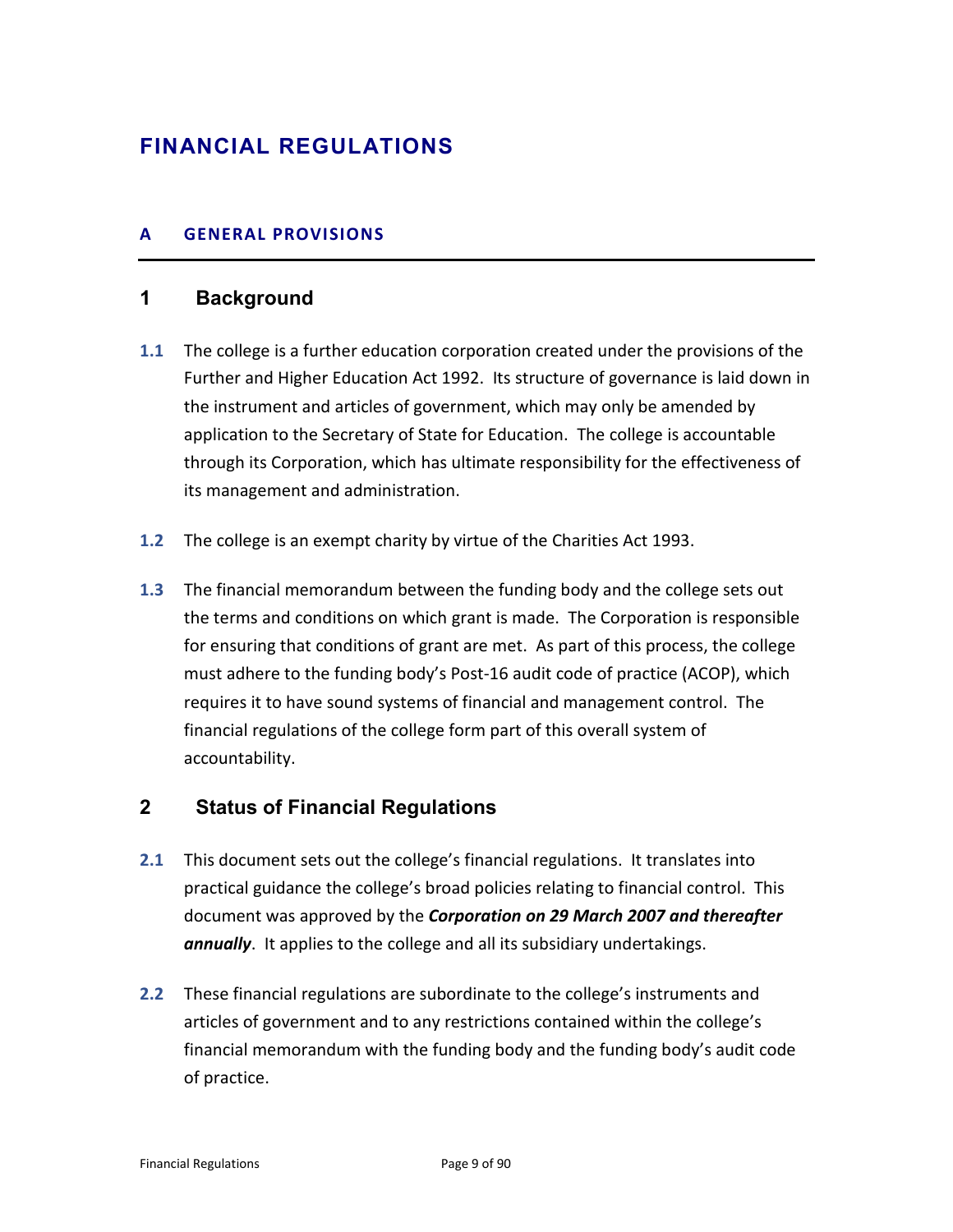- **2.3** The purpose of these financial regulations is to provide control over the totality of the college's resources and provide management with assurances that the resources are being properly applied for the achievement of the college's strategic plan and business objectives:
	- financial viability
	- achieving value for money
	- fulfilling its responsibility for the provision of effective financial controls over the use of public funds
	- ensuring that the college complies with all relevant legislation
	- safeguarding the assets of the college.
- **2.4** Compliance with the financial regulations is compulsory for all staff and governors connected with the college. A member of staff who fails to comply with the financial regulations may be subject to disciplinary action under the college's disciplinary policy. The Corporation will be notified of any such breach through the Audit Committee. It is the responsibility of heads of department to ensure that their staff are made aware of the existence and content of the college's financial regulations.
- <span id="page-9-0"></span>**2.5** The Corporation is responsible for maintaining a continuous review of the financial regulations, through the Assistant Principal Resources & Finance.

#### **B CORPORATE GOVERNANCE**

# <span id="page-9-1"></span>**3 The Corporation**

- **3.1** The Corporation is responsible for the management and administration of the college. Its financial responsibilities are to:
	- ensure the solvency of the college and the safeguarding of the college's assets
	- appoint, grade, suspend, dismiss and determine the pay and conditions of service of the Principal and other senior post-holders
	- set a framework for pay and conditions of service of all other staff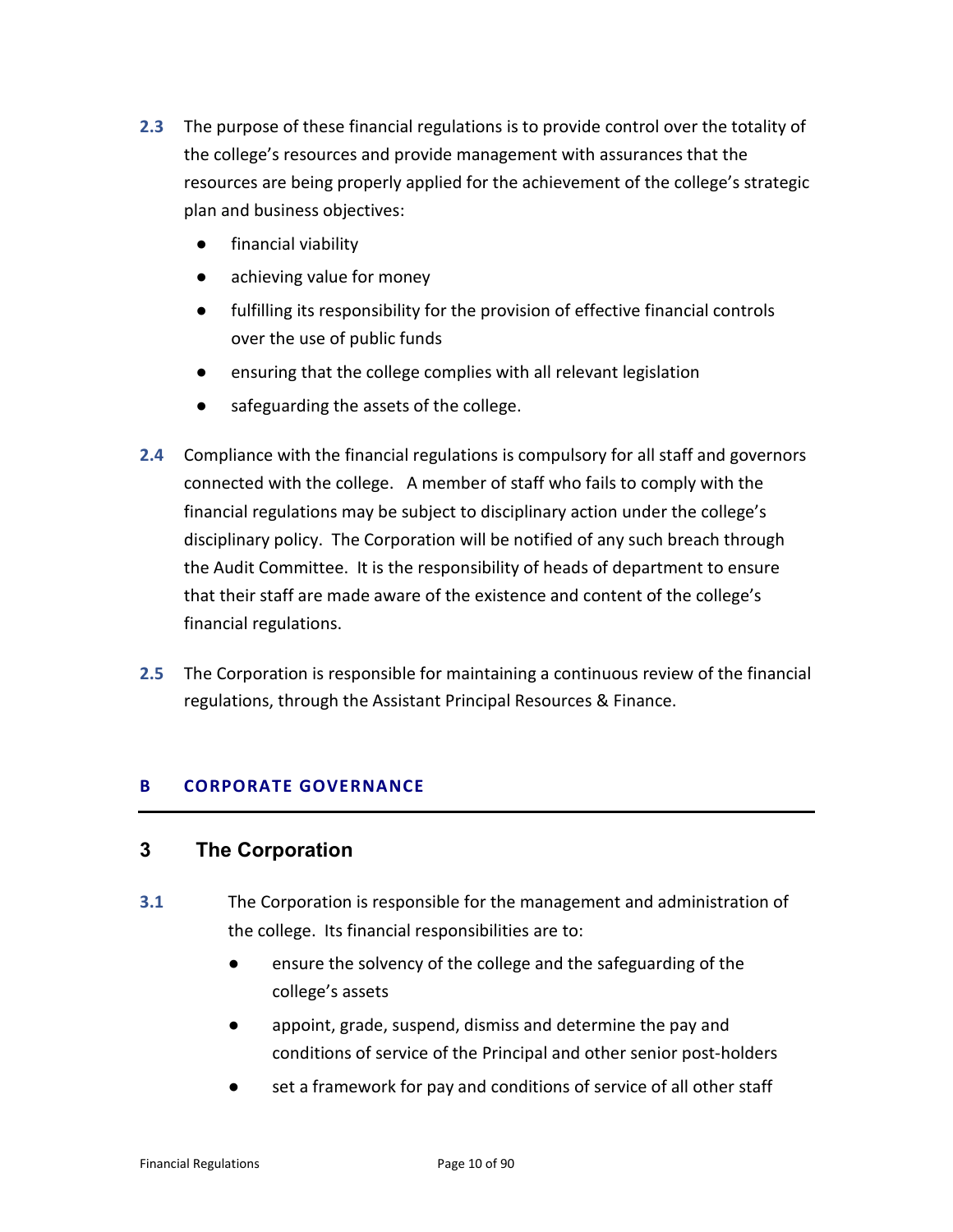- ensure that the financial, planning and other management controls, including controls against fraud and theft, applied by the college are appropriate and sufficient to safeguard public funds
- approve the appointment of external auditors and an internal audit service
- secure the efficient, economical and effective management of all the college's resources and expenditure, capital assets and equipment, and staff, so that the investment of public funds in the college is not put at risk
- ensure that appropriate financial considerations are taken into account at all stages in reaching decisions and in their execution
- plan and conduct its financial and academic affairs so that its total income is not less than sufficient, taking one year with another, to meet its total expenditure
- approve an annual budget before the start of each financial year
- determine tuition fees
- ensure that the college complies with the funding body's audit code of practice
- approve the college's strategic plan
- approve the annual financial statements.
- **3.2** Monitoring of the college's financial position and financial control systems is undertaken by the Corporation. The Governors will examine annual estimates and accounts (including the accounting policies upon which they are based) and recommend their approval to the Corporation. It will ensure that short-term budgets are in line with agreed longer-term plans and that they are followed. It will consider any other matters relevant to the financial duties of the Corporation and make recommendations accordingly. The Corporation has to ensure that it has adequate information to enable it to discharge its financial responsibilities. A more detailed extract from the Corporation's terms of reference is shown at **Appendix B.**

The Corporation Standing Orders are to include formal procedures to review the Corporation decision making process.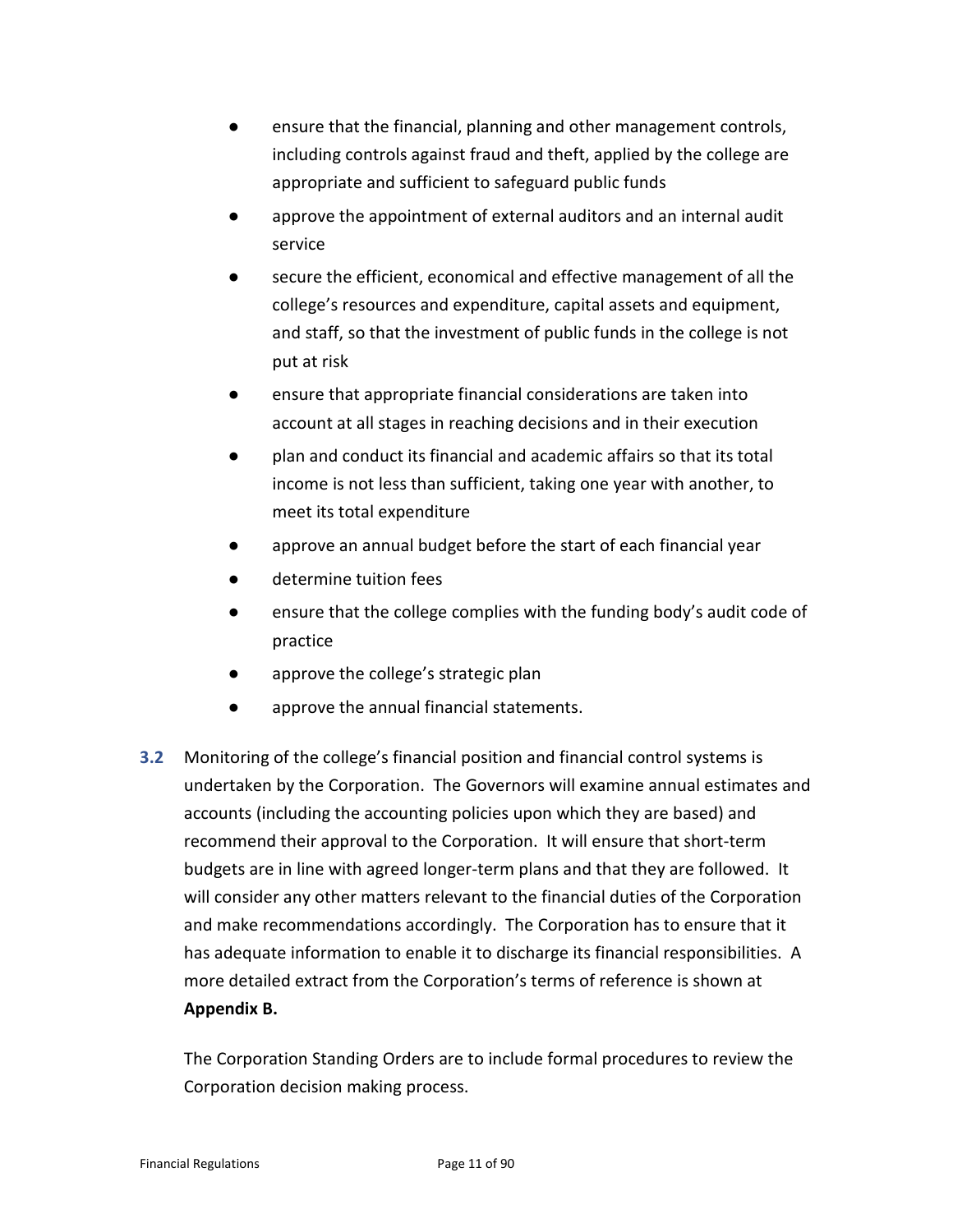# <span id="page-11-0"></span>**4 Designated Officer**

**4.1** The Principal is the college's designated officer and is responsible for ensuring the financial administration of the college's affairs in accordance with the financial memorandum with the ESFA. As the designated officer, the Principal may be required to justify any of the college's financial matters to the Public Accounts Committee at the House of Commons.

In particular, the articles of government 3.(2).(e) charge the Principal with responsibility:

*"...for preparing annual estimates of income and expenditure, for consideration and approval by the Corporation, and for the management of budget and resources, within the estimates approved by the Corporation."*

The Principal shall demonstrate his or her oversight of financial matters by signing the balance sheet and the statement of corporate governance within the annual financial statements, and the cover sheet of the two-year financial forecasts submitted to the ESFA. (The signed copy is not now required by the ESFA).

# <span id="page-11-1"></span>**5 Committee Structure**

**5.1** The Corporation has ultimate responsibility for the college's finances, but delegates specific powers and processes to the committees detailed below. These committees are accountable to the Corporation. A diagram depicting the committee structure is included at **Appendix A.**

# **5.2 Audit committee**

Colleges are required by their financial memorandum with the funding body and by the funding body's audit code of practice to appoint an Audit Committee. The committee is independent, advisory and reports to the Corporation. It has the right of access to obtain all the information it considers necessary and to consult directly with the internal and external auditors. The committee is responsible for identifying and approving appropriate performance measures for internal and external audit and for monitoring their performance. It must also satisfy itself that satisfactory arrangements are in place to promote economy, efficiency and effectiveness.A more detailed extract from the Audit Committee's terms of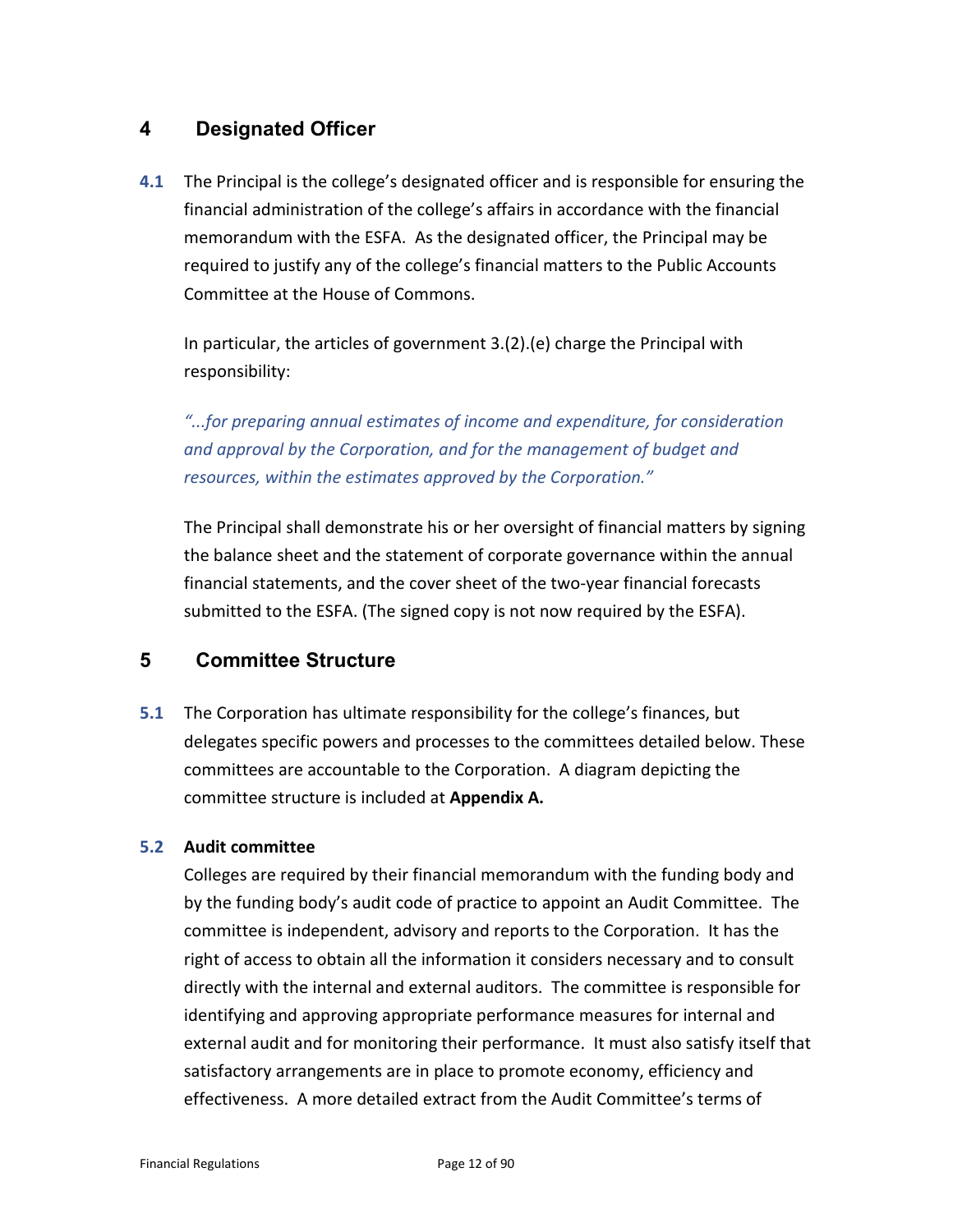reference is shown at **Appendix C**. The audit requirements of the college are set out in the funding body's audit code of practice.

#### **5.3 Remuneration Committee**

Consideration of senior post holder's pay and conditions is the responsibility of the Corporation. It has the power to make decisions on their remuneration, including pay and other benefits, as well as contractual arrangements.

#### **5.4 Capital Committee**

The Capital Committee is responsible for overseeing the completion and review of any significant building contracts undertaken by the College.

The Capital Committee will report directly to the Corporation.

# <span id="page-12-0"></span>**6 Other Senior Managers with Financial Responsibility**

#### **6.1 The Assistant Principal Resources & Finance**

Day-to-day financial administration is controlled by the Assistant Principal Resources & Finance, who is responsible to the Principal for:

- preparing annual capital and revenue budgets and financial plans
- preparing accounts, management information, monitoring and control of expenditure against budgets and all financial operations
- preparing the college's annual accounts and other financial statements and accounts which the college is required to submit to other authorities
- ensuring that the college maintains satisfactory financial systems
- providing professional advice on all matters relating to financial policies and procedures
- day-to-day liaison with internal and external auditors in order to achieve efficient processes.

**Appendix D** shows, for the main areas in which advice is sought, details of the key contacts within the finance department.

#### **6.2 Heads of Department**

Heads of Department are responsible to the Principal for financial management for the areas or activities they control. They are advised by the Assistant Principal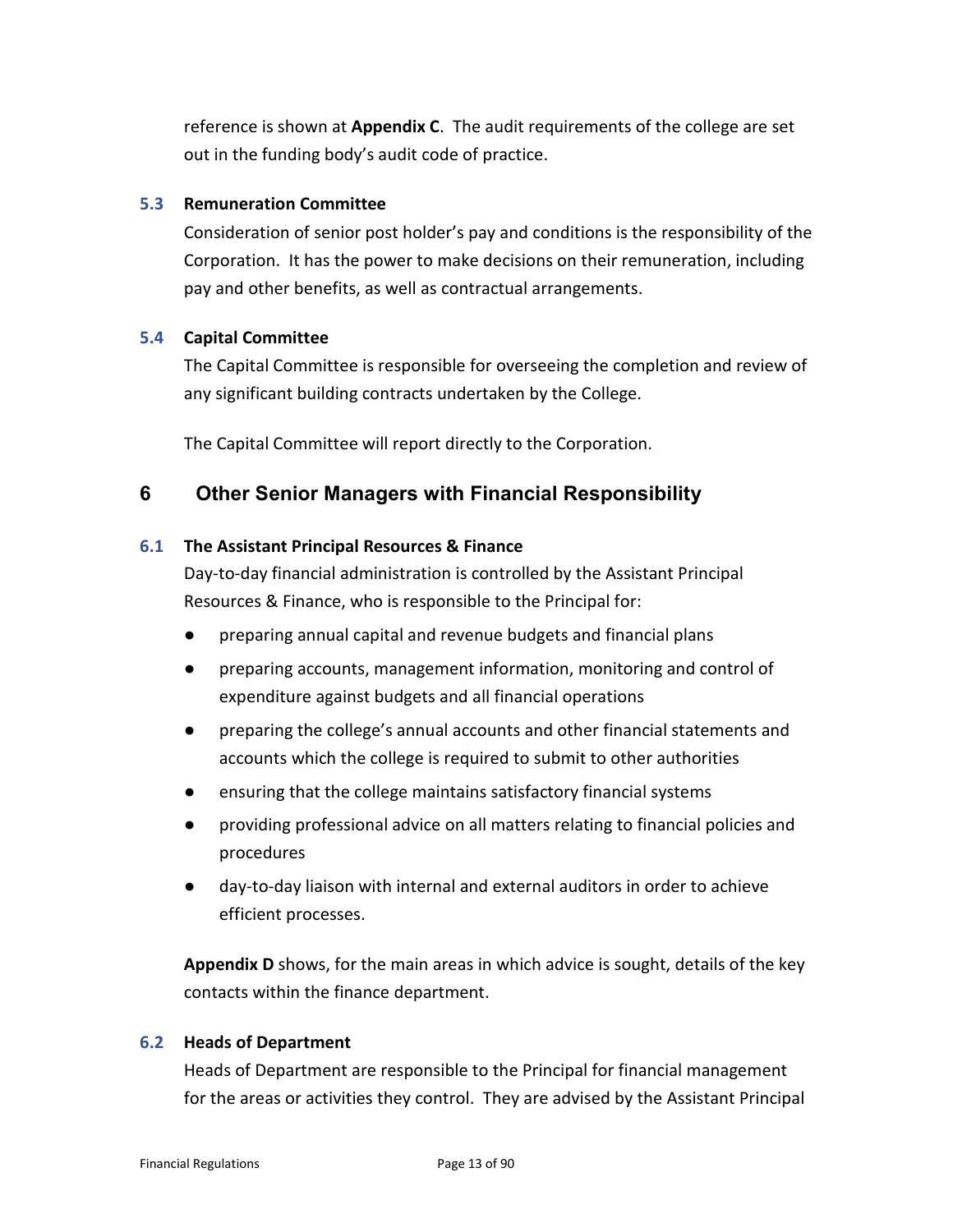Resources & Finance in executing their financial duties. The Assistant Principal Resources & Finance will also supervise and approve the financial systems operating within their departments, including the form in which accounts and financial records are kept. Heads of department are responsible for establishing and maintaining clear lines of responsibility within their department for all financial matters. Where resources are devolved to budget holders, they are accountable to their head of department for their own budget.

Heads of department shall provide the Assistant Principal Resources & Finance with such information as may be required to enable:

- compilation of the college's financial statements
- implementation of financial planning
- implementation of audit and financial reviews, projects and value for money studies.

#### **6.3 All members of staff**

All members of staff should be aware and have a general responsibility for the security of the college's property, for avoiding loss and for due economy in the use of resources.

- They should ensure that they are aware of the college's financial authority limits (see 19.2) and the values of purchases for which quotations and tenders are required (see 19.5).
- They shall make available any relevant records or information to the Assistant Principal Resources & Finance or his or her authorised representative in connection with the implementation of the college's financial policies, these financial regulations and the system of financial control.
- They shall provide the Assistant Principal Resources & Finance with such financial and other information as he or she may deem necessary, from time to time, to carry out the requirements of the Corporation.
- **They shall immediately notify the Assistant Principal Resources & Finance whenever any matter arises which involves, or is thought to involve, irregularities concerning,** *inter alia***, cash or property of the college. The Assistant Principal Resources & Finance shall take such steps as he or she considers necessary by way of investigation and report.**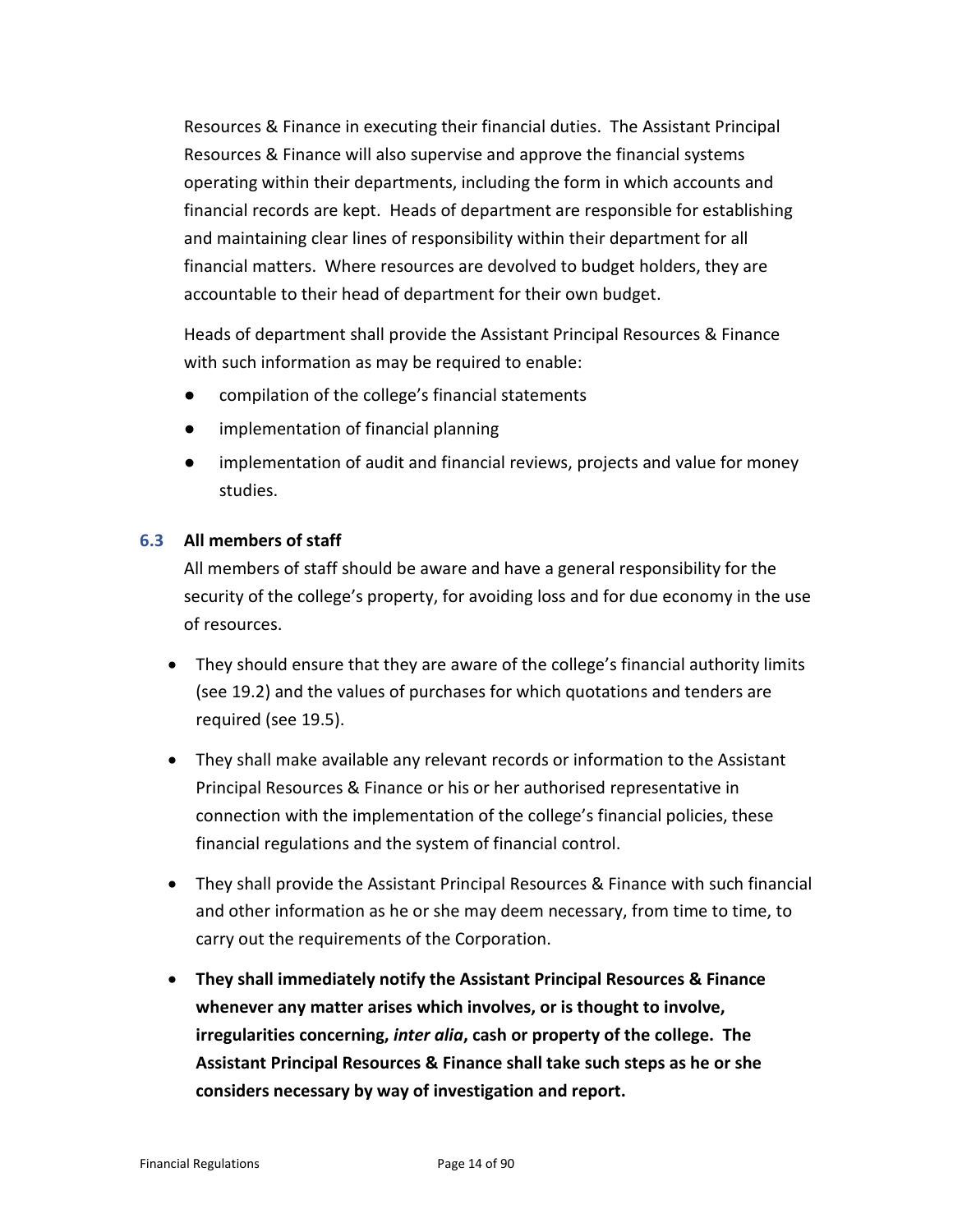# <span id="page-14-0"></span>**7 Risk Management**

- **7.1** The college acknowledges the risks inherent in its business, and is committed to managing those risks that pose a significant threat to the achievement of its business objectives and financial health. Detailed guidance on the level of risk considered to be acceptable/unacceptable by the college will be set out in a separate risk management strategy.
- **7.2** The Corporation has overall responsibility for ensuring there is a risk management strategy and a common approach to the management of risk throughout the college through the development, implementation and embedment within the organisation of a formal, structured risk management process.
- **7.3** In line with this policy, the Corporation requires that the risk management strategy and supporting procedures include:
	- the adoption of common terminology in relation to the definition of risk and risk management
	- the establishment of college-wide criteria for the measurement of risk, linking the threats to their potential impact and the likelihood of their occurrence together with a sensitivity analysis
	- a decision on the level of risk to be accepted, together with tolerance levels expressed in terms of measurable outcomes (see above)
	- a decision on the level of risk to be covered by insurance (see 23.1)
	- detailed regular review at department or support function level to identify significant risks associated with the achievement of key objectives and other relevant areas
	- development of risk management and contingency plans for all significant risks, to include a designated 'risk owner' who will be responsible and accountable for managing the risk in question
	- regular reporting to the Corporation of all risks above established tolerance levels
	- an annual review of the implementation of risk management arrangements The strategy and procedures must be capable of independent verification.
- **7.4** Heads of department must ensure that any agreements negotiated within their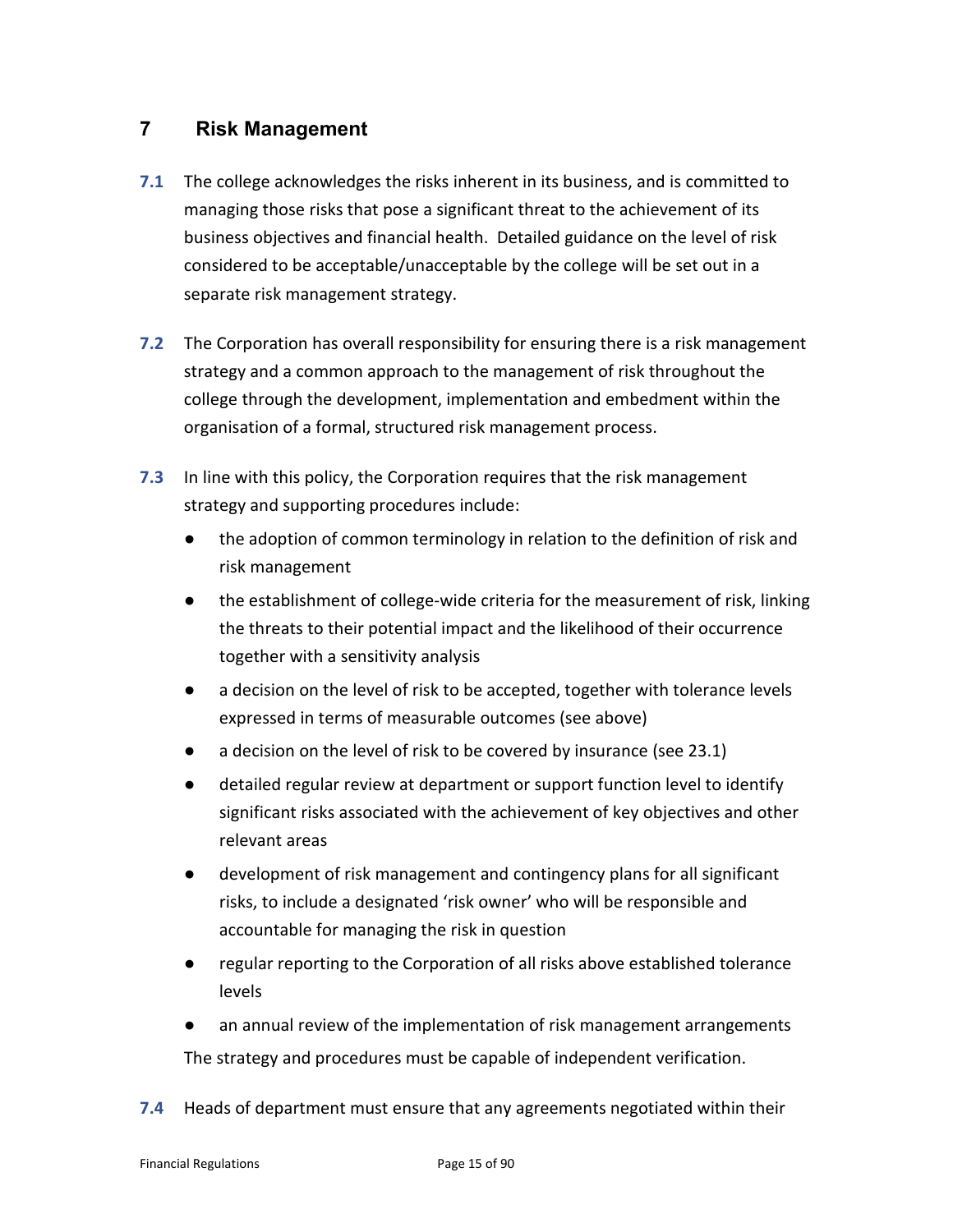departments with external bodies cover any legal liabilities to which the college may be exposed. The Assistant Principal Resources & Finance advice should be sought to ensure that this is the case.

# <span id="page-15-0"></span>**8 Whistleblowing**

- **8.1** Whistleblowing in the context of the Public Interest Disclosure Act is the disclosure by an employee (or other party) about malpractice in the workplace. A whistleblower can blow the whistle about crime, civil offences (including negligence, breach of contract, etc.), miscarriage of justice, danger to health and safety or the environment and the cover-up of any of these. It does not matter whether or not the information is confidential and the whistleblowing can extend to malpractice occurring in the UK and any other country or territory.
- **8.2** Normally, any concern about a workplace matter at the college should be raised with your line manager. However, the college recognises that the seriousness or sensitivity of some issues, together with the identity of the person the member of staff thinks may be involved, may make this difficult or impossible.
- **8.3** A member of staff may, therefore, make the disclosure to the Principal. If the member of staff does not wish to raise the matter with the Principal, it may be raised with the Chair of the Audit Committee.
- **8.4** The full procedure for whistleblowing is set out in the college's whistleblowing policy, which is available through the HR Department. Further details of the Public Interest Disclosure Act are set out at **Appendix E**.

# <span id="page-15-1"></span>**9 Code of Conduct**

- **9.1** The college is committed to the highest standards of openness, integrity and accountability. It seeks to conduct its affairs in a responsible manner, having regard to the principles established by the Committee on Standards in Public Life (formerly known as the Nolan Committee), which members of staff at all levels are expected to observe. These principles are set out at **Appendix F**. In addition, the college expects that staff at all levels will observe its code of conduct, contained in its detailed financial procedures, which covers:
	- probity and propriety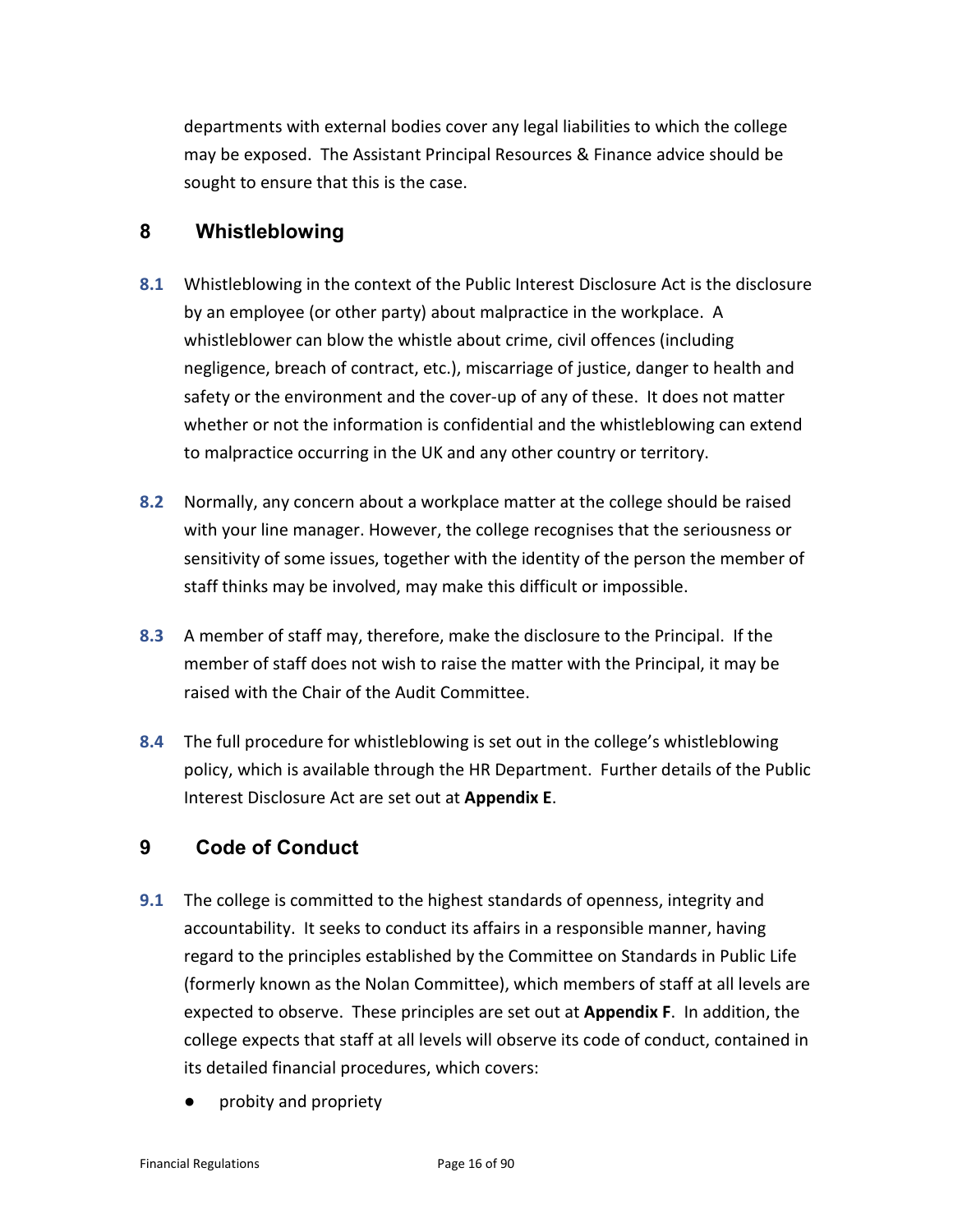- selflessness, objectivity and honesty
- relationships.
- **9.2** Additionally, members of the Corporation, senior management and those involved in procurement are required to disclose interests in the college's register of interests maintained by the Clerk to the Governors. They will also be responsible for ensuring that entries in the register relating to them are kept up to date regularly and promptly, as prescribed in the financial procedures.
- **9.3** In particular, no person shall be a signatory to a college contract where he or she also has an interest in the activities of the other party.

#### **9.4 Receiving gifts or hospitality**

It is an offence under the Prevention of Corruption Act 1906 for members of staff to accept corruptly any gift or consideration as an inducement or reward for doing, or refraining from doing, anything in an official capacity or showing favour or disfavour to any person in an official capacity. The guiding principles to be followed by all members of staff must be:

- the conduct of individuals should not create suspicion of any conflict between their official duty and their private interest
- the action of individuals acting in an official capacity should not give the impression (to any member of the public, to any organisation with whom they deal or to their colleagues) that they have been (or may have been) influenced by a benefit to show favour or disfavour to any person or organisation.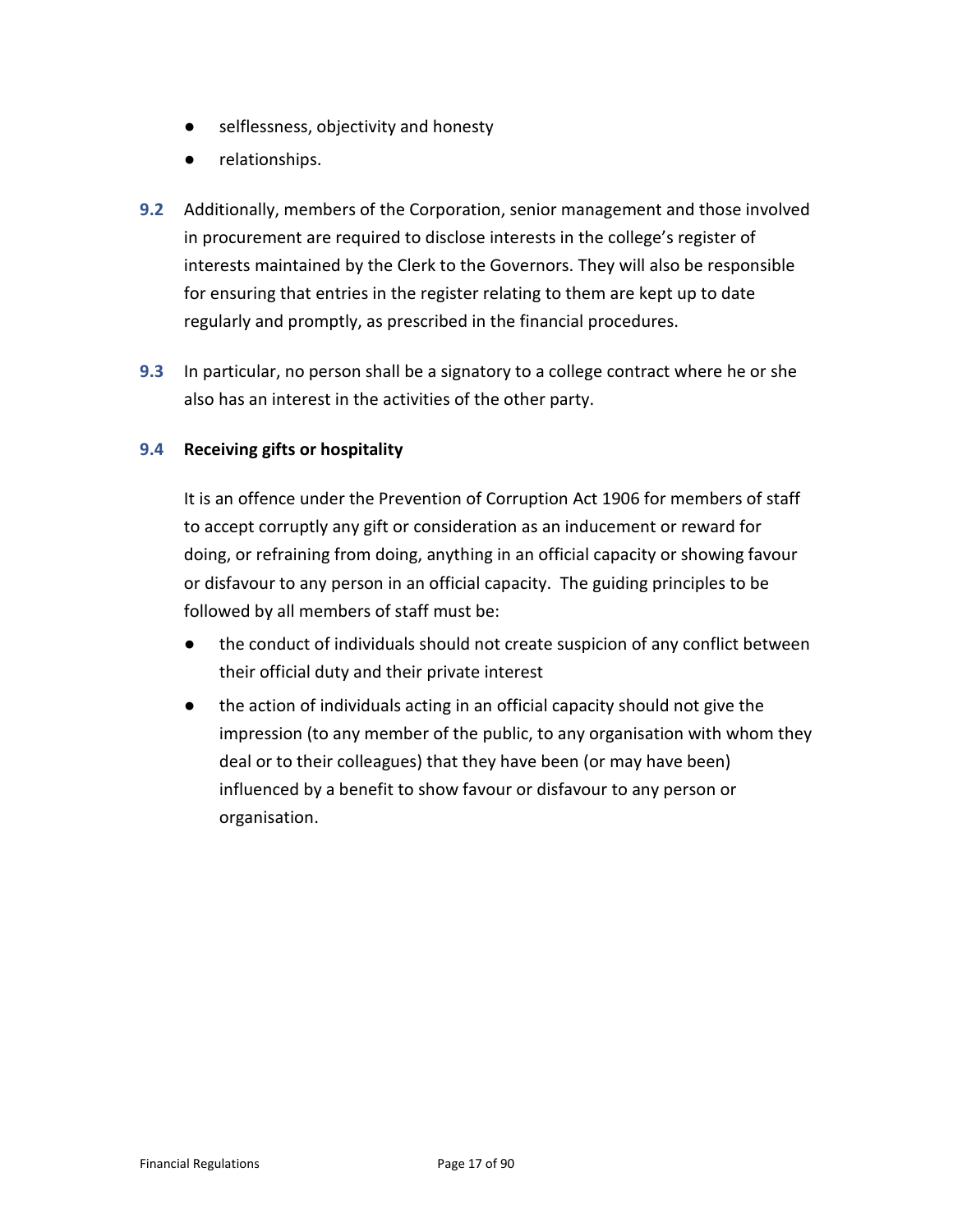Thus, members of staff should not accept any gifts, rewards or hospitality (or have them given to members of their families) from any organisation or individual with whom they have contact in the course of their work that would cause them to reach a position whereby they might be, or might be deemed by others to have been, influenced in making a business decision as a consequence of accepting such hospitality. When it is not easy to decide between what is and what is not acceptable in terms of gifts or hospitality, the offer should be declined or advice sought from the relevant head of department or the Assistant Principal Resources & Finance. For the protection of those involved, the Assistant Principal Resources & Finance (or other designated officer) will maintain a register of gifts and hospitality received.

Members of staff in receipt of such gifts or hospitality are obliged to notify the Assistant Principal Resources & Finance (or other designated officer) promptly. The register of gifts and hospitality is available in the Principal's office.

#### <span id="page-17-0"></span>**C FINANCIAL MANAGEMENT AND CONTROL**

# <span id="page-17-1"></span>**10 Financial Planning**

**10.1** The Assistant Principal Resources & Finance is responsible for preparing annually a rolling two-year financial plan for approval by the Corporation and for preparing financial forecasts for submission to the funding body. Financial plans should be consistent with the strategic plans and estates strategy approved by the Corporation.

#### **10.2 Budget objectives**

The Corporation will, from time to time, set budget objectives for the college. These will help the Assistant Principal Resources & Finance in preparing his or her more detailed financial plans for the college.

#### **10.3 Resource allocation**

Resources are allocated annually by the Corporation on the recommendation of the SMT, and on the basis of the above objectives. Heads of department are responsible for the economic, effective and efficient use of resources allocated to them.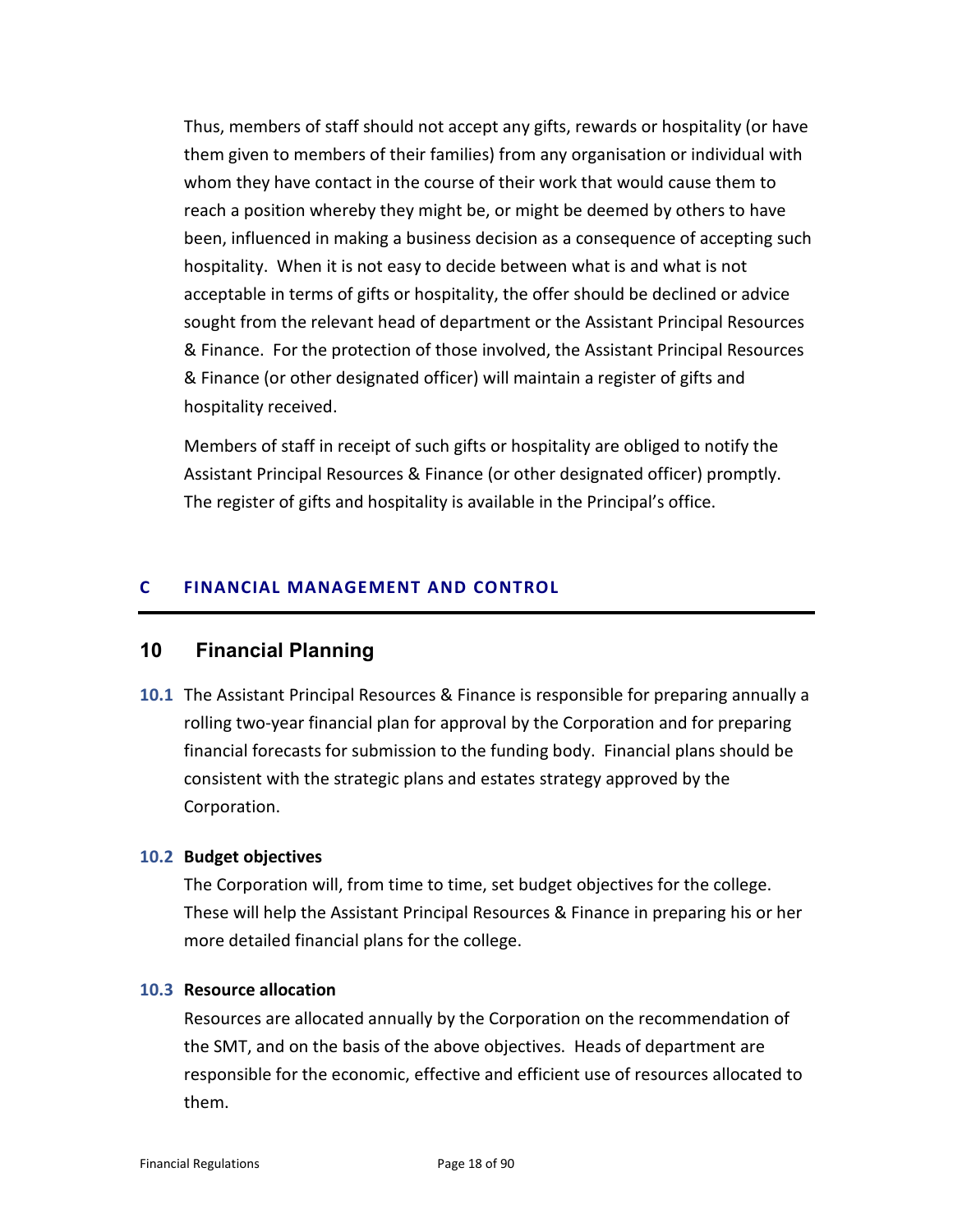#### **10.4 Budget preparation**

The Assistant Principal Resources & Finance is responsible for preparing each year an annual revenue budget and capital programme for consideration by the SMT. The budget should also include a 24 month cash flow forecast (for the period nominated in the CFFR) and a projected year-end balance sheet. The Assistant Principal Resources & Finance must ensure that detailed budgets are prepared in order to support the resource allocation process and that these are communicated to heads of department as soon as possible following their approval by the Corporation.

During the year, the Assistant Principal Resources & Finance is responsible for submitting revised forecasts to the SMT for consideration before submission to the Corporation for approval on a monthly basis to a 12 month cash flow forecast, and the 24 month cash flow forecast, balance sheet, operating statement, update on financial performance indicators clearly benchmarked, funding out-turn predictions. All variances should be clearly outlined in the commentary with a detailed explanation and action for improvement.

All financial procedures will be reviewed on an annual basis, reported to the senior management team and Audit Committee.

#### **10.5 Capital programmes**

The capital programme includes all expenditure on land, buildings, equipment, furniture and associated costs whether or not they are funded from capital grants or capitalised for inclusion in the college's financial statements. Expenditure of this type can only be considered as part of the capital programme approved by the Corporation.

The Deputy Principal will establish protocols for the inclusion of capital projects in the capital programme for approval by the Corporation. These will set out the information that is required for each proposed project as well as the financial criteria that they are required to meet. They are summarised at **Appendix G.**

The Assistant Principal Resources & Finance will also establish procedures for the approval of variations, including the notification of large variations to the funding body, as laid down in funding body guidelines.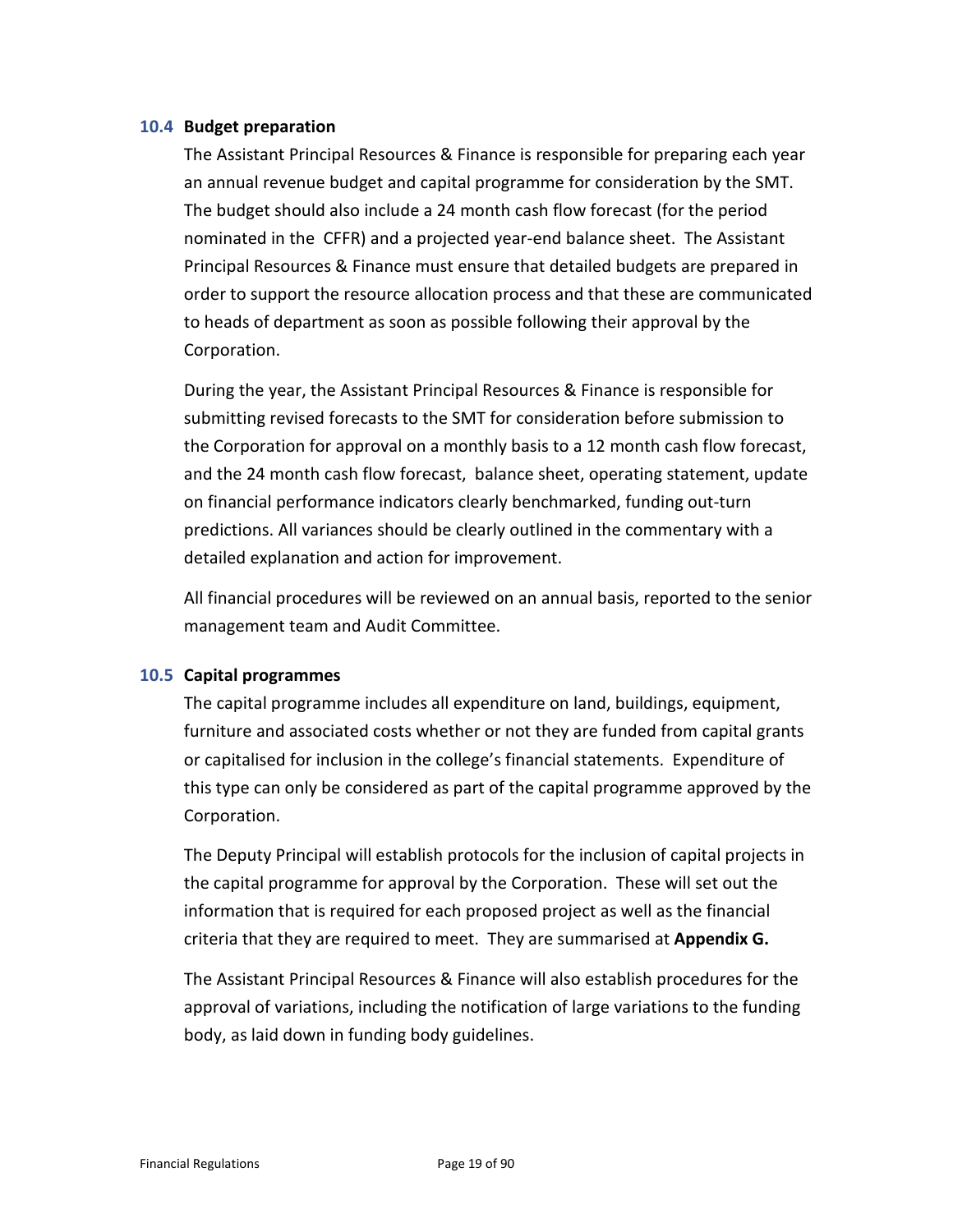The Assistant Principal Resources & Finance is responsible for providing regular statements concerning all capital expenditure to Corporation for monitoring purposes.

Following completion of a capital project, a post-project evaluation or final report should be submitted to the Corporation including actual expenditure against budget and reconciling funding arrangements where a variance has occurred as well as other issues affecting completion of the project. Post-project evaluations may also need to be sent to the relevant funding body, as laid down in funding body guidelines.

#### **10.6 Overseas activity**

In planning and undertaking overseas activity, the college must have due regard to the relevant guidelines issued by the Funding Agencies and immigration

#### **10.7 Other major developments**

Any new aspect of business, or proposed establishment of a company or joint venture, which will require an investment in buildings, resources or staff time of more than **£100,000** should be referred to the Corporation for approval.

The Capital Committee may approve expenditure up to £200,000 on significant capital projects – but will be reported to Corporation for information.

The Assistant Principal Resources & Finance will establish protocols for these major developments to enable them to be considered for approval by the Corporation. These will set out the information that is required for each proposed development as well as the financial criteria that they are required to meet. They are summarised at **Appendix H.**

# <span id="page-19-0"></span>**11 Financial Control**

#### **11.1 Budgetary control**

The control of income and expenditure within an agreed budget is the responsibility of the designated budget holder, who must ensure that day-to-day monitoring is undertaken effectively. Budget holders are responsible to their head of department for the income and expenditure appropriate to their budget.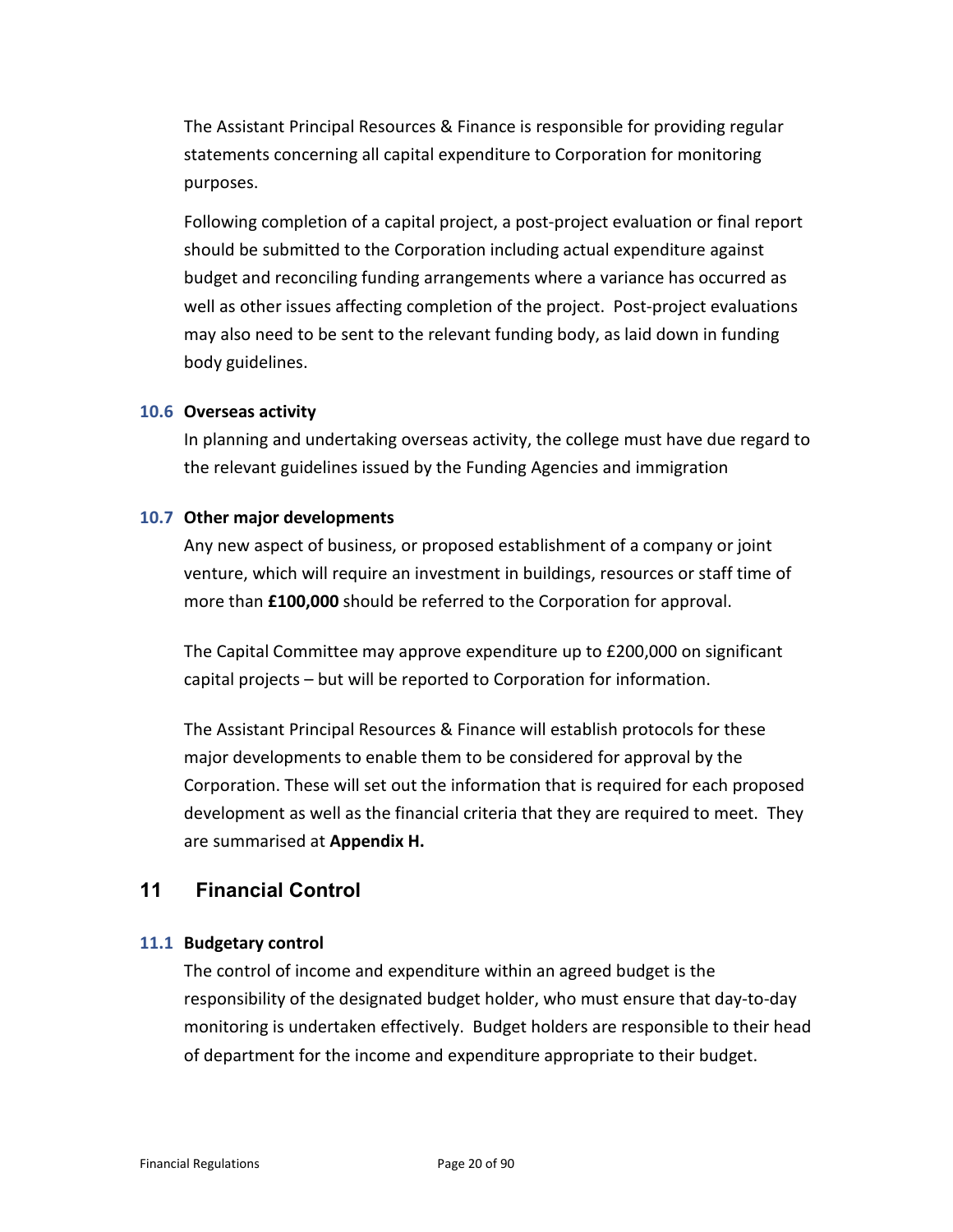Significant departures from agreed budgetary targets must be reported immediately to the Assistant Principal Resources & Finance by the head of department concerned and, if necessary, corrective action taken.

#### **11.2 Financial information**

The budget holders are assisted in their duties by management information provided by the Assistant Principal Resources & Finance.

The Assistant Principal Resources & Finance is responsible for supplying budgetary reports on all aspects of the college's finances to the Corporation on a basis determined by the Corporation but subject to any specific requirements of the ESFA.

#### **11.3 Changes to the approved budget**

Changes proposed to the approved budget will be first considered by the SMT, which will make proposals to the Corporation.

All budget virements to budgets are at the discretion of the Assistant Principal Resources & Finance /Director of Finance. There can be no virements between pay and non-pay budgets.

#### **11.5 Treatment of year-end balances**

At the year end, budget holders will not normally have the authority to carry forward a balance on their budget to the following year. Specific account balances may be carried forward with the agreement of the Assistant Principal Resources & Finance, and must be requested before the  $31<sup>st</sup>$  July of the academic year concerned.

# <span id="page-20-0"></span>**12 Accounting Arrangements**

#### **12.1 Financial year**

The College's financial year will run from 1 August until 31 July the following year.

#### **12.2 Basis of accounting**

The consolidated financial statements are prepared on the historical cost basis of accounting and in accordance with applicable accounting standards.

#### **12.3 Format of the financial statements**

The financial statements are prepared in accordance with the Statement of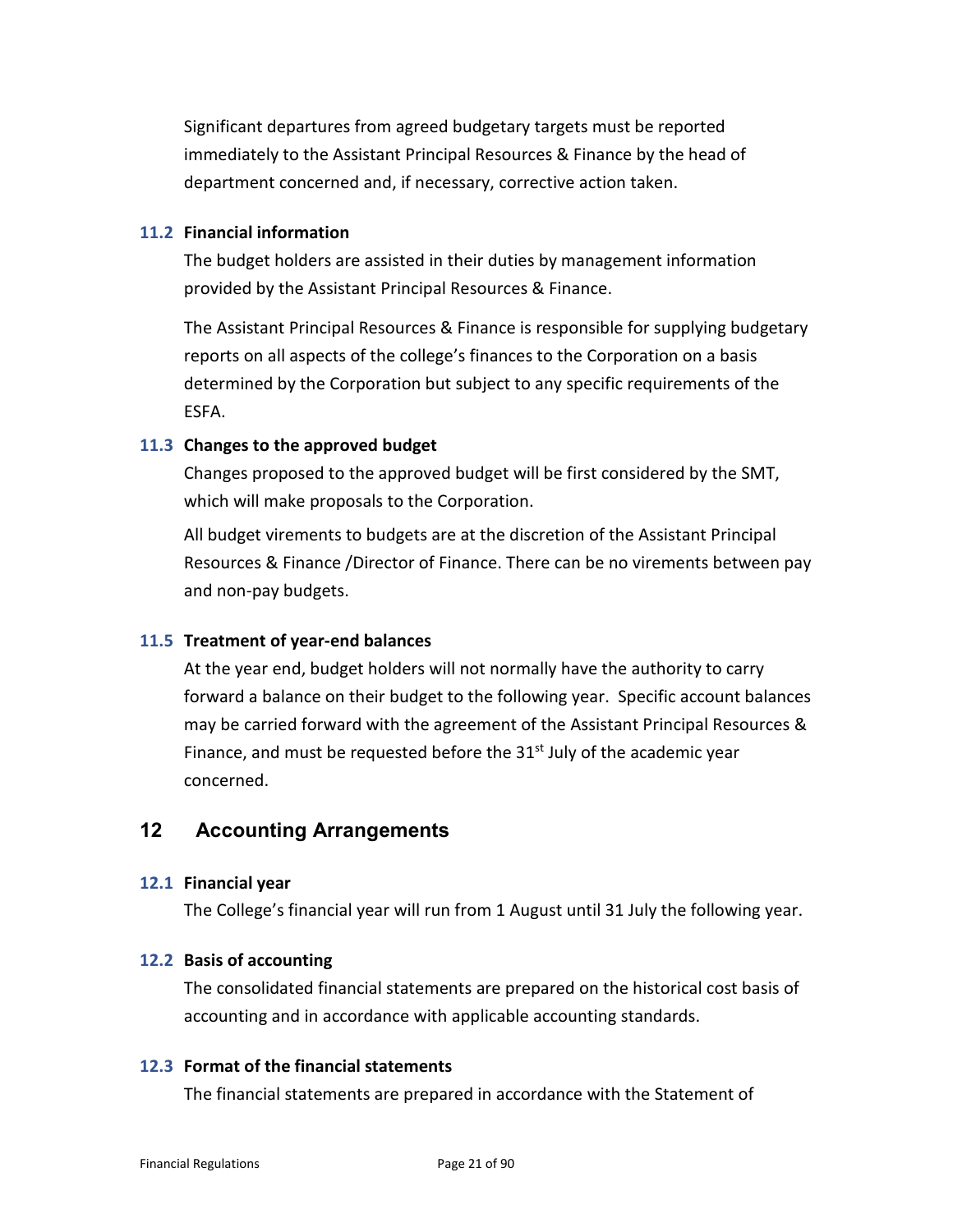Recommended Practice *Accounting for Further and Higher Education*, subject to any specific requirements of the ESFA, and in accordance with the provisions of the Companies Act 2006, if that is appropriate.

#### **12.4 Capitalisation and depreciation**

New land and buildings will be recorded in the balance sheet at actual build or acquisition cost, except where they are received as gifts, where they will be recorded at depreciated replacement value. Buildings will be depreciated in equal instalments over their estimated remaining useful life. Land will not be depreciated.

Expenditure incurred on the acquisition of assets other than land and buildings will be recorded in the balance sheet where the acquisition cost per item is £500 or more.

Individual expenditure costing less than £500 may be aggregated and capitalized as a single asset, when this is deemed to be a single project.

#### **12.5 Accounting records**

The Assistant Principal Resources & Finance is responsible for the retention of financial documents. These should be kept in a form that is acceptable to the relevant authorities.

The college is required by law to retain prime documents for six years. These include:

- official purchase orders
- paid invoices
- accounts raised
- bank statements
- copies of receipts
- paid cheques
- payroll records, including part-time lecturers' contracts.

The Assistant Principal Resources & Finance will make appropriate arrangements for the retention of electronic records.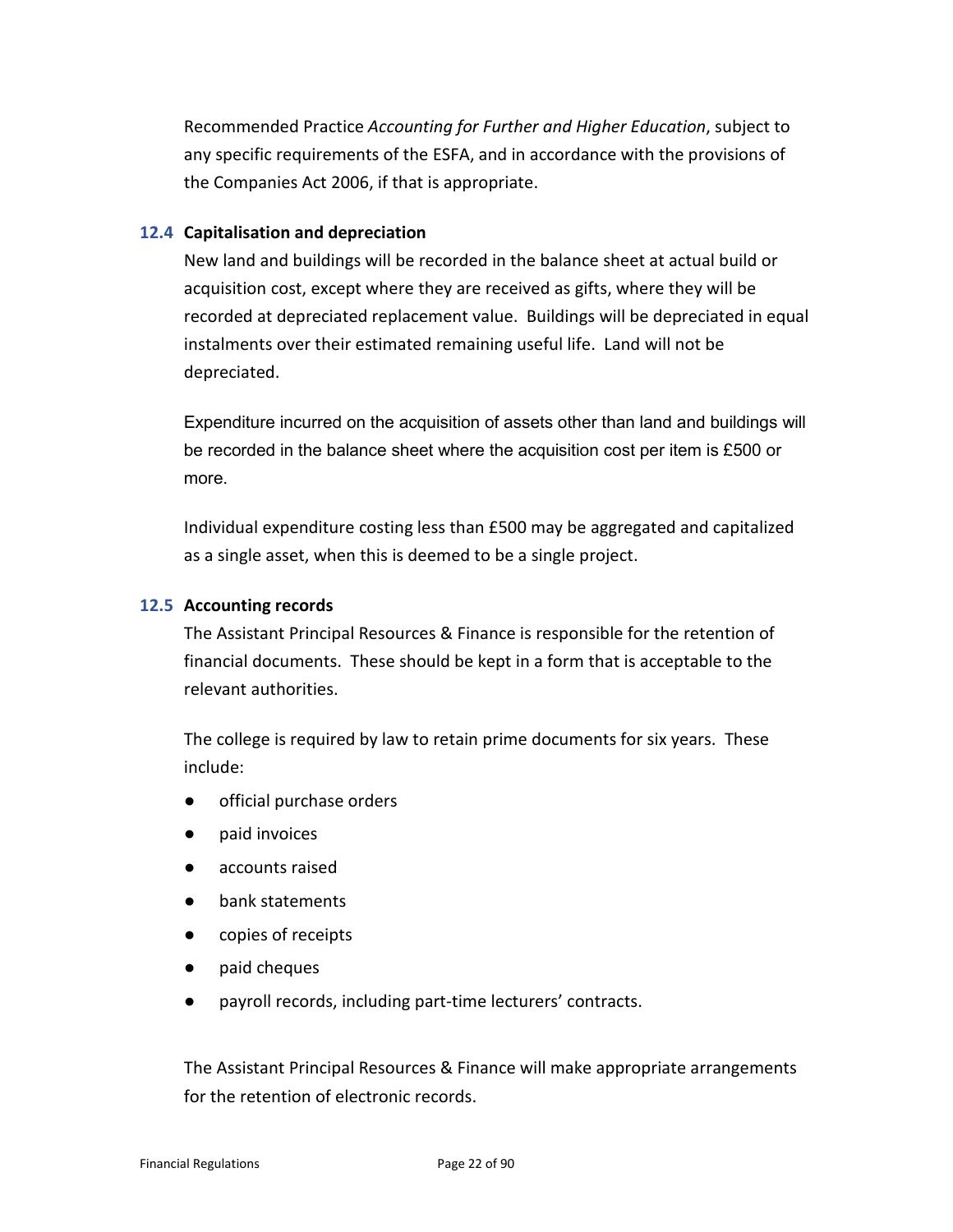Members of staff should ensure that retention arrangements comply with any specific requirements of funding organisations such as regional development agencies.

Additionally, for auditing and other purposes, other financial documents should be retained for three years or as determined by the funder.

#### **12.6 Public access**

Under the terms of the Charities Act 2011, the Corporation is required to supply any person with a copy of the college's most recent financial statements within two months of a request. The Act enables the Corporation to levy a reasonable fee and this will be charged at the discretion of the Assistant Principal Resources & Finance. The college will also allow members of the public to inspect the statement of accounts during normal working hours, provide copies to local libraries and make a summary available on the college's website.

#### **12.7 Taxation**

The Assistant Principal Resources & Finance is responsible for advising heads of department, in the light of guidance issued by the appropriate bodies and relevant legislation as it applies, on all taxation issues, to the college. Therefore the Assistant Principal Resources & Finance will issue instructions to departments on compliance with statutory requirements including those concerning VAT, PAYE, national insurance, corporation tax and import duty if relevant.

The Assistant Principal Resources & Finance is responsible for maintaining the college's tax records, making all tax payments, receiving tax credits and submitting tax returns by their due date as appropriate.

# <span id="page-22-0"></span>**13 Audit Requirements**

#### **13.1 General**

External auditors and internal auditors shall have authority to:

- access college premises at reasonable times
- access all assets, records, documents and correspondence relating to any financial and other transactions of the college
- require and receive such explanations as are necessary concerning any matter under examination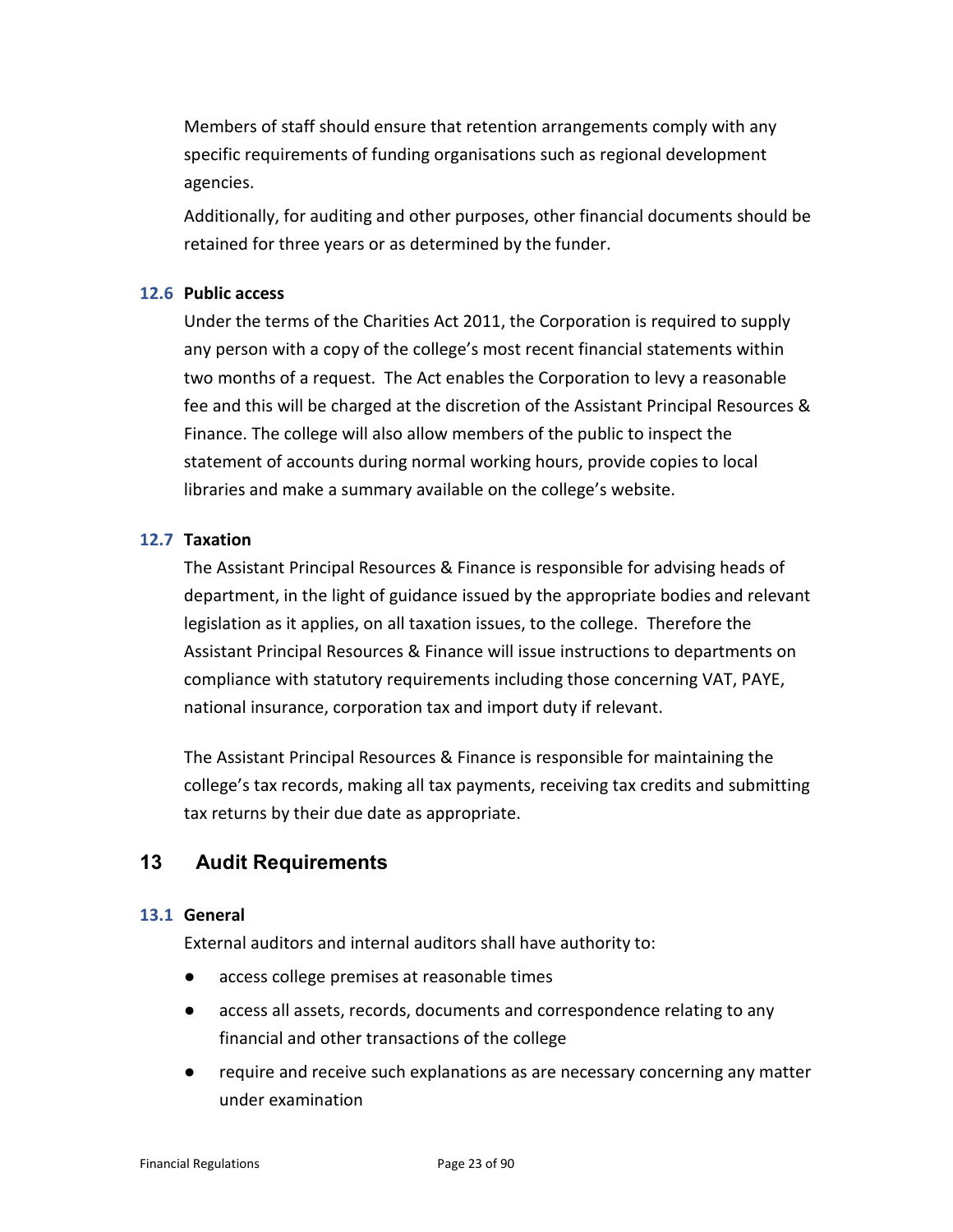- require any employee of the college to account for cash, stores or any other college property under his or her control
- access records belonging to third parties, such as contractors, when required.

The Assistant Principal Resources & Finance is responsible for drawing up a timetable for final accounts purposes and will advise staff and the external auditors accordingly.

Following consideration by the SMT, the financial statements should be reviewed by the Audit Committee. On the recommendation of the Audit Committees they will be submitted to the Corporation for approval.

#### **13.2 External audit**

The appointment of external auditors for the main financial statements of the college will take place annually and is the responsibility of the Corporation. The Corporation will be advised by the Audit Committee.

The primary role of this external audit is to report on the college's financial statements and to carry out such examination of the statements and underlying records and control systems as are necessary to reach their opinion on the statements and to report on the appropriate use of funds. Their duties will be in accordance with advice set out in the funding body's audit code of practice, (ACOP) and the Auditing Practices Board's statements of auditing standards.

In addition, the funding body will appoint separate auditors to carry out an external audit of the college's Individualised Learner Record (ILR) return. The primary role of this audit is to give assurance to the funding body that the college's funding is accurate within certain agreed tolerances. This work will also help the external auditors of the college in their work on the income elements of the financial statements.

#### **13.3 Internal audit**

The internal auditor is appointed by the Corporation on the recommendation of the Audit Committee.

The college's financial memorandum with the funding body requires that it has an effective internal audit function and their duties and responsibilities must be in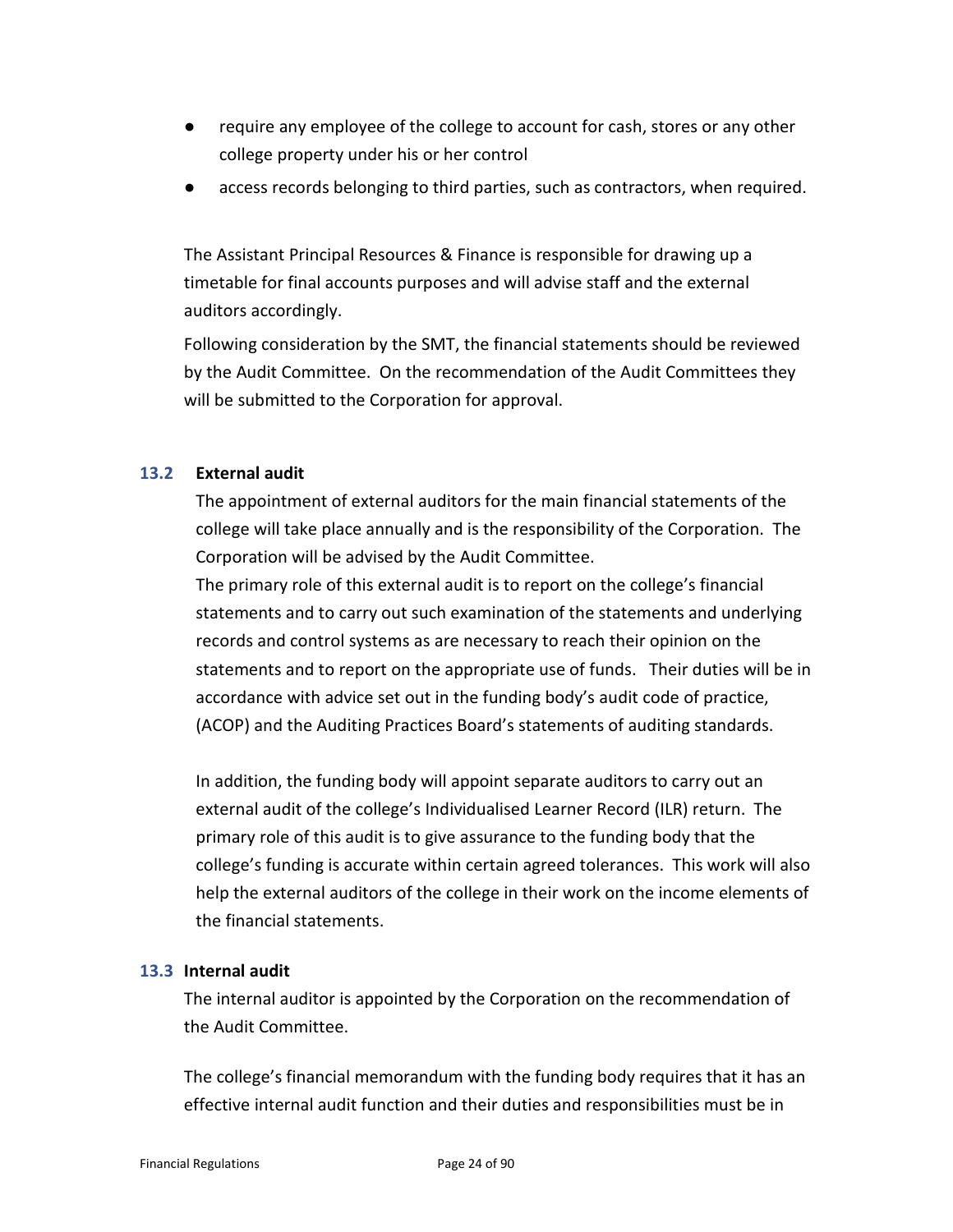accordance with advice set out in the funding body's audit code of practice. The main responsibility of internal audit is to provide the Corporation, the Principal and senior management with assurances on the adequacy of the internal control system.

The internal audit service remains independent in its planning and operation but has direct access to the Corporation, Principal and Chair of the Audit Committee. The formal responsibilities of internal audit are detailed at **Appendix I**. The internal auditor will also comply with the Auditing Practices Board's auditing guideline *Guidance for Internal Auditors.*

#### **13.4 Fraud and corruption**

The legal definition of fraud as defined in the Fraud Act 2006 is 'The making of a false representation or failing to disclose relevant information, or the abuse of position, in order to make a financial gain or misappropriate assets'.

It is the duty of all members of staff, management and the Corporation to notify the Assistant Principal Resources & Finance immediately whenever any matter arises which involves, or is thought to involve, irregularity, including fraud, corruption or any other impropriety.

The Assistant Principal Resources & Finance shall immediately invoke the fraud response plan, which incorporates the following key elements (**see Appendix J for fuller details**):

- he or she will notify the Principal and the Audit Committee (through its Chair) of the suspected irregularity and shall take such steps as he or she considers necessary by way of investigation and report
- the Principal shall inform the police if a criminal offence is suspected of having been committed
- any significant cases of fraud or irregularity shall be reported to the ESFA in accordance with their requirements as set out in the audit code of practice
- the Audit Committee shall commission such investigation as may be necessary of the suspected irregularity, by the internal audit service or others, as appropriate
- the internal audit service, or others commissioned to carry out an investigation, shall prepare a report for the Audit Committee on the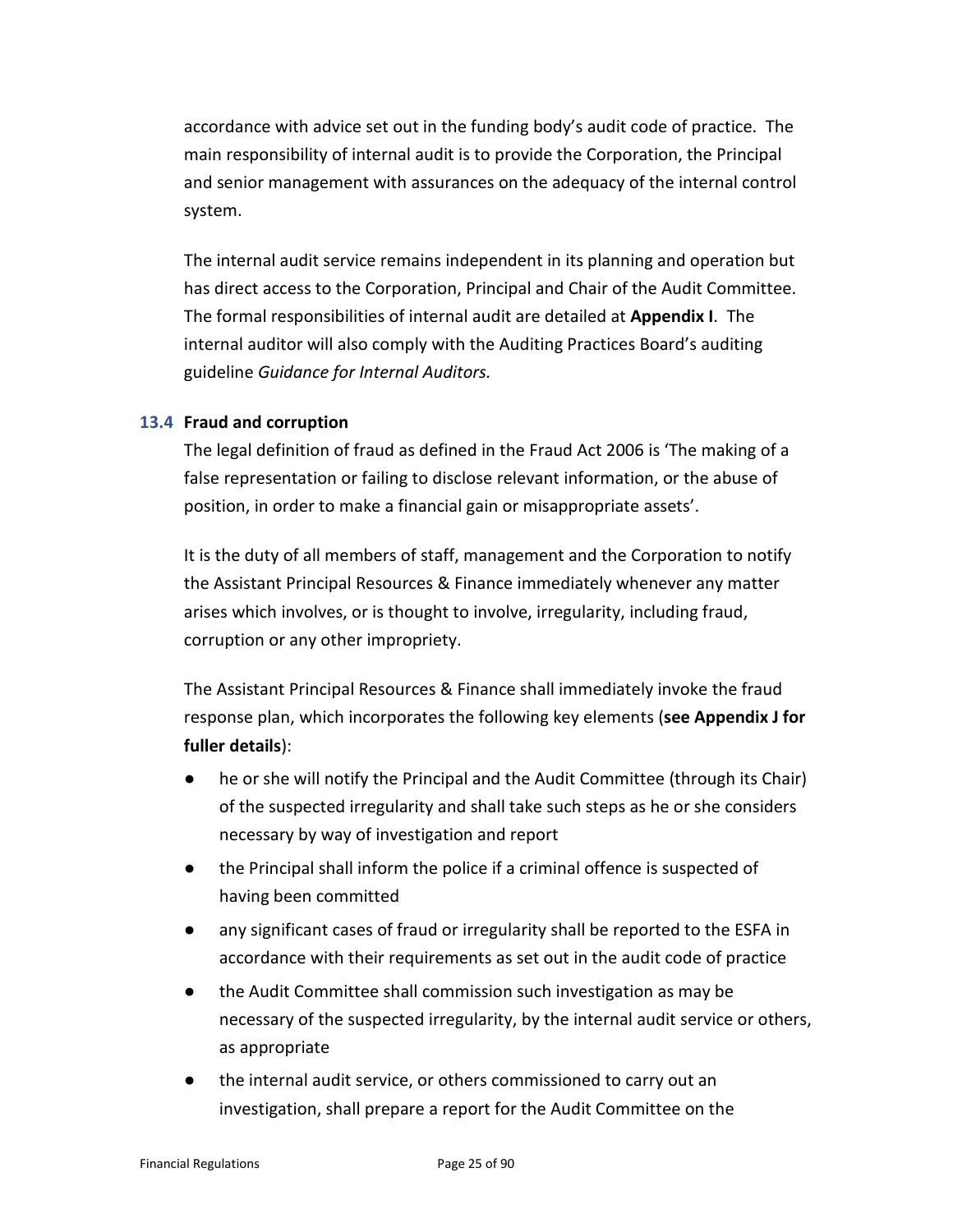suspected irregularity. Such report shall include advice on preventative measures.

**Appendix K** includes the Anti-Fraud Checklist for Post 16 providers, as defined in the Post 16 ACOP.

A generic checklist for education providers is available online through the ESFA, (Indicators for Potential Fraud), and should be annually reviewed by the Assistant Principal Resources & Finance.

The Assistant Principal Resources & Finance shall maintain a Fraud Log, recording any identified (potential) issues of fraud, details, and investigation outcome. This shall be presented to the Audit Committee on a regular basis.

If the suspected fraud is thought to involve the Assistant Principal Resources & Finance and/or the Principal, the member of staff shall notify the Chair of the Audit Committee direct of their concerns regarding irregularities.

#### **13.5 Value for money**

It is a requirement of the financial memorandum that the Corporation of the college is responsible for delivering value for money from public funds. It should keep under review its arrangements for managing all the resources under its control, taking into account guidance on good practice issued from time to time by the funding body, the National Audit Office, the Public Accounts Committee or other relevant bodies.

Internal audit is to have regard to value for money in its programme of work. This will be used to enable the Audit Committee to refer to value for money in its annual report.

#### **13.6 Other auditors**

The college may, from time to time, be subject to audit or investigation by external bodies such as the funding body, National Audit Office, European Court of Auditors, the HMRC. They have the same rights of access as external and internal auditors.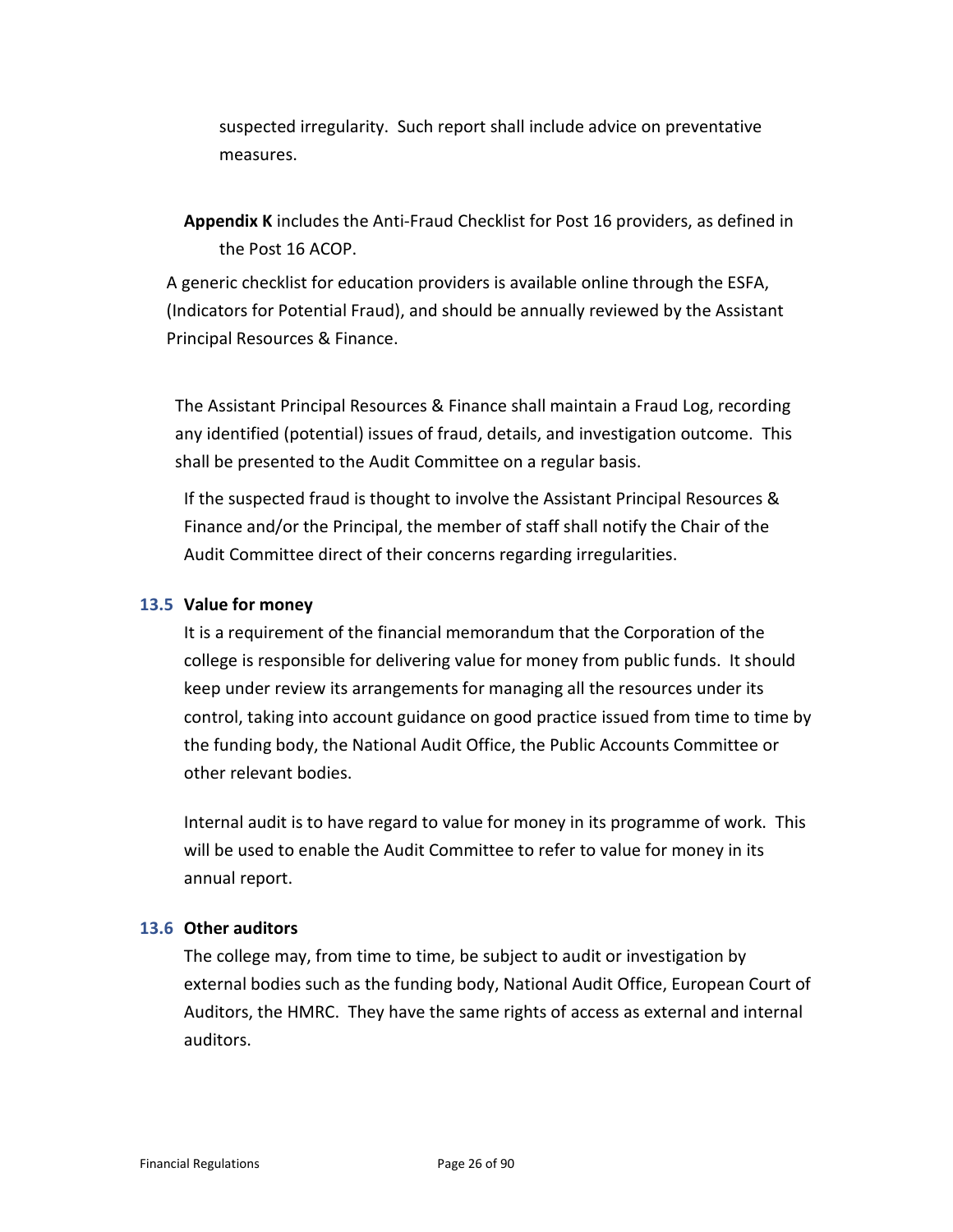# <span id="page-26-0"></span>**14 Treasury Management**

#### **14.1 Treasury management policy**

The Corporation is responsible for approving a treasury management policy statement (based on CIPFA's *Treasury Management in the Public Services: Code of Practice* together with cross-sectoral guidance and sector-specific guidance) setting out a strategy and policies for cash management, long-term investments and borrowings. This will require compliance with funding body rules regarding approval for any secured or unsecured loans that go beyond the general consent levels set out in the financial memorandum. The Corporation has a responsibility to ensure implementation, monitoring and review of such policies.

All executive decisions concerning borrowing, investment or financing shall be approved by the Corporation, following a detailed assessment of the loans purpose, the sources of finance available and the College's ability to repay the loan. Best practice in the sector is to be sought and applied. The Assistant Principal Resources & Finance is to establish an appropriate reporting system. All borrowing shall be undertaken in the name of the college and shall conform to any relevant funding body requirements. The Assistant Principal Resources & Finance and his staff are required to act in accordance with CIPFA's *Code of Practice*.

The Assistant Principal Resources & Finance will report to the Corporation termly in each financial year on the activities of the treasury management operation and on the exercise of treasury management powers delegated to him or her.

#### **14.2 Appointment of bankers and other professional advisers**

The Corporation is responsible for the appointment of the college's bankers and other professional financial advisers (such as investment managers). The appointment shall be for a specified period, normally a period of three years, after which consideration shall be given by the Corporation to competitively tendering the service.

#### **14.3 Banking arrangements**

The Assistant Principal Resources & Finance is responsible, on behalf of the Corporation, for liaising with the college's bankers in relation to the college's bank accounts and the issue of cheques. All cheques shall be ordered on the authority of the Assistant Principal Resources & Finance, who shall make proper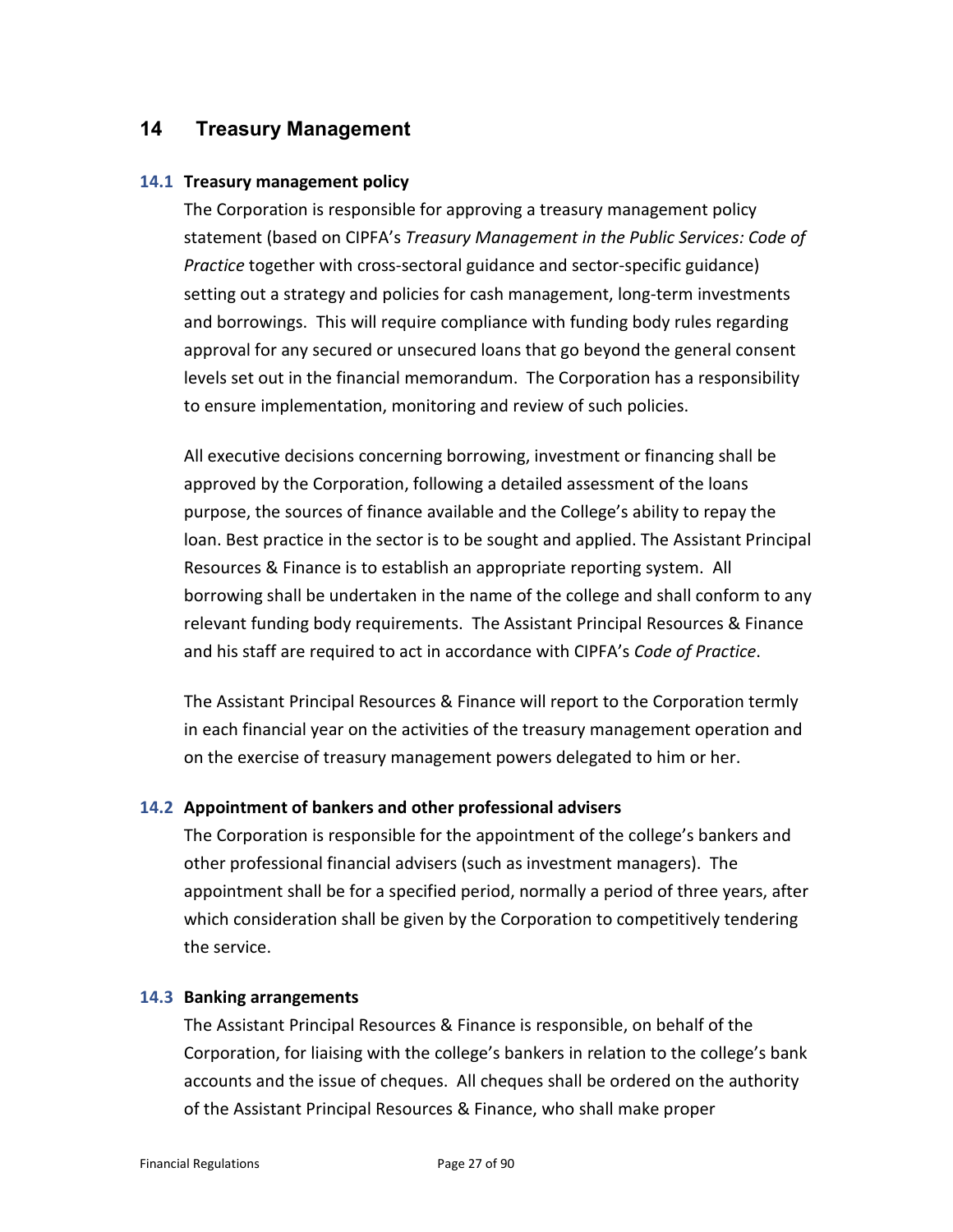arrangements for their safe custody.

Only the Assistant Principal Resources & Finance may open or close a bank account for dealing with the college's funds. All bank accounts shall be in the name of the college or one of its subsidiary companies.

All cheques drawn on behalf of the college must be signed in the form approved by the Corporation. All cheques must be signed by two authorised persons drawn from the following list:

#### **Level 1: Principal, Deputy Principal, Assistant Principal Resources & Finance**

# **Level 2: Director of Finance, Management Accountant, Sales Ledger Administrator**

#### **For cheques over £10,000, both signatures must be Level 1.**

All automated transfers on behalf of the college, such as BACS or CHAPS, must be authorised in the appropriate manner and on the basis approved by the Corporation.

The Assistant Principal Resources & Finance is responsible for ensuring that all bank accounts are subject to regular reconciliation and that large or unusual items are investigated as appropriate.

Where financing has been undertaken by the college, all banking covenants in relation to loans must be monitored, and reviewed at Corporation on a regular basis.

If more the College has business relationships with more than one bank, it is important to ensure that both banks' requirements are not in conflict with each other.

#### <span id="page-27-0"></span>**15 Income**

#### **15.1 General**

The Assistant Principal Resources & Finance is responsible for ensuring that appropriate procedures are in operation to enable the college to receive all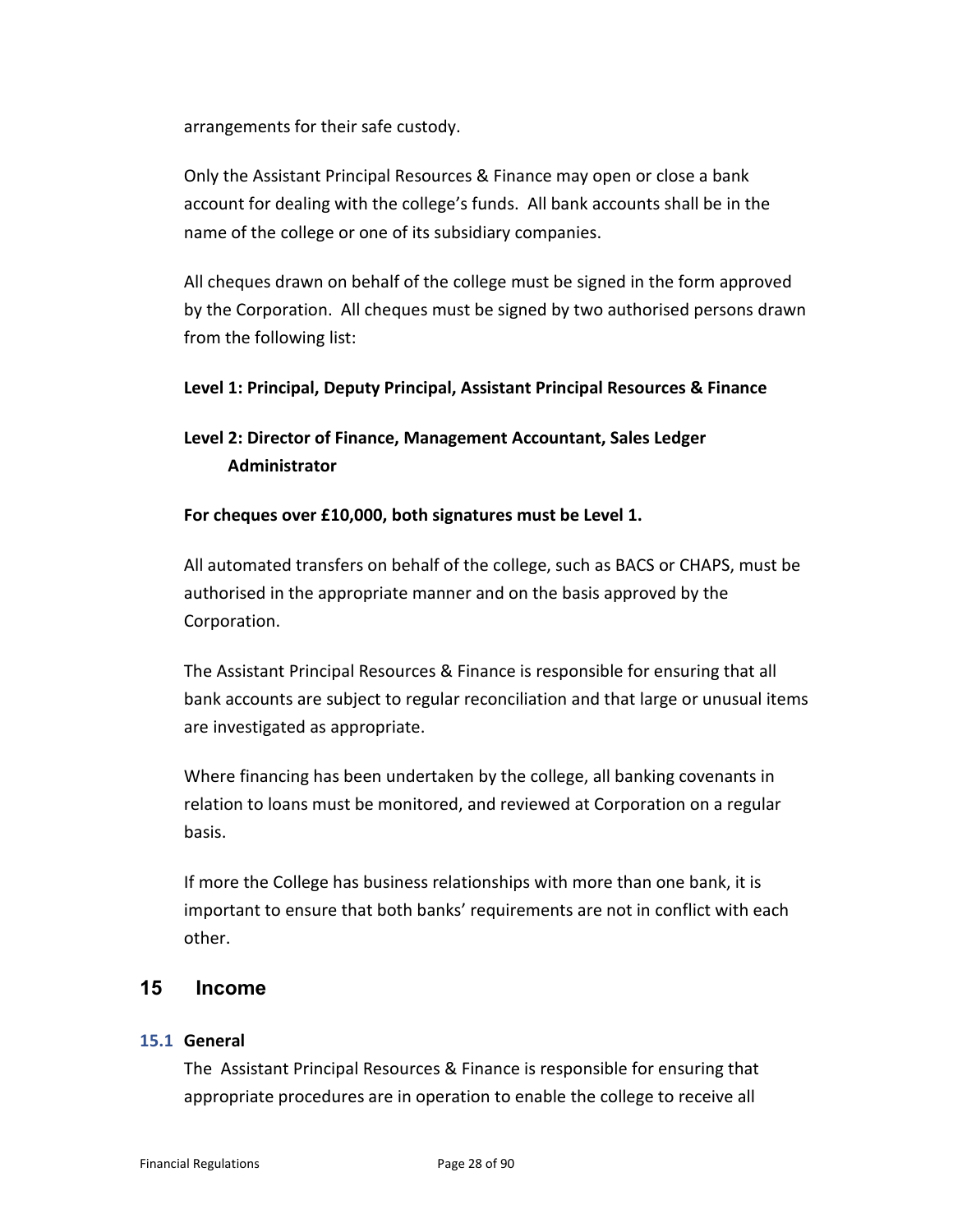income to which it is entitled. All receipt forms, invoices, tickets or other official documents in use and electronic collection systems must have the prior approval of the Assistant Principal Resources & Finance.

Levels of charges for contract research, services rendered, goods supplied and rents and lettings are determined by procedures approved by the Corporation.

The Assistant Principal Resources & Finance is responsible for the prompt collection, security and banking of all income received.

The Assistant Principal Resources & Finance is responsible for ensuring that all grants notified by the funding body and other bodies are received and appropriately recorded in the college's accounts.

The Assistant Principal Resources & Finance is responsible for ensuring that all claims for funds, including research grants and contracts, are made by the due date.

#### **15.2 Maximisation of income**

It is the responsibility of all staff to ensure that revenue to the college is maximised by the efficient application of agreed procedures for the identification, collection and banking of income. In particular, this requires the prompt notification to the Assistant Principal Resources & Finance of sums due so that collection can be initiated.

Each income stream is monitored against the relevant budget line, and reported against on a monthly basis as part of the management accounts. This forms the basis of regular monitoring and control meetings.

#### **15.3 Receipt of cash, cheques and other negotiable instruments**

All monies received within departments from whatever source must be recorded by the department on a daily basis together with the form in which they were received, for example cash, cheques and other negotiable instruments.

All monies received must be paid into Finance/Cashier function promptly, and in accordance with a timetable prescribed by the Assistant Principal Resources & Finance. The custody and transit of all monies received must comply with the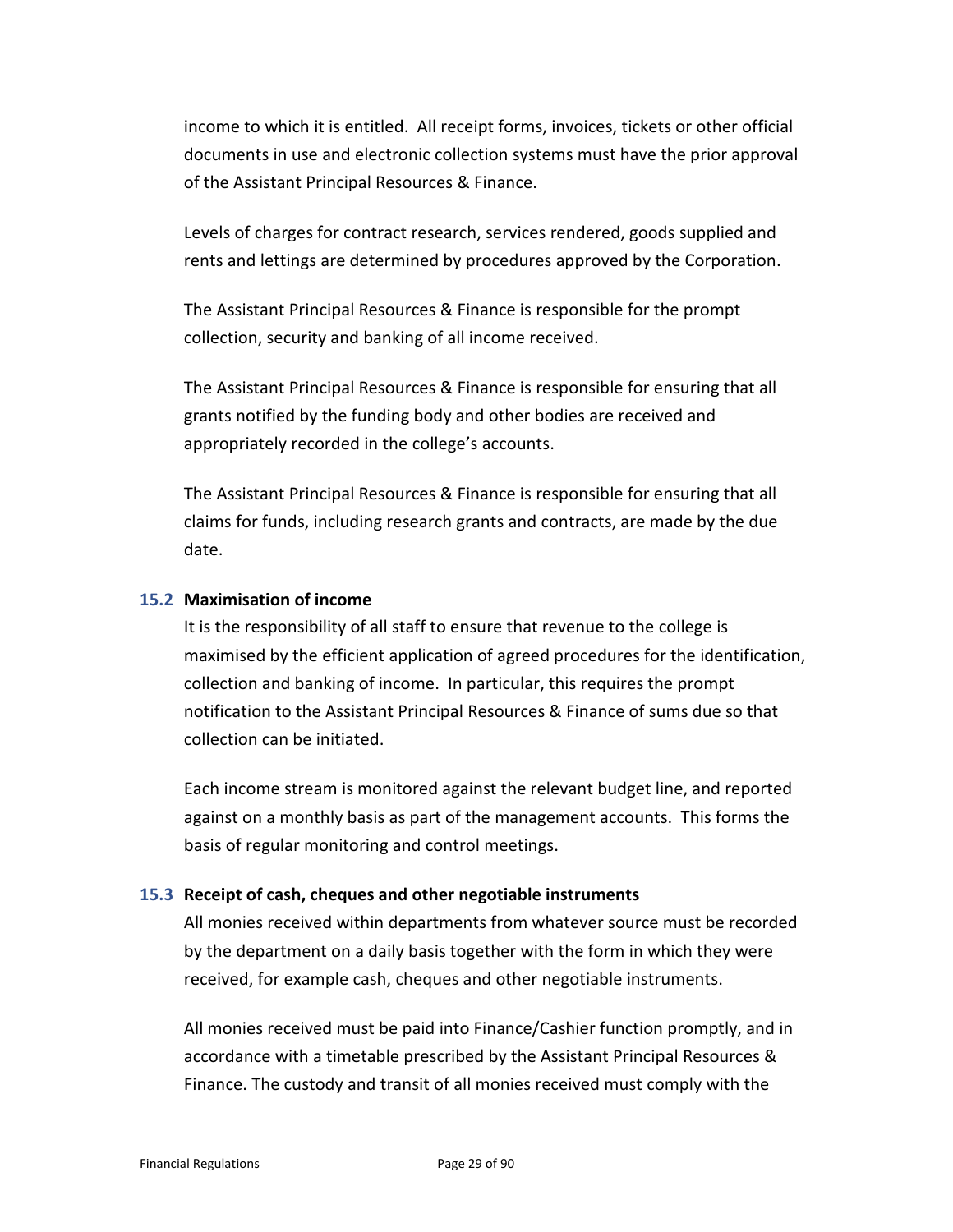requirements of the college's insurers.

All sums received must be paid in and accounted for in full, and must not be used to meet miscellaneous departmental expenses or be paid into the departmental petty cash float. Personal or other cheques must not be cashed out of money received on behalf of the college.

**Receipts by credit or debit card:** the college may only receive payments by debit or credit card using procedures approved by the Assistant Principal Resources & Finance.

**Online Payments:** Direct bank payments may be made to the college – please contact Finance for details.

#### **15.4 Collection of debts**

The Assistant Principal Resources & Finance should ensure that:

- sales invoices are raised promptly on official invoices, in respect of all income due to the college
- invoices are prepared with care, recorded in the ledger, show the correct amount due and are credited to the appropriate income account
- any credits granted are valid, properly authorised and completely recorded
- VAT is correctly charged where appropriate, and accounted for
- monies received are posted to the correct debtors account
- swift and effective action is taken in collecting overdue debts, in accordance with the protocols noted in the financial procedures and the Credit Control and Debt Management Policy.
- outstanding debts are monitored and reports prepared for management, and to curriculum area management, for in-area action.

Only the Assistant Principal Resources & Finance can implement credit arrangements and indicate the periods in which different types of invoice must be paid. Any subsequent changes must be submitted to Corporation for approval.

Requests to write off debts must be referred in writing to the Assistant Principal Resources & Finance for submission to the Corporation for consideration. Debts below £50 may be written off with the permission of the Assistant Principal Resources & Finance. Debts over £50 must be submitted to Corporation annually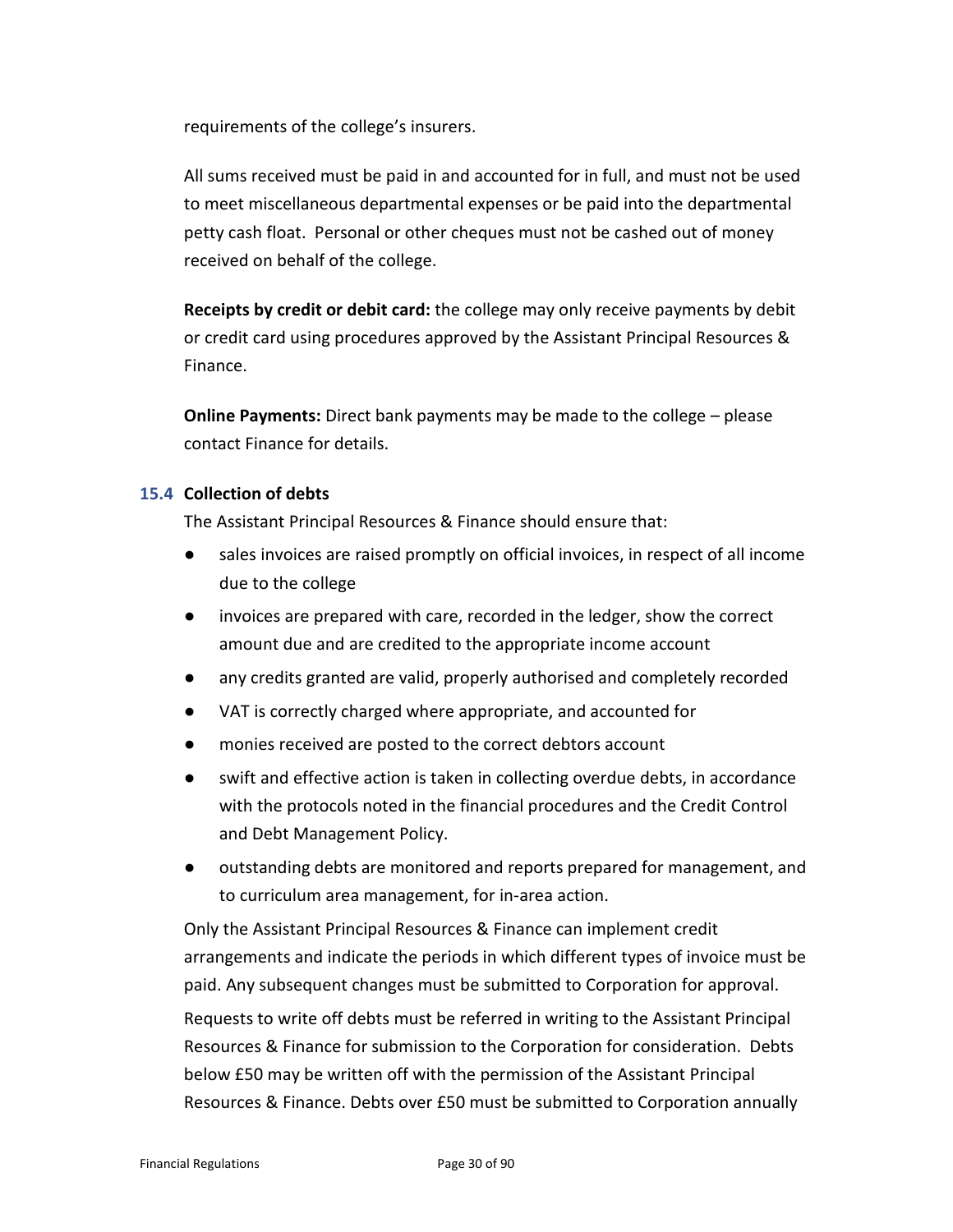for the approval of write off. Fee waivers may be applied in accordance with the Fees policy (authority of the Principal).

#### **15.5 Student fees**

The procedure for collecting tuition and other fees must be approved by the Assistant Principal Resources & Finance. He or she is responsible for ensuring that all student fees due to the college are received.

Students who have fees outstanding shall be prevented from re-enrolling at the college and from using any of the college's facilities unless appropriate arrangements have been made. Such removal of a student shall require the Principal's approval.

#### **15.6 Restaurant Income**

There are a number of key financial controls to be observed within the College Restaurant:

- Bookings for 6 people or more :
	- o a 50% deposit is required at time of booking. This deposit is nonrefundable.
	- o The final payment must be made no later than 7 days prior to the booking date – or the table will not be held. (Drinks may be purchased and paid for during the meal).
- Tips all tips must be banked via the Finance department, weekly. These must be counted and brought to Finance by the College Restaurant Manager, who will be provided with a till receipt confirming the banking. All tips must be banked, and no tips may be diverted for other purchases.

Procedure for Raffles:

- A cash advance must be requested and utilized for the procurement of raffle prizes. This ensures there is a clear audit trail in terms of raffle takings, and purchases.
- Raffle takings must be clearly identified separately from student tips, so that they are banked easily identifiable.
- Raffles are held for the benefit of student enrichment and this must be clearly communicated to all customers. (For example, signage on display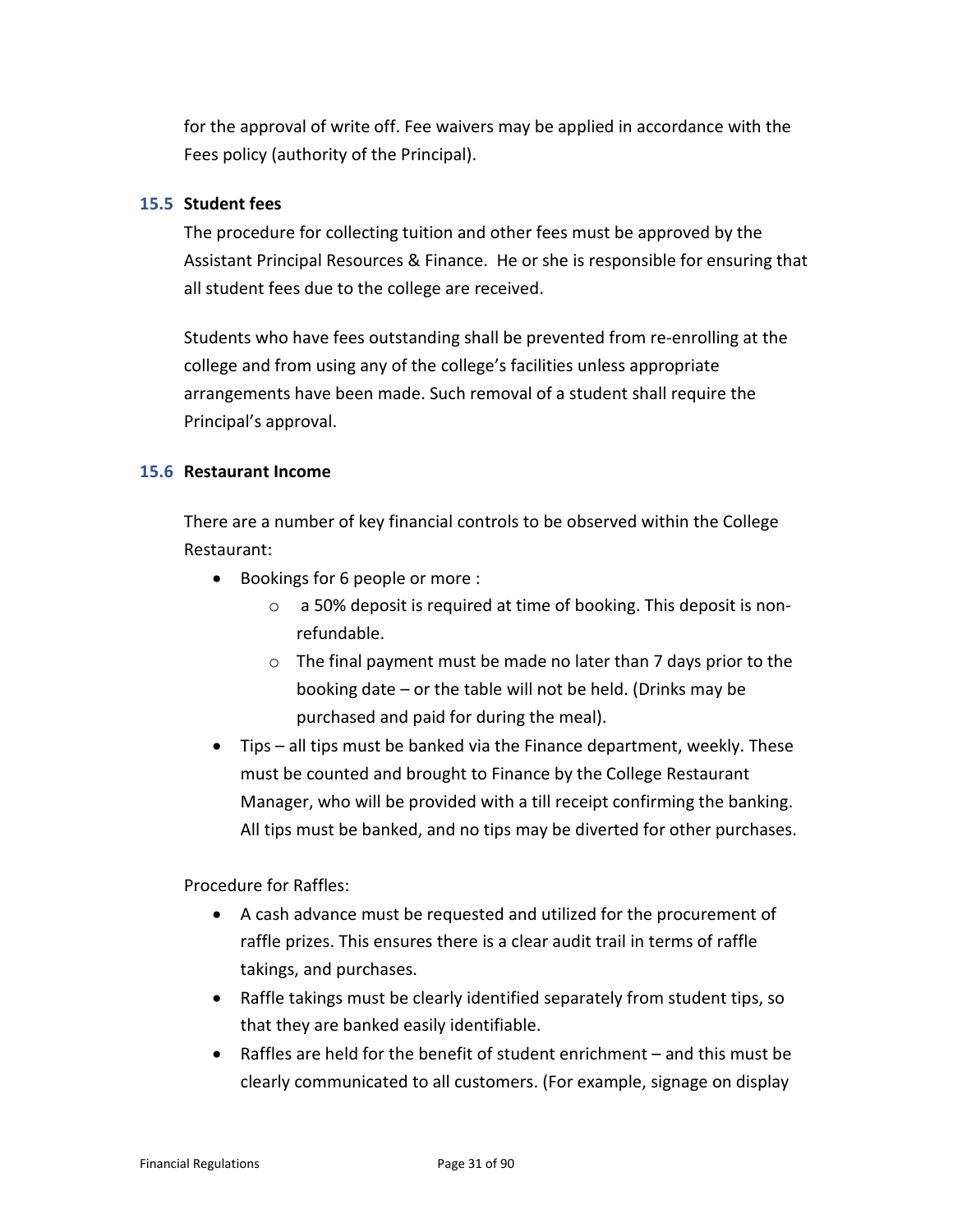within the restaurant). Should the proceeds be for a different cause, this must information must also be clearly communicated to all customers.

- Any raffles held within the College Restaurant must adhere to the following criteria (available on [https://www.gov.uk/government/publications/can-do-guide-for](https://www.gov.uk/government/publications/can-do-guide-for-organisers-of-voluntary-events/the-can-do-guide-to-organising-and-running-voluntary-and-community-events#part-2-do-i-need-any-licences-or-other-sort-of-permission)[organisers-of-voluntary-events/the-can-do-guide-to-organising-and](https://www.gov.uk/government/publications/can-do-guide-for-organisers-of-voluntary-events/the-can-do-guide-to-organising-and-running-voluntary-and-community-events#part-2-do-i-need-any-licences-or-other-sort-of-permission)[running-voluntary-and-community-events#part-2-do-i-need-any-licences](https://www.gov.uk/government/publications/can-do-guide-for-organisers-of-voluntary-events/the-can-do-guide-to-organising-and-running-voluntary-and-community-events#part-2-do-i-need-any-licences-or-other-sort-of-permission)[or-other-sort-of-permission](https://www.gov.uk/government/publications/can-do-guide-for-organisers-of-voluntary-events/the-can-do-guide-to-organising-and-running-voluntary-and-community-events#part-2-do-i-need-any-licences-or-other-sort-of-permission) )
	- o The winner of the raffle must be announced at the event
	- o No more than £500 may be spent on prizes
	- o Expenses deducted from the proceeds must not be greater than £100.

# <span id="page-31-0"></span>**16 ESF Projects, LEP Projects and all other Projects and Contracts (a)(b)**

#### **16.1 General**

Research can be defined as original investigation, undertaken to gain new knowledge and understanding, which may be directed towards a specific aim or objective. It can use existing knowledge in experimental development to produce new or substantially improved materials, devices, products and processes including design and construction. It excludes routine testing and analysis of materials, components and processes.

The term 'research grant' is restricted to research projects funded by the UK research councils, charities and the higher education funding bodies.

All other externally financed research projects are classified as 'research contracts'.

Where approaches are to be made to outside bodies for support for research projects or where contracts are to be undertaken on behalf of such bodies, it is the responsibility of the head of department to ensure that the financial implications have been appraised by the Assistant Principal Resources This will include obtaining a set of grant terms and conditions from each organisation providing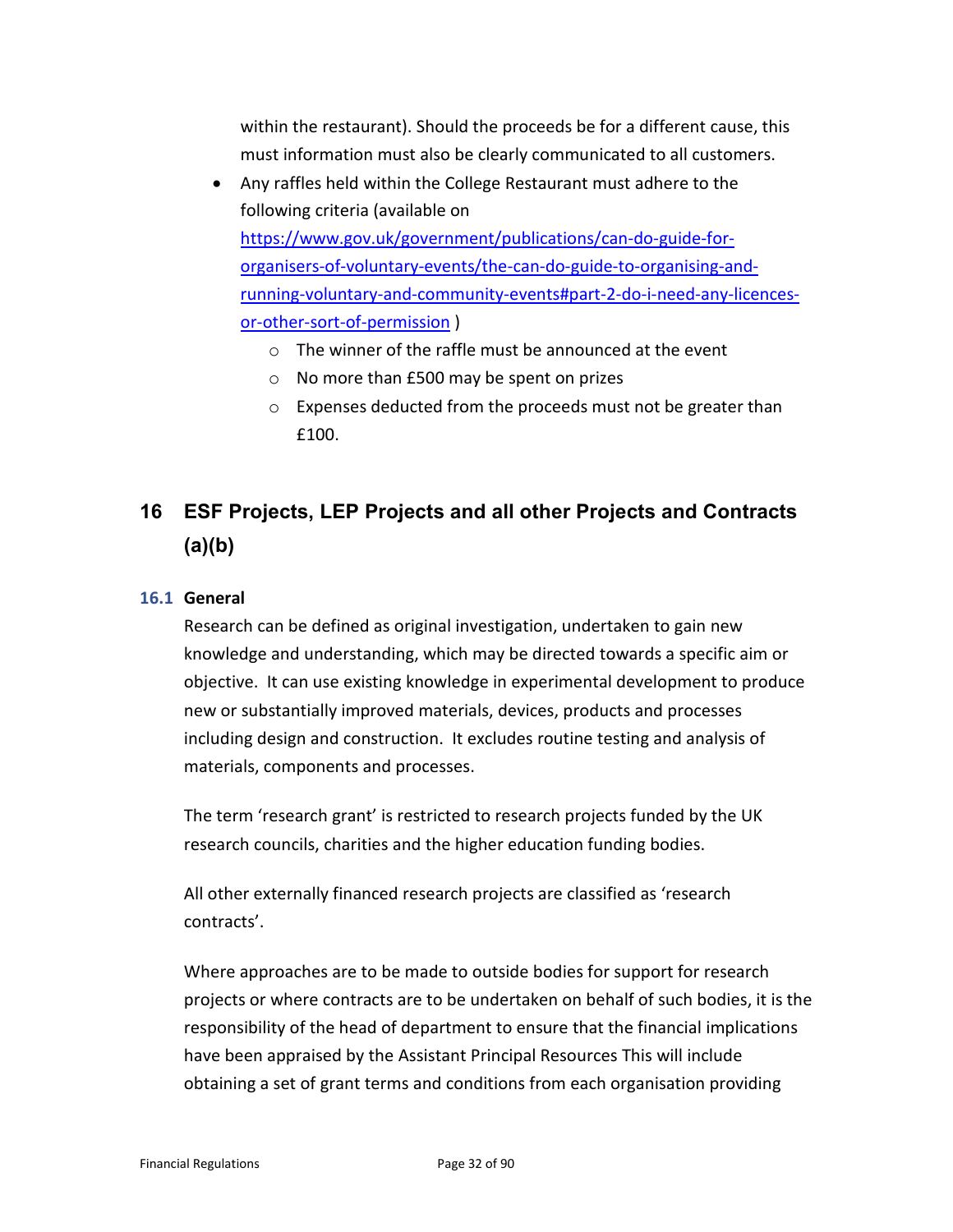funding to enable appropriate monitoring of compliance.

The Assistant Principal Resources & Finance is responsible for examining every formal application for grant and shall ensure that there is adequate provision of resources to meet all commitments. The Assistant Principal Resources & Finance should ensure that the full cost of research contracts is established. The research agreement must be in line with the college's policy with regard to indirect costs and other expenses and taking account of different procedures for the pricing of research projects depending on the nature of the funding body.

Research grants and contracts shall be accepted on behalf of the college by the Principal.

The Assistant Principal Resources & Finance shall maintain all financial records relating to research grants and contracts and shall initiate all claims for reimbursement from sponsoring bodies by the due date.

Each grant or contract will have a named supervisor or grant holder and will be assigned to a specific budget holder.

Control of pay and non-pay expenditure will be contained within the budget centre. The head of the budget centre may delegate day-to-day control of the account to a supervisor or grant holder, but any overspend or under-recovery of overheads is to be the clear responsibility of the budget centre with any loss being a charge on departmental funds.

#### **16.2 Recovery of overheads**

Overheads will be charged to research activity whether or not the funding arrangements permit full recovery.

#### **16.3 Grant and contract conditions**

Many grant-awarding bodies and contracting organisations stipulate conditions under which their funding is given. In addition, there are often procedures to be followed regarding the submission of interim or final reports or the provision of other relevant information. Failure to respond to these conditions often means that the college will suffer a significant financial penalty. It is the responsibility of the named supervisor or grant holder to ensure that conditions of funding are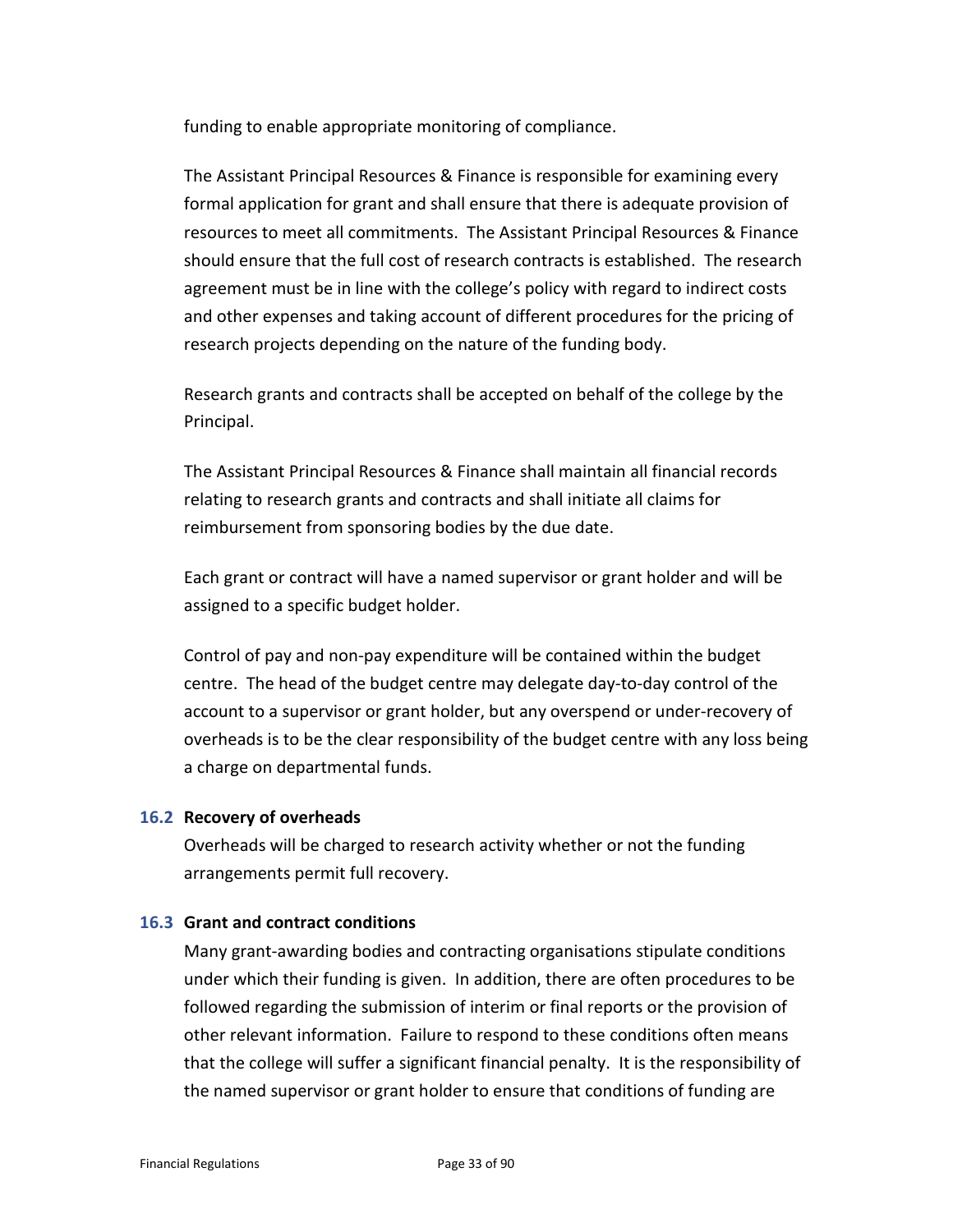met.

Any loss to the college resulting from a failure to meet conditions of funding is the responsibility of the budget holder, and will be charged against departmental funds.

# <span id="page-33-0"></span>**17 Other Income-Generating Activity**

## **17.1 Private consultancies and other paid work**

Unless otherwise stated in a member of staff's contract:

- outside consultancies or other paid work may not be accepted without the consent of the head of department (and in the case of the head of the department, the Principal)
- applications for permission to undertake work as a purely private activity must be submitted to the head of department or Principal, as appropriate, and include the following information:
	- the name of the member(s) of staff concerned
	- the title of the project and a brief description of the work involved
	- the proposed start date and duration of the work
	- full details of any college resources required (for the calculation of the full economic cost)
	- an undertaking that the work will not interfere with the teaching and normal college duties of the member(s) of staff concerned.

#### **17.2 (c) Off-site collaborative provision (franchising)**

Any contract or arrangement whereby the college provides education to students away from college premises, or with the assistance of persons other than the college's own staff or with independent contractors (partner organisations), must be subject to the following procedure.

There shall be a contract signed by the Principal and on behalf of any partner organisation that shall comply at least with the funding body model contract (as amended from time to time) in place before any provision is made. Contracts for significant changes in franchising activity shall be approved in advance by the Corporation.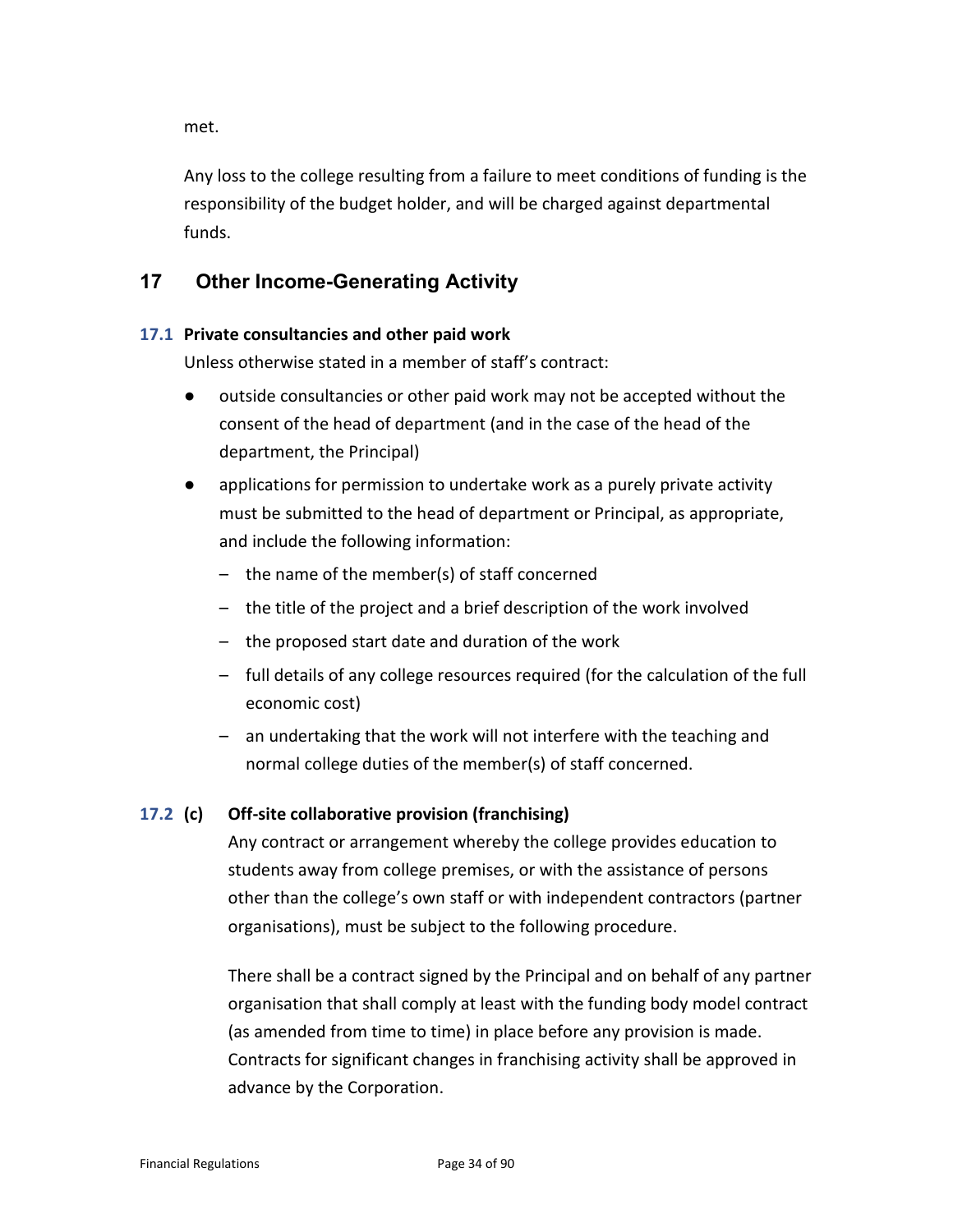The form of the contract shall be scrutinised in advance of its operation by the Audit Committee and approved by the Corporation.

The impact of the contract(s) shall be subject to scrutiny by the Corporation. The format for regular reports shall be as stated in funding body guidance. They shall consider the risk factors associated with the proposed partnership and agree an appropriate entry in the college's financial forecast.

Where the partnership would represent a significant departure from the college's strategic plan, the Corporation shall approve the departure, and the Principal shall seek the views of and inform the funding body.

#### **17.3 European Union (EU) and other matched funding**

Any such project requires the approval of the Assistant Principal Resources & Finance prior to any commitment being entered into. Such approval shall be dependent upon the relevant head of department being able to demonstrate that eligible matching funds are available and that the project is financially viable by the application of the college's costing and pricing policy.

Individual applications for funds shall be the subject of a report to the senior management team which will set out, amongst other things, the potential risks generated by the project.

If the college sub-contracts such work to external providers, the relevant head of department shall ensure that:

- this is on the basis of a written contract which allows for full audit access to detailed records
- appropriate monitoring procedures are in place to ensure that the outputs are achieved and the provision is of suitable quality
- payments are only made against detailed invoices.

#### **17.4 Profitability and recovery of overheads**

All other income-generating activities must be self-financing or surplus-generating unless it is intended that a new course is to be launched as a loss leader. If that is the case, the reason for it must be specified and agreed by the head of department and the Assistant Principal Resources & Finance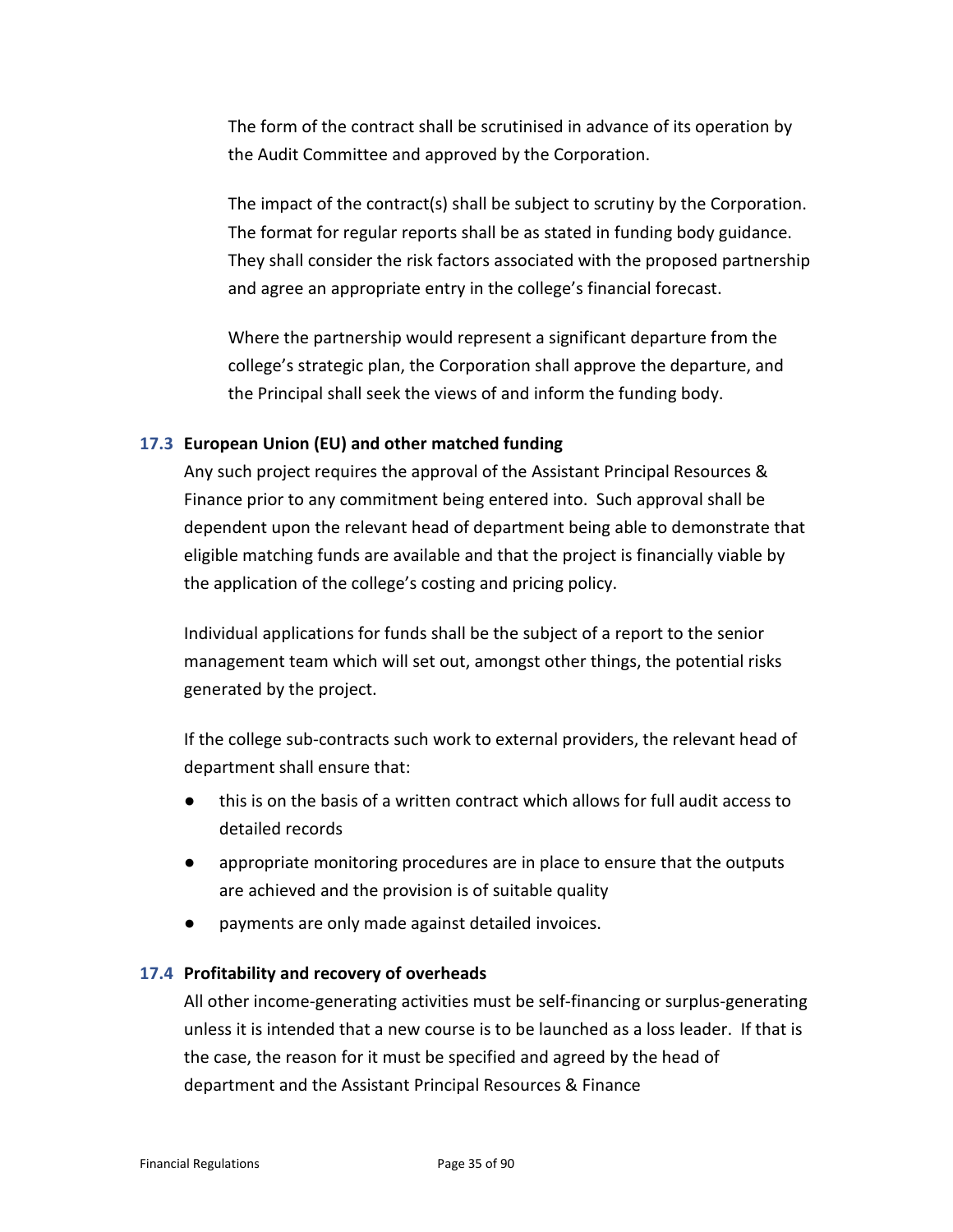Other income-generating activities organised by members of staff must be costed and agreed with the Assistant Principal Resources & Finance before any commitments are made. Provision must be made for charging both direct and indirect costs in accordance with the college's costing and pricing policy, in particular for the recovery of overheads.

Use of the full cost pro-forma template for all full cost activity is required. Authorisation of full cost courses requires either the Assistant Principal Resource & Finance or Director of Finance approval.

All minimum numbers for courses must be met, for the course to run. Any amendments (ie change in minimum numbers), must be approved by the AP or CA.

#### **17.5 Additional payments to staff**

Any proposal that involves additional payments to members of staff should be supported by a schedule of names and values and must be approved by the head of department, and the Principal.

## <span id="page-35-0"></span>**18 Intellectual Property Rights and Patents**

#### **18.1 General**

Certain activities undertaken within the college including research and consultancy may give rise to ideas, designs and inventions which may be patentable. These are collectively known as intellectual property.

#### **18.2 Patents**

The Corporation is responsible for establishing procedures to deal with any patents accruing to the college from inventions and discoveries made by staff in the course of their research.

#### **18.3 Intellectual property rights**

In the event of the college deciding to become involved in the commercial exploitation of inventions and research, the matter should then proceed in accordance with the intellectual property procedures issued by the college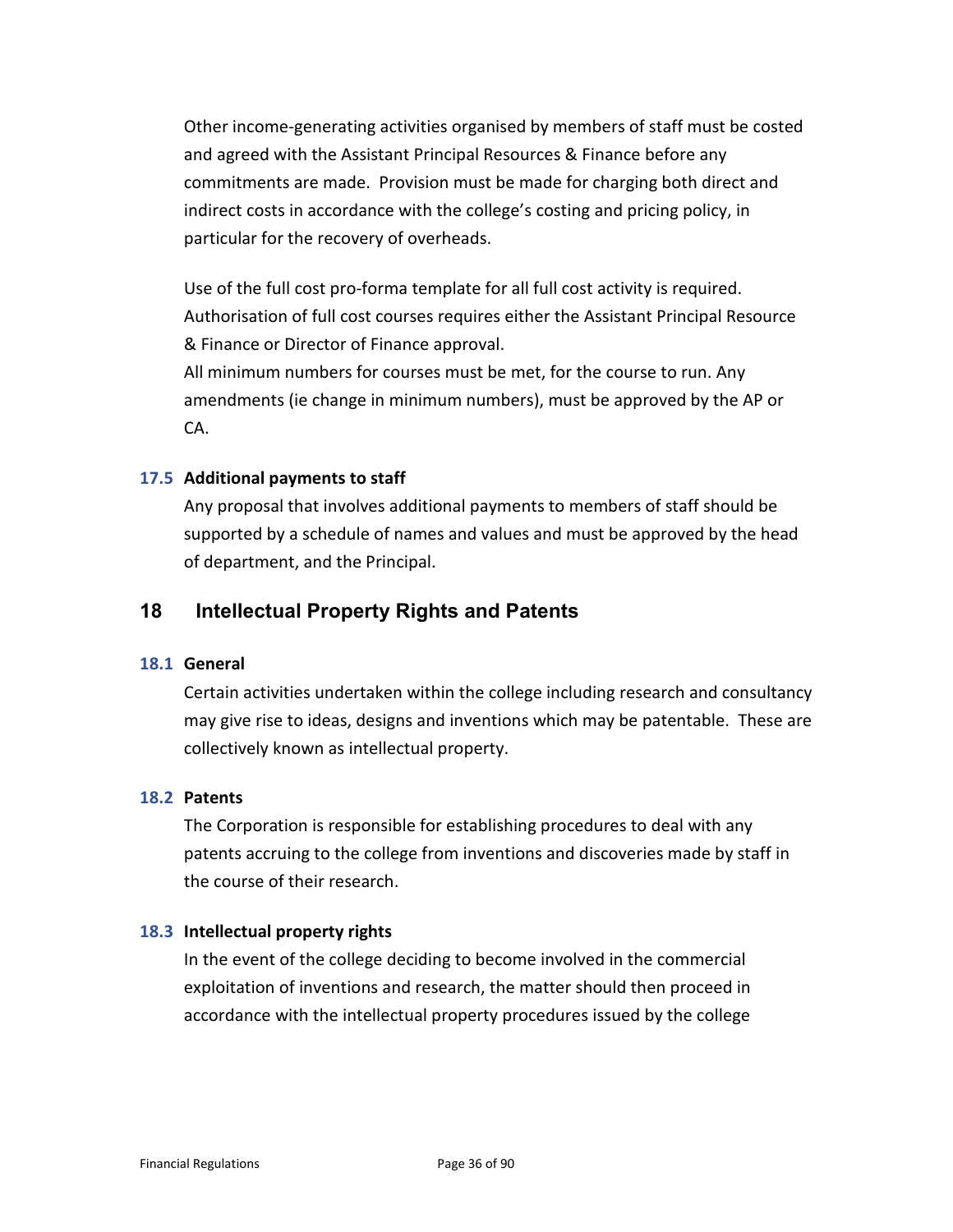# **19 Expenditure**

### **19.1 General**

The Assistant Principal Resources & Finance is responsible for making payments to suppliers of goods and services to the college.

# **19.2 Scheme of delegation/financial authorities**

The head of department is responsible for purchases within his or her department. Purchasing authority may be delegated to named individuals within the department. In exercising this delegated authority, budget holders are required to observe the purchasing policies and financial procedures.

The Assistant Principal Resources & Finance shall maintain a register of authorised signatories and heads of department must supply him or her with specimen signatures of those authorised to certify invoices for payment (for paper-based systems).

Under procedures agreed by the Assistant Principal Resources & Finance central control shall be exercised over the creation of requisitioners and authorisers and their respective financial limits (for electronic systems).

The Assistant Principal Resources & Finance must be notified immediately of any changes to the authorities to commit expenditure.

Heads of department and budget holders are not authorised to commit the college to expenditure without first reserving sufficient funds to meet the purchase cost. A purchase order must be raised and authorized by the budget holder before goods and services are contracted for.

Upon receipt of the goods or service, the goods must be receipted on Symmetry, to enable the purchase invoice to be cleared and paid. Should the quantity of goods received *differ* from the Purchase Order (either more or less than ordered), the purchase order originator must advise the supplier, annotate the invoice, and inform finance.

Expenditure on a single transaction **in excess of £5,000.00** shall require the approval of the Assistant Principal Resources & Finance.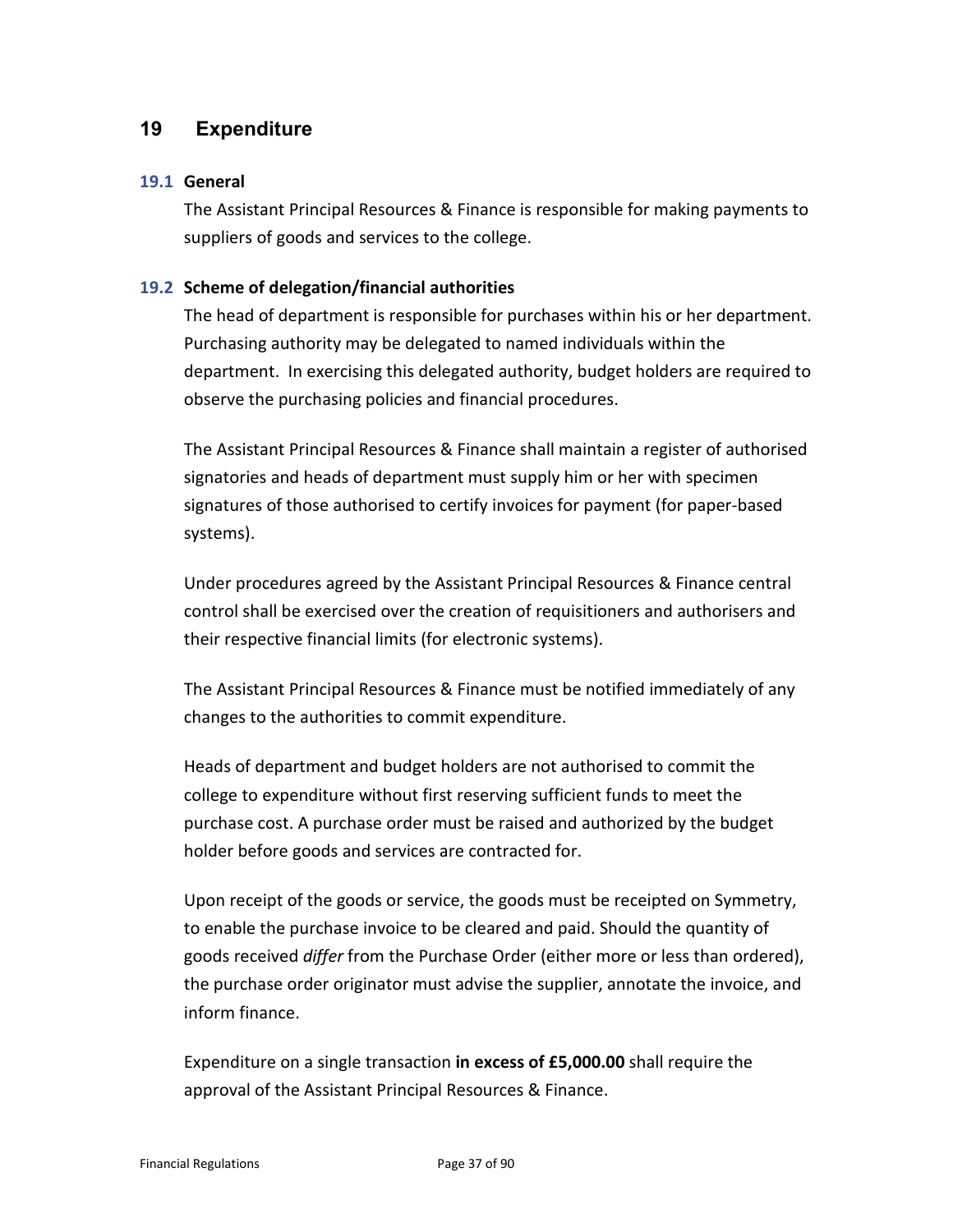Expenditure on transactions **in excess of £100,000** shall require the authorisation of the Corporation. (Although Capital Committee may approve expenditure up to £200,000 on significant building projects.)

The College monthly payroll is exempt from this scheme of delegation. The monthly payroll will be authorized by the Director of Finance, or a Senior Post Holder if the Director of Finance is not available.

### **19.3 Procurement**

The College requires all budget holders, irrespective of the source of funds, to obtain supplies, equipment and services at the lowest possible cost consistent with quality, delivery requirements and sustainability, and in accordance with sound business practice. Factors to be considered in determining lowest cost are noted in the financial procedures.

The Assistant Principal Resources & Finance is responsible for:

- ensuring that the college's purchasing policy is known and observed by all involved in purchasing for the college
- advising on matters of college purchasing policy and practice
- advising on use of preferred suppliers
- advising and assisting departments where required on specific departmental purchases
- developing appropriate standing supply arrangements on behalf of the college to assist budget holders in meeting their value for money obligations
- vetting all orders before they leave the college above a certain value
- the drafting and negotiation of all large-scale purchase contracts (generally in excess of £100,000) undertaken by the college, in collaboration with the responsible department
- ensuring that when ordering bulk purchases budget holders should refer to departmental heads to take advantage of previous knowledge of supplies, suppliers and bulk discounting.
- ensuring that the college complies with EU regulations on public purchasing policy.

### **19.4 Purchase orders**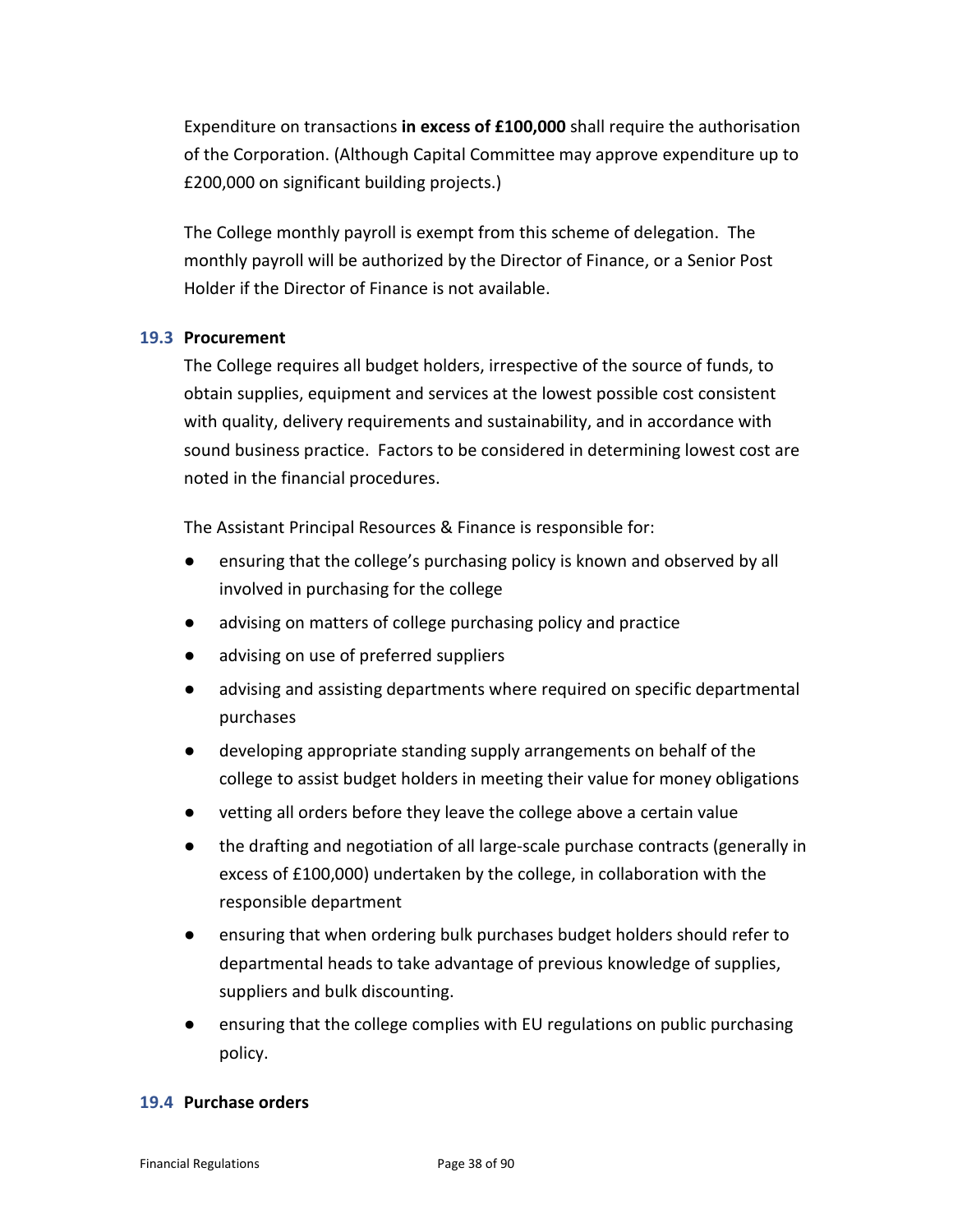The ordering of goods and services shall be in accordance with the college's detailed financial procedures/purchasing policies. All goods and services must be subject to a correctly authorised purchase order being raised before purchasing/contracting with suppliers. Failure to comply with the College's financial procedures when ordering goods and services on behalf of the College may result in disciplinary action being taken.

Official college orders must be placed for the purchase of all goods or services, except those made using purchasing cards, company credit cards or petty cash. In exceptional circumstances, urgent orders may be given orally, but must be confirmed by an official purchase order endorsed 'confirmation order only' not later than the following working day.

When seeking approval of a purchase order, this can be actioned electronically, via email, by the appropriate authorizing person.

When transferring goods or services between departments, an interdepartmental recharge form must be used.

The Finance Department must be informed immediately of damaged or rejected and returned goods, in order to ensure that appropriate credit notes are received, and budgets updated. The Finance Department must ensure that the Purchase Ledger is reconciled on a monthly basis, and that all supplier statements are agreed to the ledger.

It is the responsibility of the Assistant Principal Resources & Finance to ensure that all purchase orders refer to the college's conditions of contract (see 19.7 and **Appendix L**).

There are certain items that are exempt from the purchase order system, and these include:

- Utilities
- Catering Supplies
- Waste Services
- Photocopier Services
- Vehicle maintenance

Exempt items must be agreed by the Assistant Principal (Resources & Finance).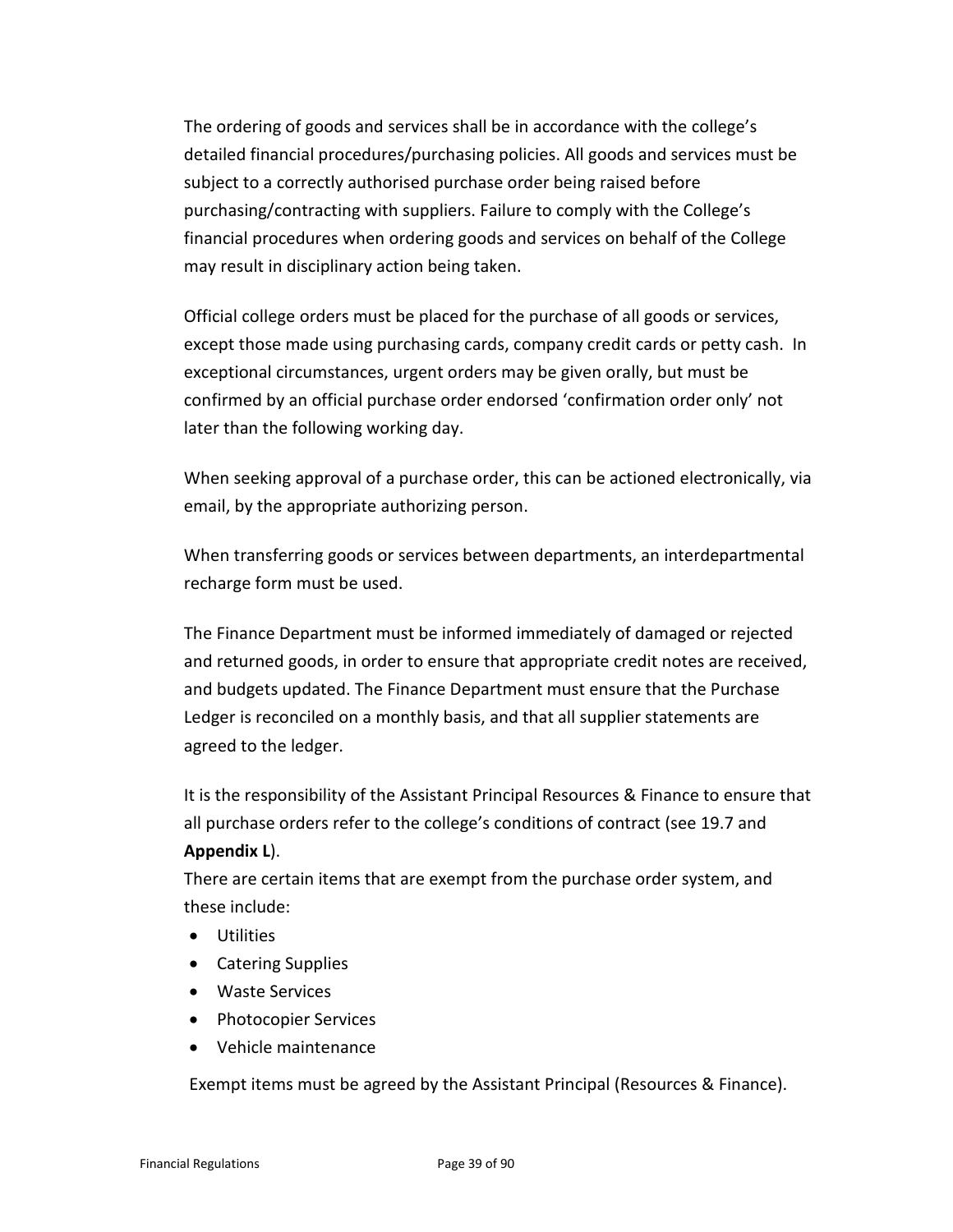### **19.5 Tenders and quotations**

Heads of department and delegated budget holders must comply with the college's tendering procedures contained in the college's code of tendering practice, which are applicable as follows:

- under  $£10,000 -$  the budget holder shall have the discretion to decide whether or not to obtain quotations, but value for money must always be obtained and managers may be required to show how they have achieved this.
- from  $£10,000$  to  $£50,000$  the budget holder/ purchasing officer shall arrange for at least three written quotations to be obtained with evidence retained. In the event of it not being possible to arrange for three quotations (for example there is only one supplier) then permission from the Assistant Principal Resources & Finance must be granted. This will only be given when the authorizing manager provides a written explanation of suppliers contacted and a rationale of why there are no other suitable suppliers. The Assistant Principal Resources & Finance will inform the Principal (as chief accounting officer) of the decision. It is the responsibility of the budget manager to provide this information to the Assistant Principal, to ensure the financial regulations are complied with.
- over– £50,000 all items will require three competitive tenders

In certain circumstances the need to obtain three or more quotations/ tenders may be waived. Decision to do so must be made in advance of awarding the contract.

Formal tendering procedures may be waived in the following circumstances:

- 1. in very exceptional circumstances where the |Chief Accounting Officer decides that formal tendering procedures would not be practicable or the estimated expenditure or income would not warrant formal tendering procedures
- 2. where the requirement is covered by an existing contract;
- 3. where a consortium arrangement is in place and a lead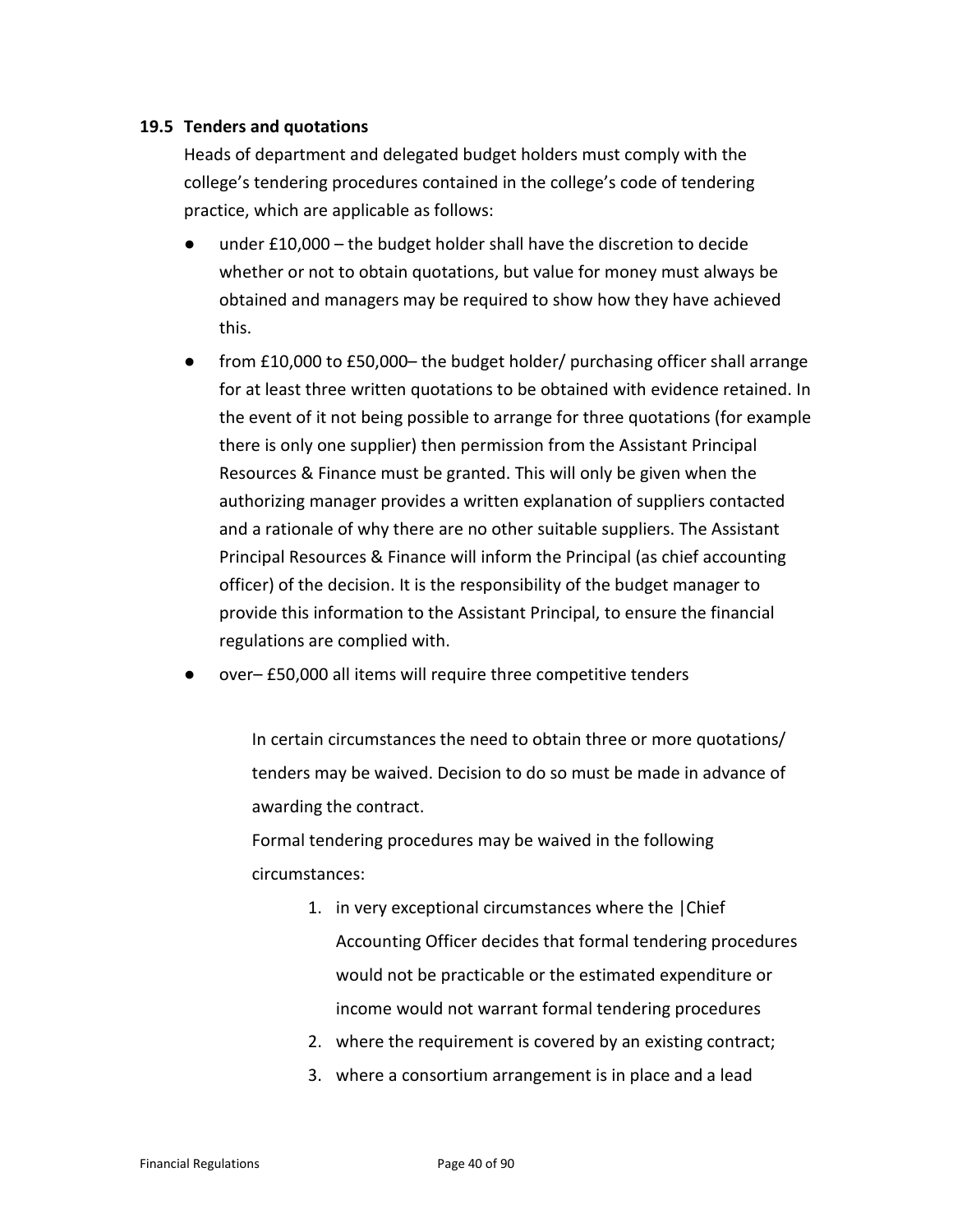organisation has been appointed to carry out tendering activity on behalf of the consortium members;

- 4. where the timescale genuinely precludes competitive tendering
- 5. where specialist expertise is required and is available from only one source;
- 6. where there is a clear benefit to be gained from maintaining continuity with an earlier supplier. However in such cases the benefits of such continuity must outweigh any potential financial advantage to be gained by competitive tendering;
- 7. for the provision of legal advice and services providing that any legal firm or partnership commissioned by the College is regulated by the Law Society for England and Wales for the conduct of their business (or by the Bar Council for England and Wales in relation to the obtaining of Counsel's opinion) and are generally recognised as having sufficient expertise in the area of work for which they are commissioned. The Director of Finance will ensure that any fees paid are reasonable and within commonly accepted rates for the costing of such work.
- 8. the award of contracts over £100,000 shall be reported to the Corporation. This may be done retrospectively.

There will be occasions when the value of a proposed purchase may be greater than £50,000 in total but is split into component parts to different suppliers or at different times in the year where component parts are less than £50,000. In these circumstances the tendering manager should apply to the Assistant Principal Resources & Finance for advice as to whether the tender rules will apply. In making a decision the following issues will be considered:

• The individual amounts of the tender and the total value.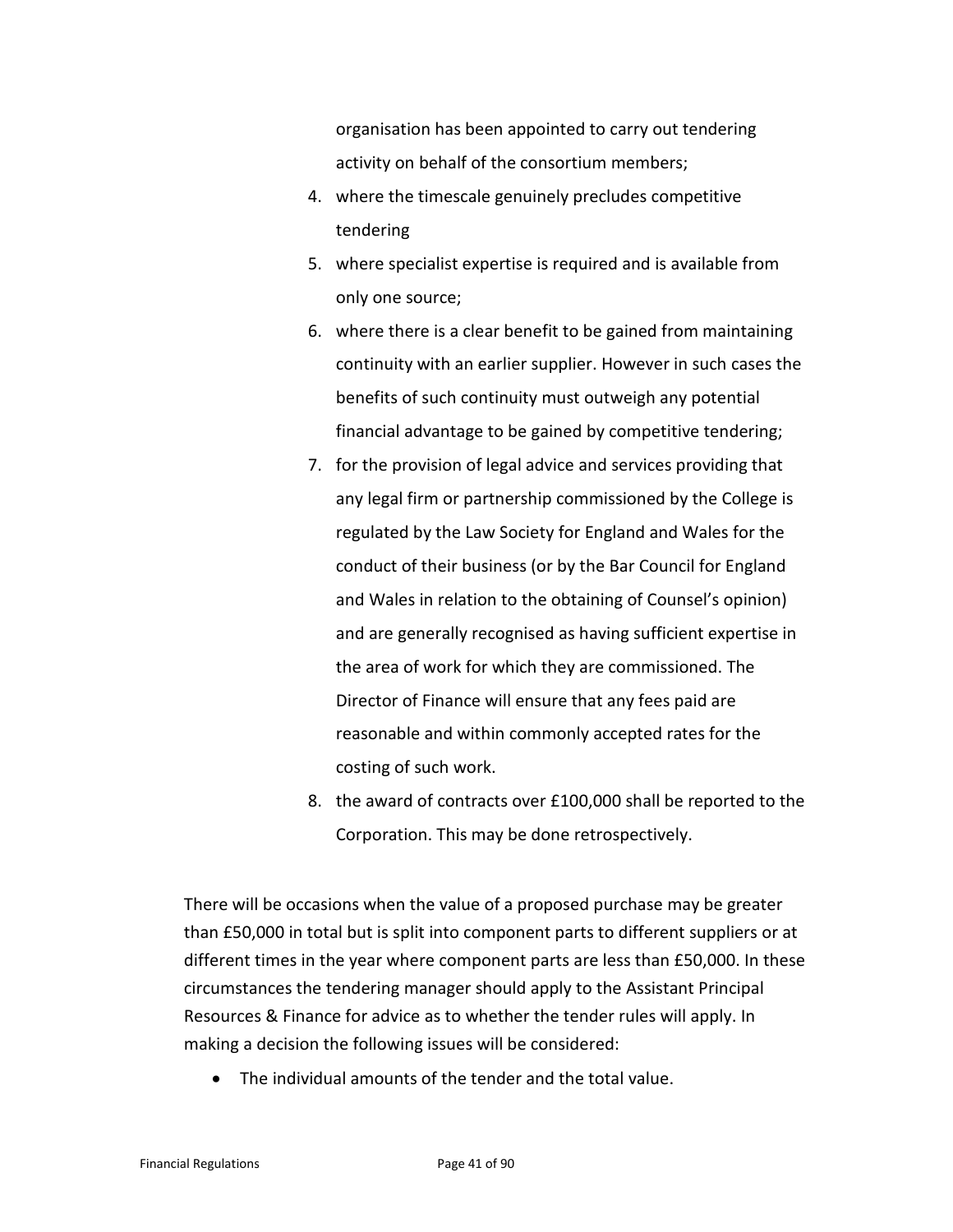- The space that will apply between the orders.
- The level of dissimilarity of the component parts.
- The practicality of receiving tenders.

Only partnership arrangements for the supply of goods or services specifically approved by the Corporation will fall outside these arrangements for tenders and quotations.

The main points covered by the college's code of tendering practice are described at **Appendix M** and may be subject to special rules imposed by funding bodies.

# **19.6 Post-tender negotiations:**

Post-tender negotiations (i.e. after receipt of formal tenders but before signing of contracts) with a view to improving price, delivery or other tender terms can be entered into, provided:

- it would not put other tenderers at a disadvantage
- it would not affect their confidence and trust in the college's tendering process.

In each case, a statement of justification should be approved by the Principal prior to the event, showing:

- background to the procurement
- reasons for proposing post-tender negotiations
- demonstration of the improved value for money.

All post-tender negotiations should be reported to the Corporation.

# **19.7 Contracts**

Building contracts are the responsibility of the Corporation and are administered by the college's Principal and SMT members as appropriate.

Proposals will normally be initiated by the Assistant Principal Resources & Finance in respect of planned replacements, general improvement schemes, space planning or in response to requests from departments.

Consultants may be appointed to the project, as determined by the Principal. Appointments shall be subject to tendering and other procedures where appropriate.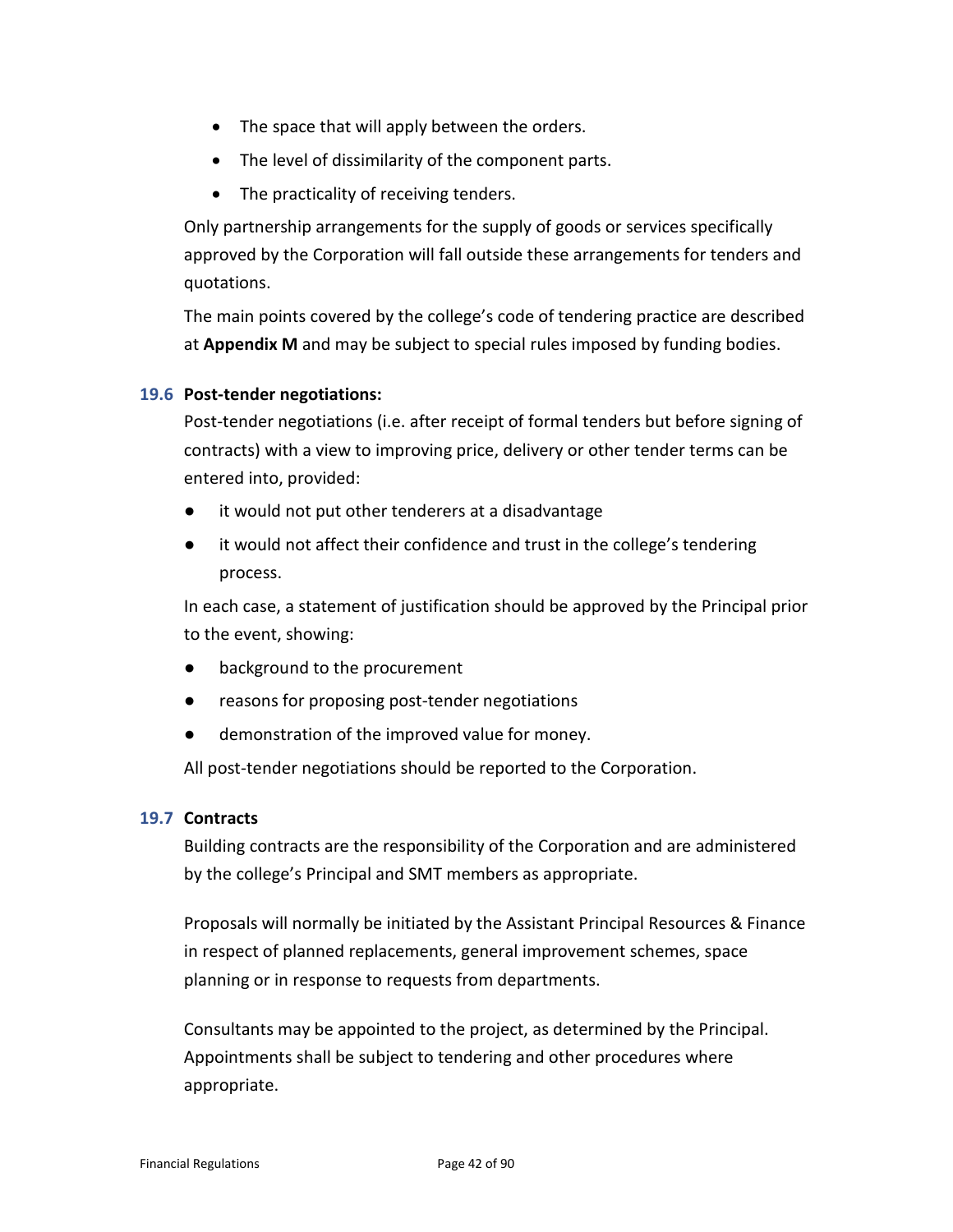Proposals shall be presented in the form of costings or investment appraisals prepared in conjunction with the Assistant Principal Resources & Finance as appropriate for SMT consideration. Investment appraisals should comply with appropriate funding body guidance.

Following consideration by the SMT, submissions should be forwarded to the Corporation where appropriate. If the required agreement is secured from the funding body, funding body procedural rules should be followed. Funding body guidance on best practice should be followed even when funding body approval is not required.

The achievement of value for money will be an objective in the letting of all contracts.

Conditions of contract for the purchase of goods will be followed as described in the college's detailed financial procedures. The main points are described at **Appendix L**.

In the event of a major capital project the Corporation may choose to set up a Capital sub committee to oversee the process. Corporation will separately determine the powers of such a sub-committee which will override the provisions included in this policy.

### **19.8 EU regulations**

The Assistant Principal Resources & Finance is responsible for ensuring the college complies with its legal obligations concerning EU procurement legislation. EU procurement regulations apply to written contracts for all forms of procurement, purchase or hire (whether or not hire purchase) with a total value exceeding a threshold value.

The Assistant Principal Resources & Finance will advise heads of department on the thresholds that are currently in operation. A breach of these EU regulations is actionable by a supplier or potential supplier.

It is the responsibility of heads of department to ensure that their members of staff comply with EU regulations by notifying the Assistant Principal Resources & Finance of any purchase that is likely to exceed the thresholds. This will need to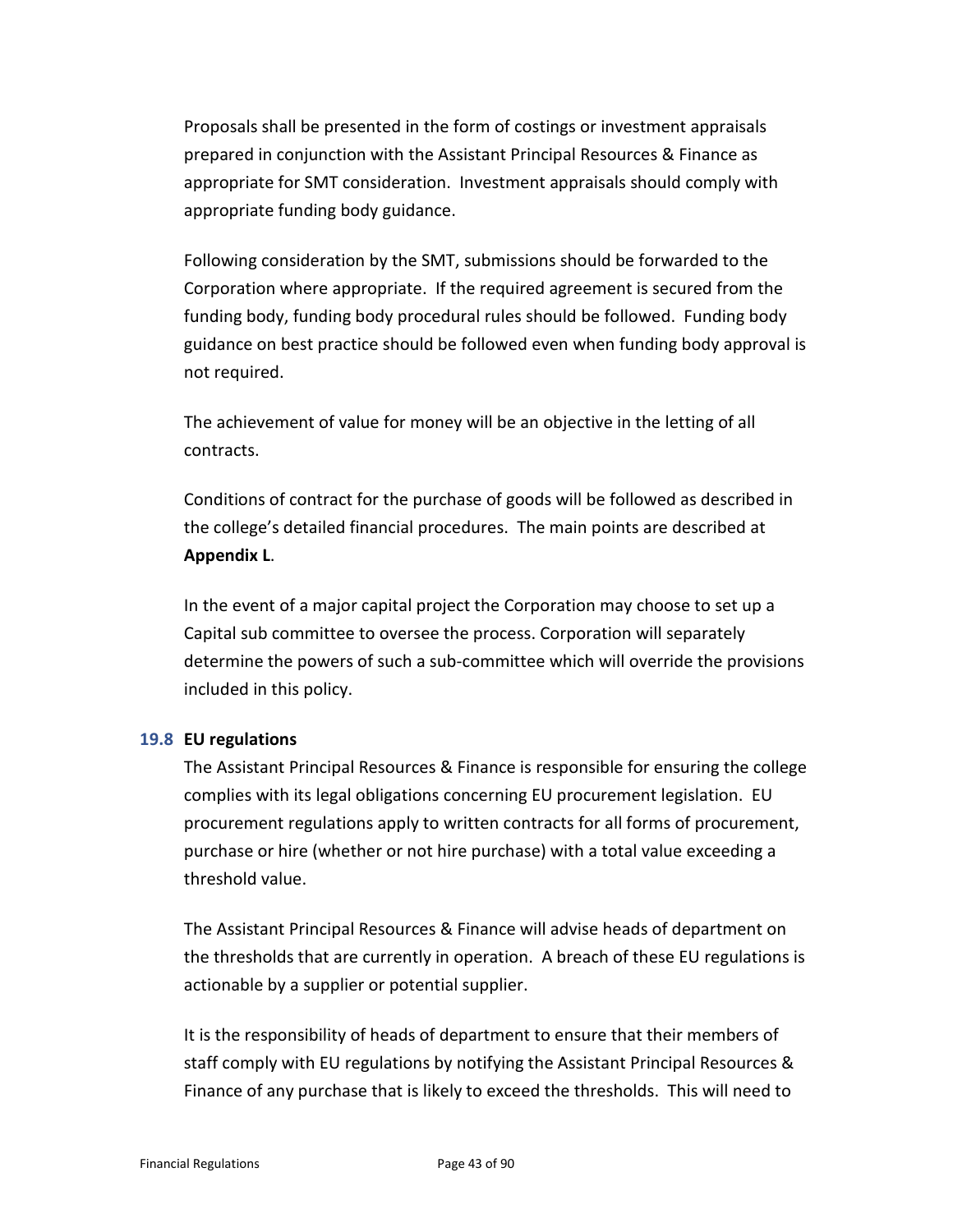be done well in advance in order to permit advertisements in journals such as the *Official Journal of the European Community* (OJEC).

The Assistant Principal Resources & Finance is also required to submit to the funding body annually details on expenditure which exceeds the threshold. Copies of the relevant documentation falling into this category must be provided by heads of department to the Assistant Principal Resources & Finance.

# **19.9 Receipt of goods**

All goods shall be received at designated receipt and distribution points. They shall be checked for quantity and/or weight and inspected for quality and specification. A delivery note shall be obtained from the supplier at the time of delivery and signed by the person receiving the goods.

All goods received shall be electronically receipted onto the accounting system on the day of receipt. If the goods are deemed to be unsatisfactory, the supplier should be immediately notified so that they can be collected for return as soon as possible (please ensure that you cc Accounts Payable). Where goods are short on delivery, the record should be marked accordingly and the supplier immediately notified.

All persons receiving goods on behalf of the college must be independent of those who negotiated prices and terms and placed the official order.

#### **19.10Payment of invoices**

The procedures for making all payments shall be in a form specified by the Assistant Principal Resources & Finance.

The Assistant Principal Resources & Finance is responsible for deciding the most appropriate method of payment for categories of invoice. Payments to UK suppliers will normally be made by BACS transfer on a weekly basis. In exceptional circumstances the Assistant Principal Resources & Finance will prepare cheques manually for urgent payments.

**Heads of department are responsible for ensuring that expenditure within their departments does not exceed funds available.**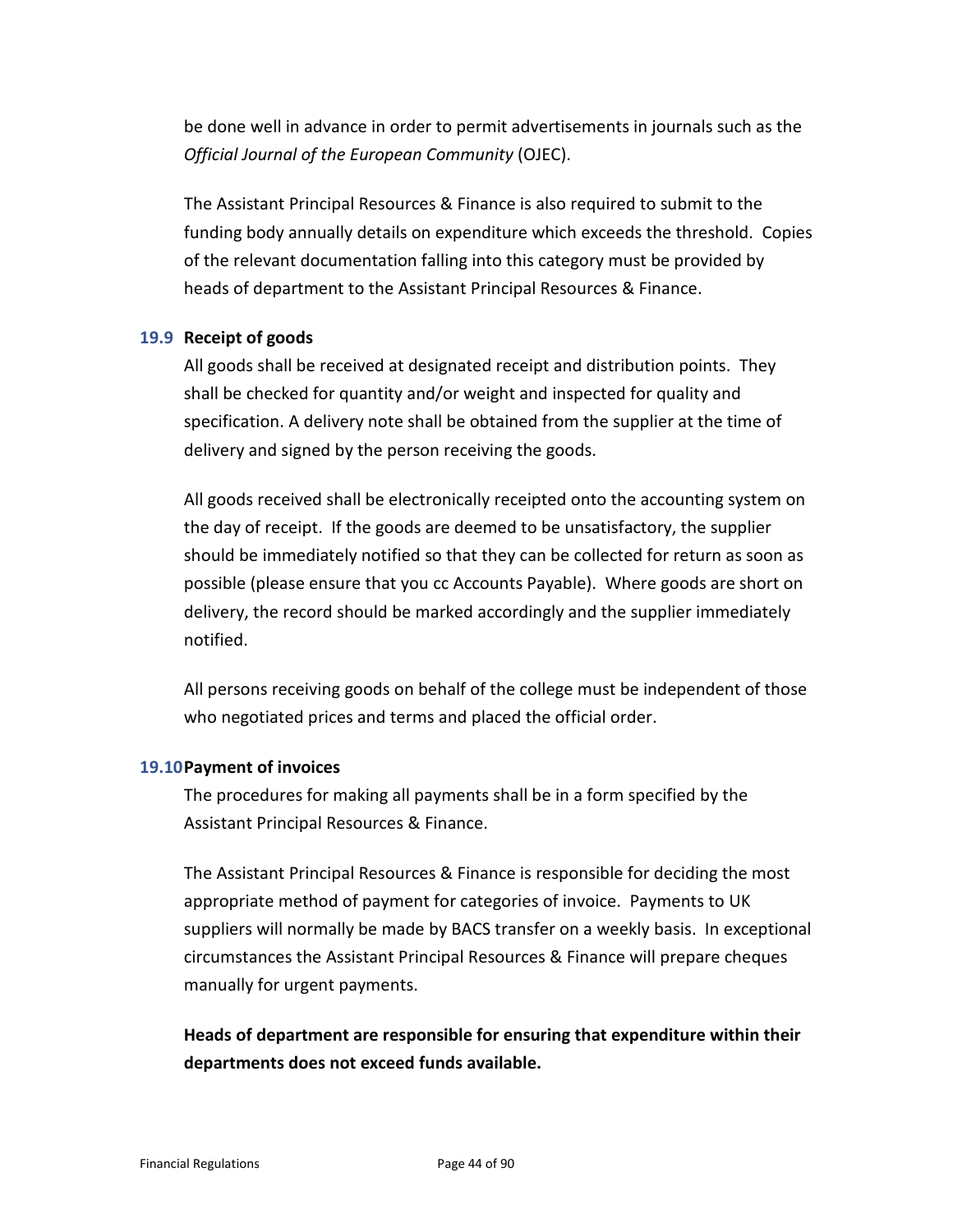Suppliers should be instructed by the budget holder to submit invoices for goods or services directly to the Finance Department.

Care must be taken by the budget holder to ensure that discounts receivable are obtained.

Payments will only be made by the Assistant Principal Resources & Finance against invoices that have been authorised for payment by the appropriate head of department or budget holder.

Certification of an invoice or receipting of an electronic order will ensure that:

- the goods have been received, examined and approved with regard to quality and quantity, or that services rendered or work done is satisfactory
- where appropriate, it is matched to the order
- details (quantity, price discount) are correct
- the invoice is arithmetically correct
- the invoice has not previously been passed for payment
- where appropriate, an entry has been made on a stores record or departmental inventory
- an appropriate cost centre is quoted; this must be one of the cost centre codes included in the budget holder's areas of responsibility and must correspond with the types of goods or service described on the invoice.

### **19.11Staff reimbursement**

The College's purchasing and payments procedures are in place to enable the majority of non-pay supplies to be procured through the creditors system without staff having to incur any personal expense. However, on occasion, staff may incur expenses, most often in relation to travel, and are entitled to reimbursement (see 20.5).

Where such purchases by staff are planned, the Assistant Principal Resources & Finance and the relevant head of department may jointly approve cash advances to staff who are going to incur expenditure on the college's behalf. Upon completion of the travel or project to which the advance relates, within one month a final account must be prepared to demonstrate how the advance was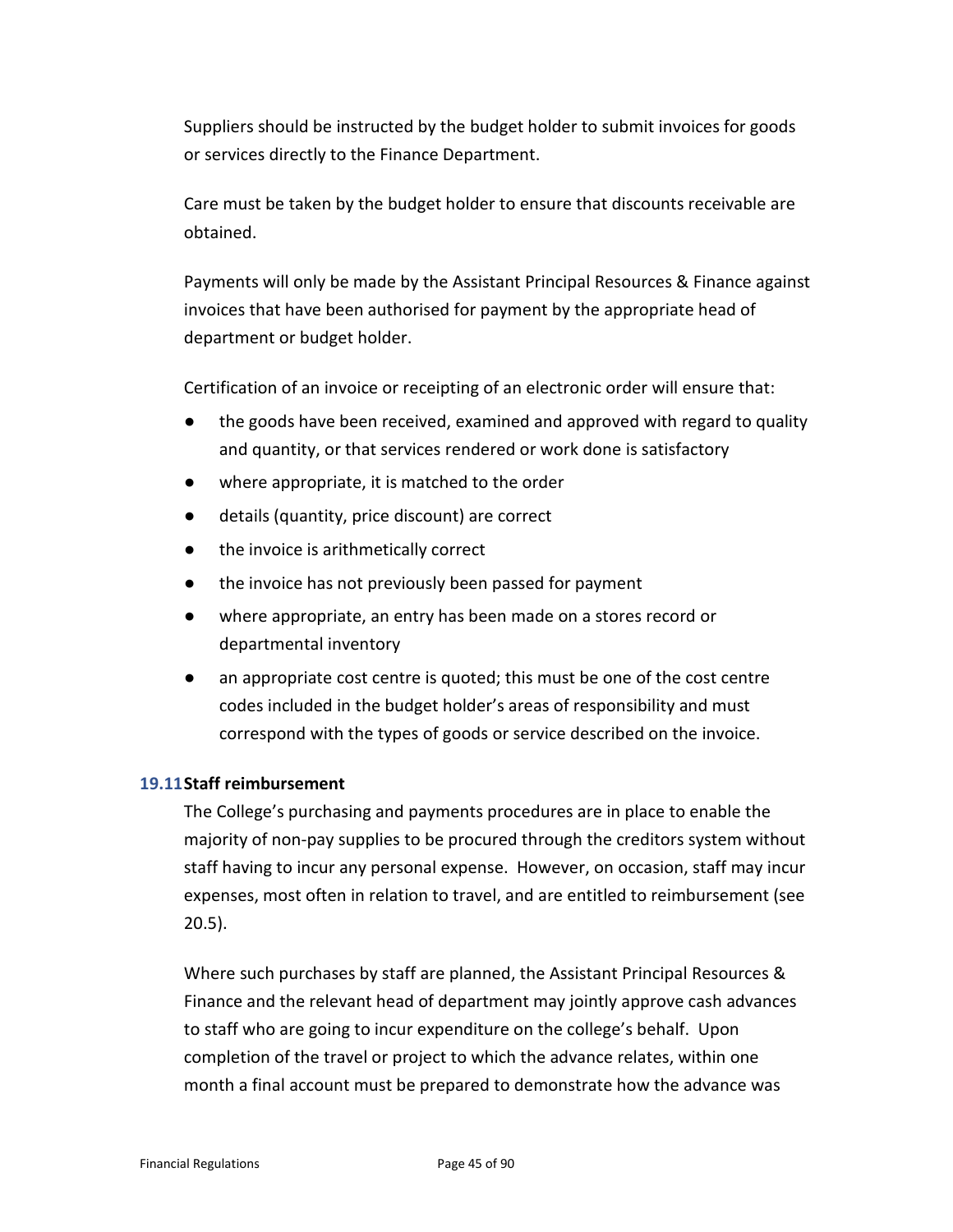disbursed and any unspent balance repaid. Under no circumstances will a second advance be approved when the final accounting for an earlier advance to an individual is still outstanding.

### **19.12College credit/procurement cards**

Where appropriate, the Corporation may approve the issuing of college credit cards to senior staff. Such credit cards shall be used for the payment of valid business expenses only, and the misuse of such cards shall be grounds for disciplinary action. The Assistant Principal Resources & Finance will be responsible for setting in place a system to monitor the use of college credit cards and account for expenses charged through them.

#### **19.13Petty cash**

Where a petty cash facility exists (agreed with the Finance department) items less than £25 it should be paid from departmental petty cash if possible. It must be supported by receipts or vouchers where available.

The Assistant Principal Resources & Finance shall make available to departments such imprests as he or she considers necessary for the disbursements of petty cash expenses. However, it is important for security purposes that petty cash imprest floats are kept to a minimum.

Requisitions for reimbursements must be sent to the Assistant Principal Resources & Finance together with appropriate receipts or vouchers, before the total amount held has been expended, in order to retain a working balance pending receipt of the amount claimed.

The member of staff granted a float is personally responsible for its safe-keeping. The petty cash box must be kept locked in a secure place in compliance with the requirements of the college's insurers when not in use and will be subject to periodic checks by the head of department or another person nominated by him or her.

Standard college petty cash books are supplied by the Assistant Principal Resources & Finance and must be used for recording all imprest accounts.

At the end of the financial year a certificate of the balances held should be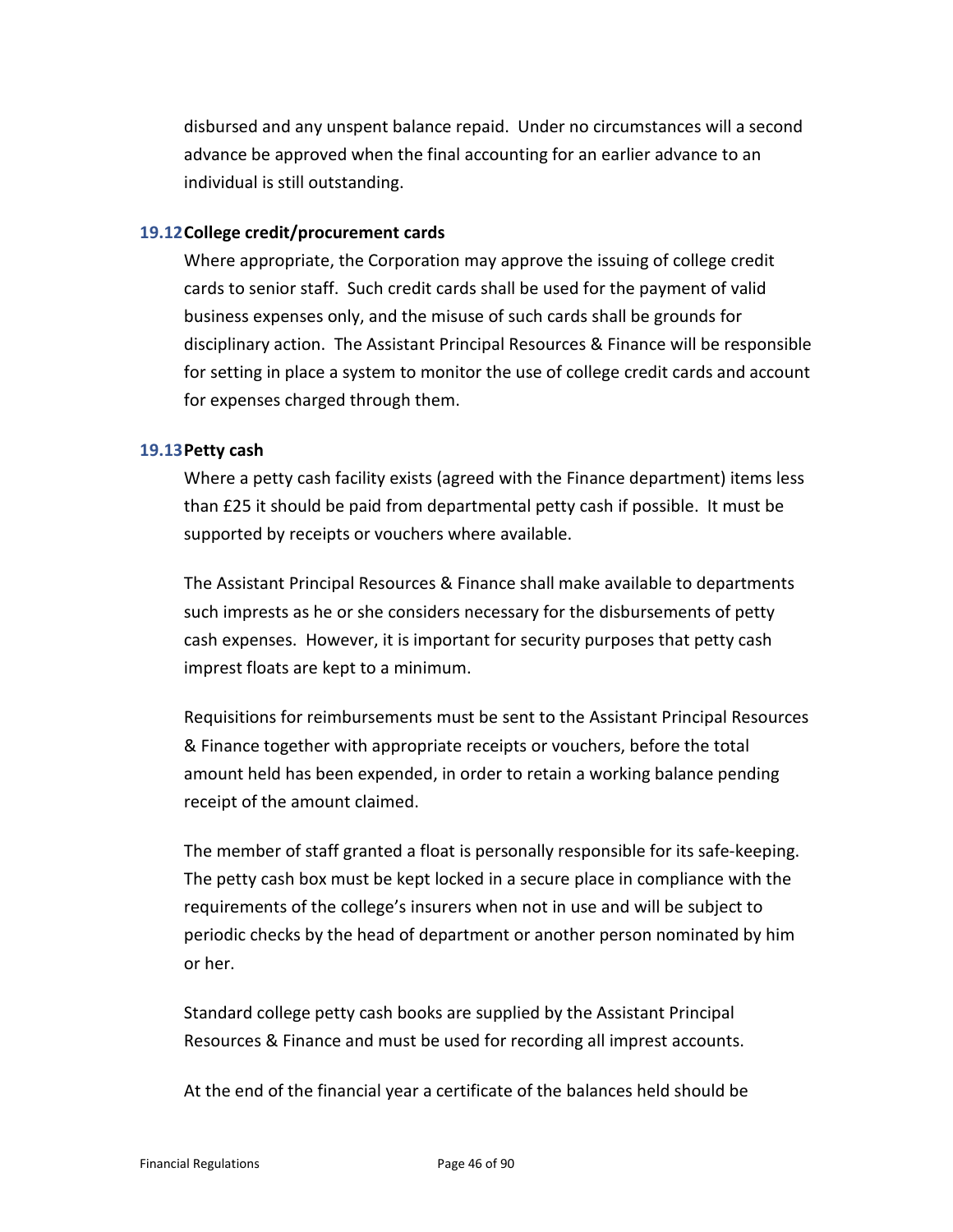completed by the member of staff responsible for the float and counter-signed by the head of department.

### **19.14Late payment rules**

The Late Payment of Debts (Interest) Act 1998 was introduced to give small businesses the right to charge interest on late payments from large organisations and public authorities. Key points are:

- small businesses can charge interest on overdue invoices
- interest is chargeable on sales made after 1 November 1998
- the rate of interest is currently 8% per annum above the official daily rate of the Bank of England
- the Act also applies to overseas organisations
- the college can be sued for non-payment.

In view of the penalties in this Act, the Corporation requires that invoices must be passed for payment as soon as they are received.

### **19.15 Rental of Premises**

This section includes the following scenarios:

- Exclusive rental of external property for College use
- Exclusive rental of College property to an external organization

Should the budget-holder wish to engage in either of the above scenarios, the following actions must be completed:

- A cost-benefit analysis must be completed, and approved by the Assistant Principal (Resources & Finance) – covering the term of the proposed rental.
- A full surveyors report, detailing the condition of the premises, and any potential repairs required, must be completed prior to engaging in any rental agreement.
- A copy of the Surveyors report must be provided to the Assistant Principal (Resources & Finance), to determine whether the rental is economically viable.
- Should the rental proceed, an annual Surveyors report must be undertaken, to assess any potential costs that the College may incur. This report must be passed to the Assistant Principal (Resources & Finance).
- The projected costs of the Surveyors reports must be included in the cost-benefit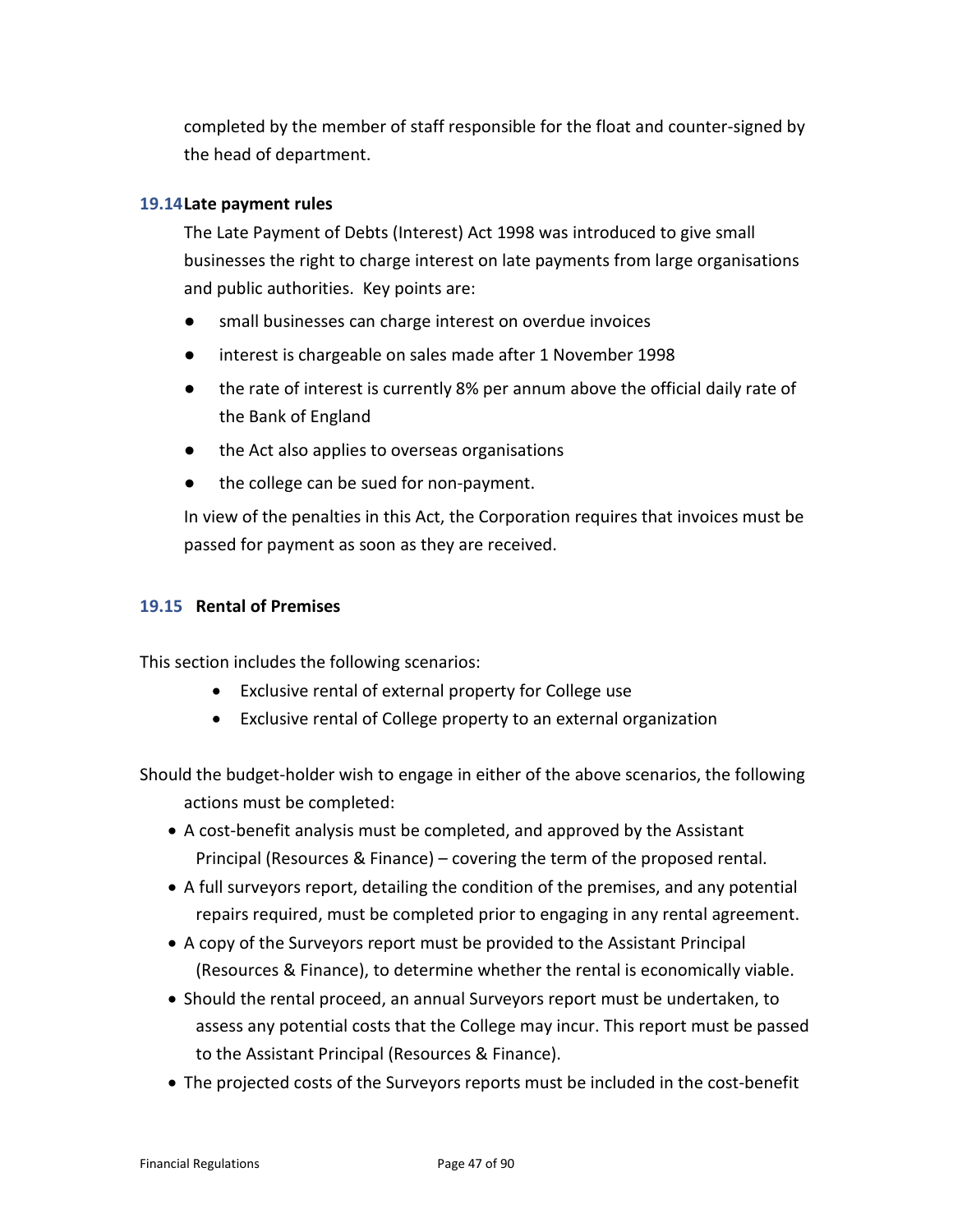analysis.

• The projected costs of the Surveyors reports must also be passed to the Director of Finance, to ensure that future financial forecasting will include such costs.

### **19.16Project advances**

The Assistant Principal Resources & Finance and the relevant head of department may jointly approve cash advances for projects carried out away from the college where cash expenditure may be unavoidable. Other forms of payment will be expected to be used wherever possible, such as an official purchase order and subsequent payment or an institute credit card.

Receipts or paid invoices will be retained for all sums expended in this way. Upon completion of the project to which the advance relates, within one month a final account must be prepared to demonstrate how the advance was disbursed and any unspent balance repaid. Under no circumstances will a second advance be approved when the final accounting for an earlier advance to a project or individual is outstanding.

### **19.17Giving hospitality**

a)External guests. Staff entertaining guests from outside bodies at lunch time should normally use the college's catering facilities. Where this is not the case, reasons must be stated when submitting a claim for reimbursement.

Additionally, please note that when entertaining guests from outside bodies, the cost of entertaining may not exceed £25 per head (regardless of the source of funding for the entertainment).

Please be mindful of this limit when arranging restaurant bookings, and ensure best value for money.

b)Hospitality for staff and Governors. On occasions it will be appropriate for Governors to provide limited hospitality (including alcoholic beverages) for governors, staff or other guests (for example on the retirement of a Governor or as a special thank you to, or celebration for, staff or Governors). This will be permitted provided that the amounts are reasonable and frequency is limited. A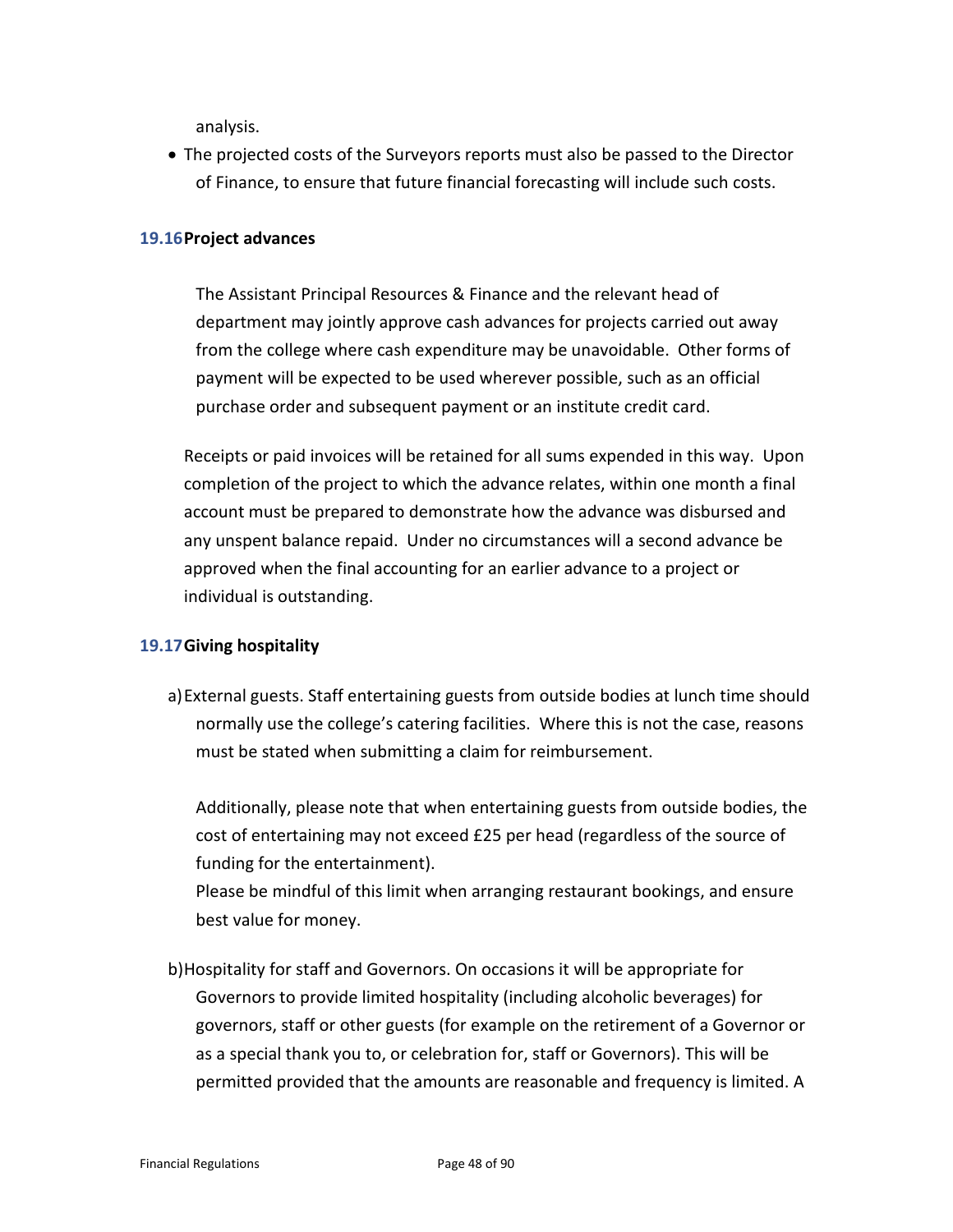maximum guide price of £30 per head has been recommended by the auditors. Any hospitality for Governors must be approved by the Chair of Governors and Chair of the audit committee. All amounts must be reported to Corporation on a termly basis.

c) The Principal is authorised to provide hospitality for staff at least twice a year (for example the Christmas lunch or summer bar-b-que). The cost of this should be small and may include alcoholic beverages. For the avoidance of doubt this is in the absolute gift of the principal.

# **20 Pay Expenditure**

#### **20.1 Remuneration policy**

All college staff will be appointed to the salary scales approved by the Corporation and in accordance with appropriate conditions of service. All letters of appointment must be issued by the HR Department.

The Corporation will determine what other benefits, such as cars, medical and life insurance, are to be available, the basis of their provision (contributory or not) and the staff to whom they are to be available.

Salaries and other benefits for senior post holders will be determined by the Remuneration Committee set up by the Corporation.

#### **20.2 Appointment of staff**

All contracts of service shall be concluded in accordance with the college's approved HR practices and procedures and all offers of employment with the college shall be made in writing by the Principal. Budget holders shall ensure that the Assistant Principal Resources & Finance and the Head of HR are provided promptly with all information they may require in connection with the appointment, resignation or dismissal of employees.

#### **20.3 Salaries and wages**

The Assistant Principal Resources & Finance is responsible for all payments of salaries and wages to all staff including payments for overtime or services rendered. All timesheets and other pay documents, including those relating to fees payable to external examiners, visiting lecturers or researchers, will be in a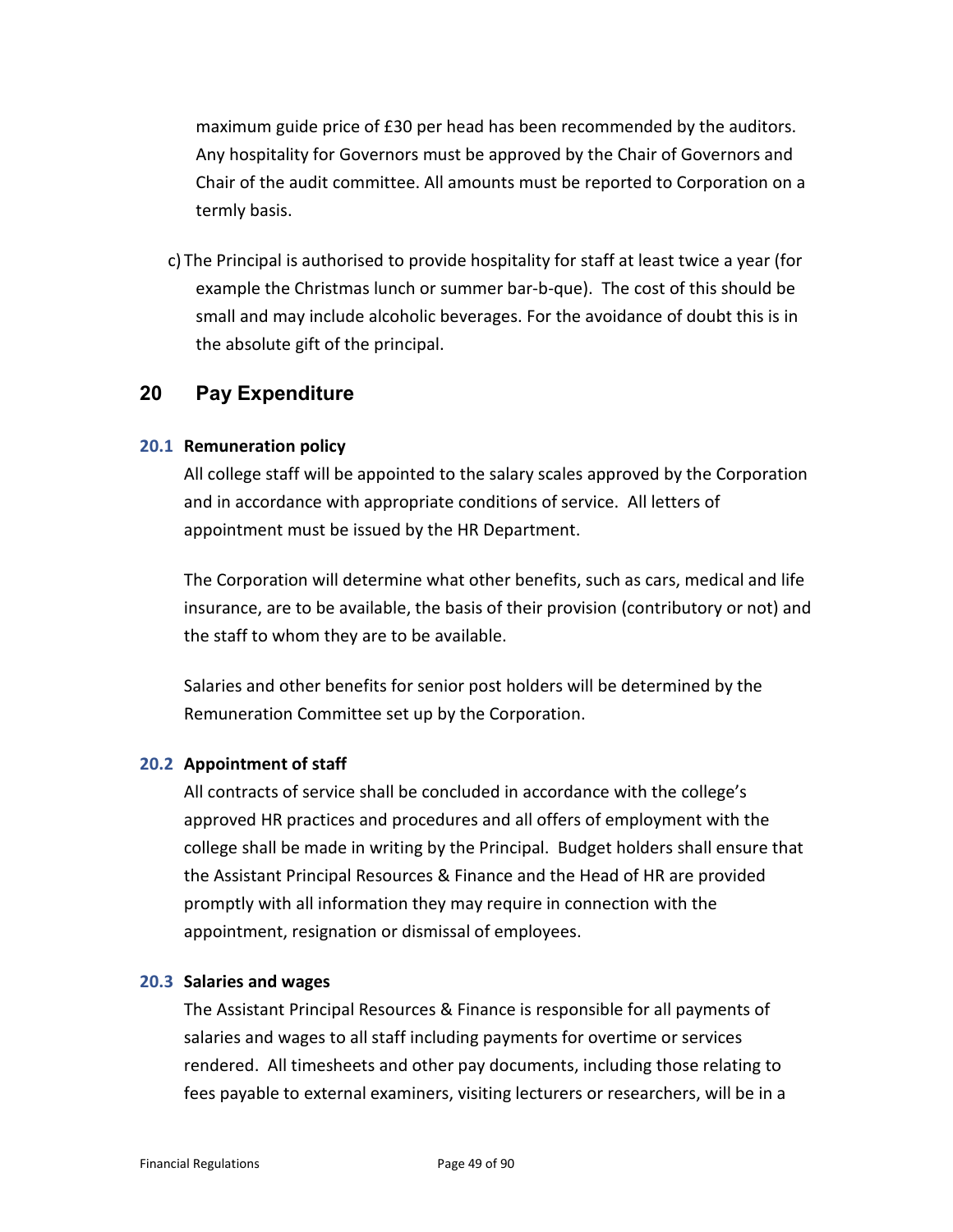form prescribed or approved by the Assistant Principal Resources & Finance.

However, the Director of Finance will conduct the monthly review and authorization of the monthly Payroll. (Although the Assistant Principal (Resources) may sign-off in the absence of the Director of Finance.)

# **Approval may be given electronically (via email), by the appropriate authorizing person.**

The HR Manager will be responsible for keeping the Assistant Principal Resources & Finance informed of all matters relating to personnel for payroll purposes. In particular these include:

- appointments, resignations, dismissals, supervisions, secondments and transfers
- absences from duty for sickness or other reason, apart from approved leave
- changes in remuneration other than normal increments and pay awards
- information necessary to maintain records of service for superannuation, income tax and national insurance.

The Assistant Principal Resources & Finance is responsible for payments to nonemployees and for informing the appropriate authorities of such payments. All sessional, casual and part-time employees will be included on the payroll.

The Assistant Principal Resources & Finance shall be responsible for keeping all records relating to payroll including those of a statutory nature.

All payments must be made in accordance with the college's **detailed payroll financial procedures** and comply with HMRC regulations.

# **20.4 Superannuation schemes**

The Corporation is responsible for undertaking the role of employer in relation to appropriate pension arrangements for employees.

The Assistant Principal Resources & Finance is responsible for day-to-day superannuation matters, including:

- paying contributions to various authorised superannuation schemes
- preparing the annual return to various superannuation schemes
- administering the college's pension fund.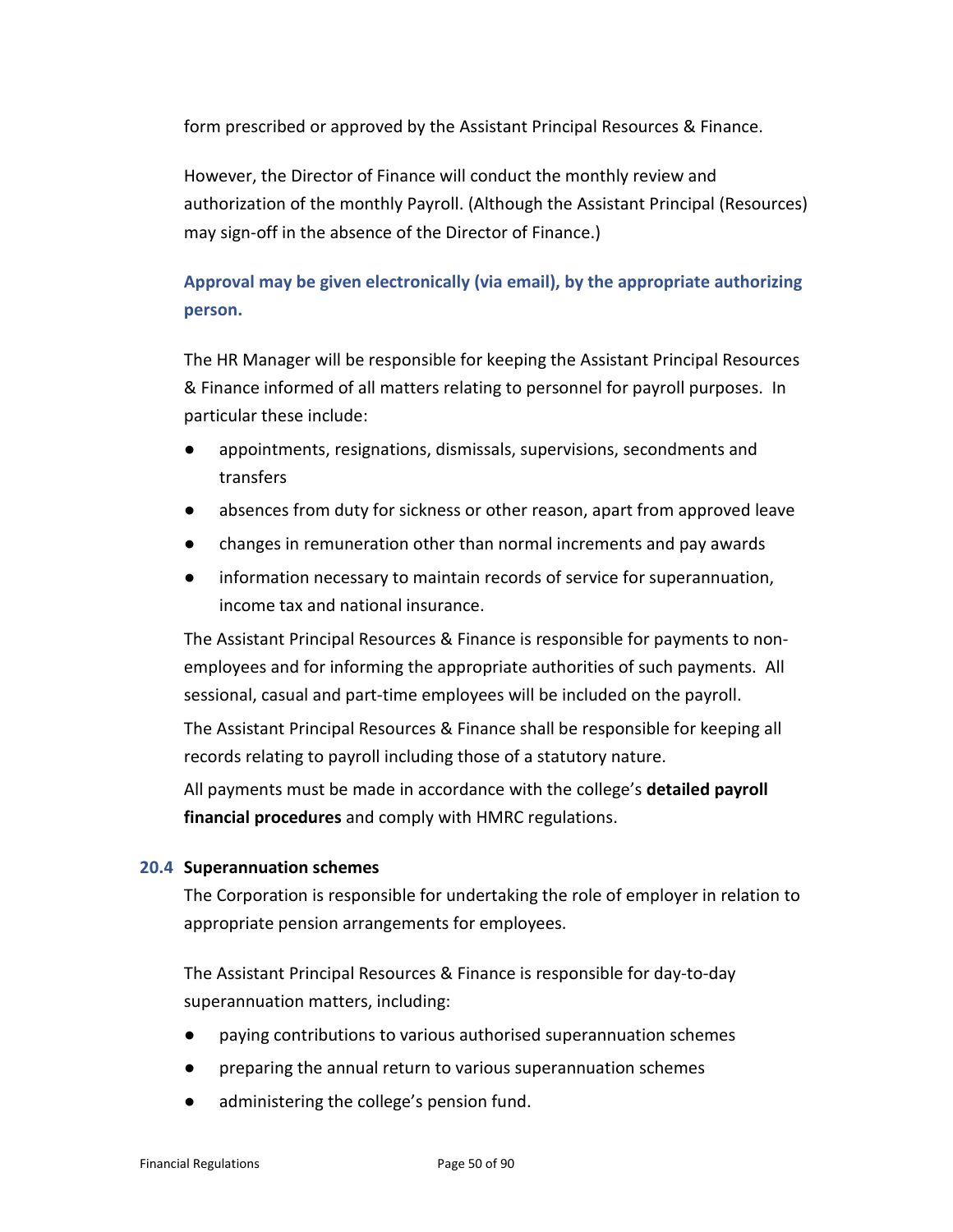The Payroll Officer is responsible for administering eligibility to pension arrangements and for informing the Assistant Principal Resources & Finance when deductions should begin or cease for staff.

### **20.5 Travel, subsistence and other allowances**

All claims for payment of subsistence allowances, traveling and incidental expenses shall be completed in a form approved by the Assistant Principal Resources & Finance. The Expenses policy should be referred to when making a claim for expenses. This gives further detail on:

- Fixed mileage claims for CECAMM
- Relocation expenses
- Use of public transport and taxies.

Claims by members of staff must be authorised by their head of department (or Principal in the case of heads of department). The certification by the head of department shall be taken to mean that:

- the journeys were authorised (claims for less than 3 miles will not be paid)
- the expenses were properly and necessarily incurred
- the allowances are properly payable by the college
- consideration has been given to value for money in choosing the mode of transport

Arrangements for travel by the Principal or members of the Corporation shall be approved by the Chair of the Corporation. Arrangements for travel by the Chair shall be approved by the Chair of Audit Committee.

### **20.6 Overseas travel**

In Further Education colleges, all arrangements for overseas travel must be approved by the Principal in advance of committing the college to those arrangements or confirmation of any travel bookings. Arrangements for overseas travel by the Principal or members of the Corporation shall be approved by the Chair of the Corporation. Arrangements for travel by the Chair shall be approved by the Clerk to the Governors.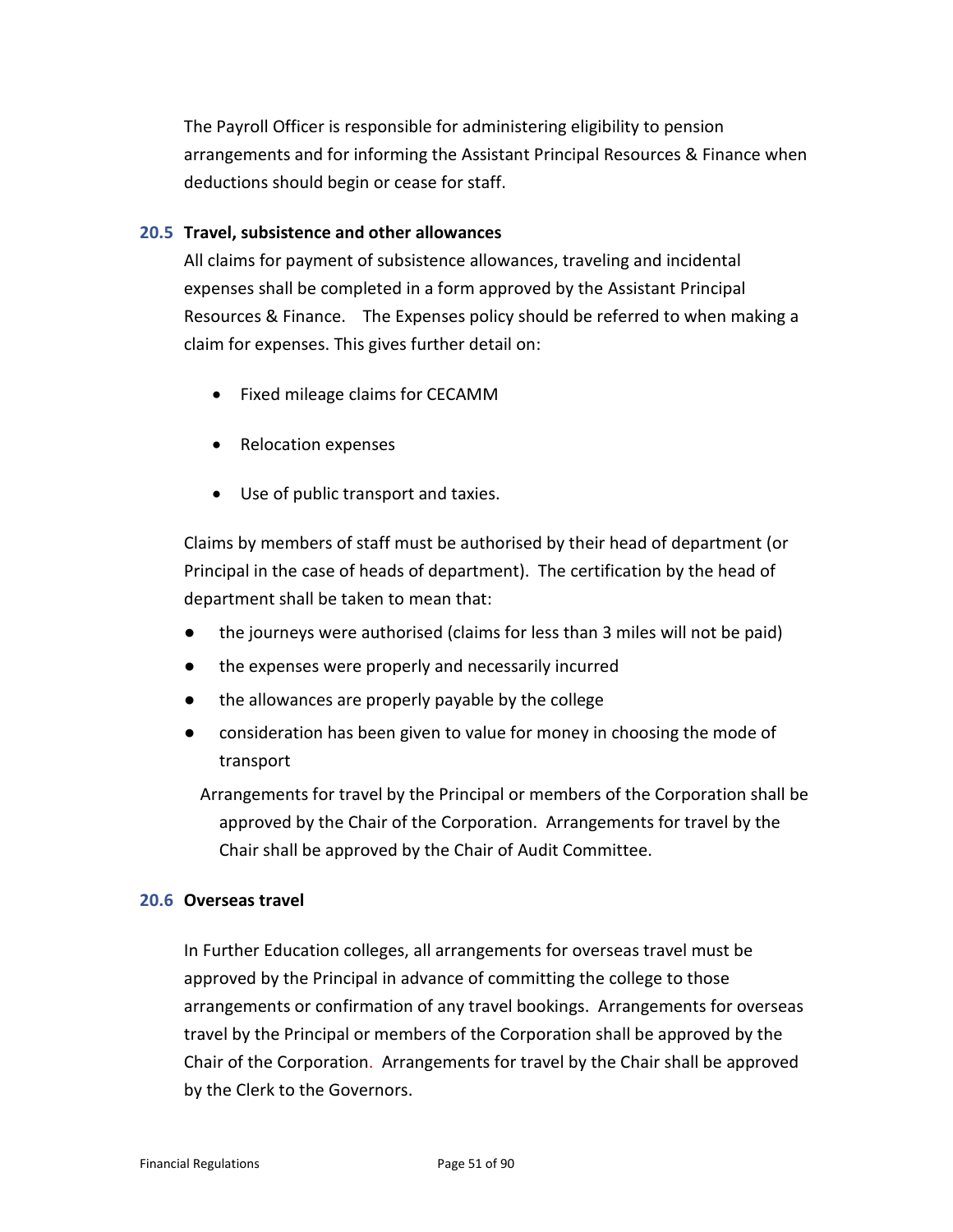Where spouses, partners or other persons unconnected with the college intend to participate in a trip, this must be clearly identified in the approval request. The college must receive reimbursement for the expected costs it may be asked to cover for those persons in advance of confirming travel bookings.

### **20.7 Allowances for members of the Corporation**

Claims for travel and subsistence will be paid, but only reasonable expenses can be reimbursed. Claims will be authorised by the Clerk to the Governors.

#### **20.8 Severance and other non-recurring payments**

Severance payments shall only be made in accordance with relevant guidelines. On occasions it will be necessary to make alternative arrangements with staff. Professional advice should be obtained where necessary. No amounts shall be expended that exceed the budget allocated for the purpose. All such payments which are less than £20,000 (including any payment to a pension scheme) shall be authorised by the Assistant Principal Resources & Finance and calculations checked by the Director of HR and the Director of Finance. Payments in excess of £20,000 (including any payment to a pension scheme) shall be referred to the Principal to authorise. All such payments to be reported to the next meeting of the Audit Committee. Amounts paid should be declared in the financial statements if required by legislation or relevant legislation. These rules will not apply to senior post holders where the Chair of Governors will approve all such payments.

All matters referred to an employment tribunal shall be notified to the Assistant Principal Resources & Finance at the earliest opportunity in order that budget provision may be made as necessary. All determinations of tribunals must be similarly notified to the Principal and the Chair of the Audit Committee.

# **21 Assets**

### **21.1 Land, buildings, fixed plant and machinery**

The purchase, lease or rent of land, buildings or fixed plant can only be undertaken with authority from the Corporation and with reference to funding body requirements where exchequer-funded assets or exchequer funds are involved.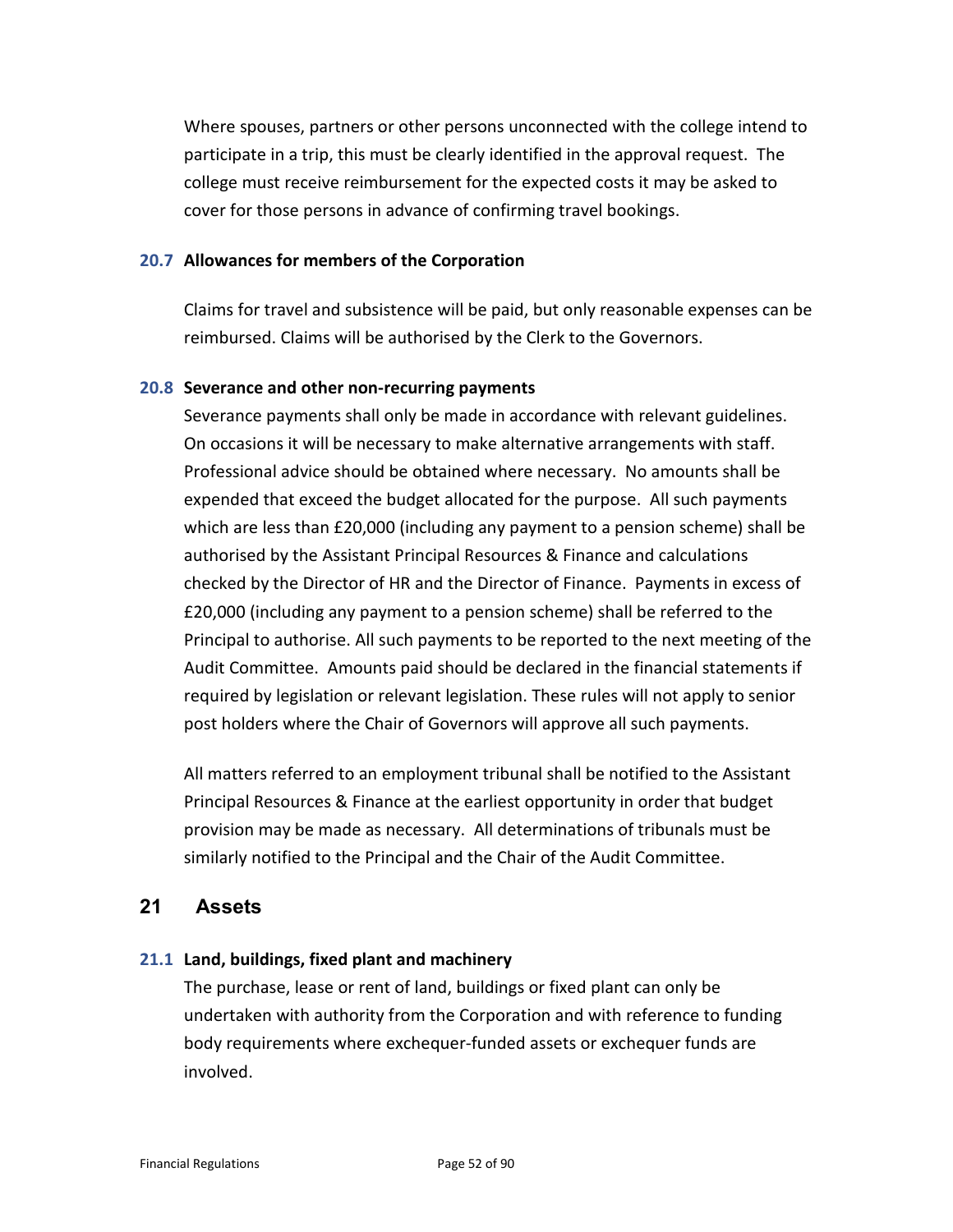# **21.1aLaptops**

The purchase of laptops for staff will adhere to the following process:

- A standard spec for laptops will be provided to the Director of Finance by the 15th August annually (via the Head of IT). This will include the expected cost of a standard laptop.
- All purchase orders for staff laptops will be passed to the Director of Finance for approval, before purchasing. Any request for laptops will also include the names/positions of who the
	- laptops are for.

(If laptops are required for members of SMT, Clerk to the Corporation, or the Director of Finance, the Principal will also need to approve the purchase).

• If a laptop is required with a spec that does not adhere to the standard, a justification must be provided to the Director of Finance, to accompany the purchase order request.

# **21.2 Fixed asset register**

The Assistant Principal Resources & Finance is responsible for maintaining the college's register of land, buildings, fixed plant and machinery. Heads of department will provide the Assistant Principal Resources & Finance with any information he or she may need to maintain the register.

The Fixed Asset Register must include items donated or held on trust.

All donations of equipment must be reported to Finance by the Head of Department (giving all asset details), so that the Finance department may upload the asset to the asset register (if it meets the college capital threshold).

A regular Fixed Assets check (on a sample basis) will be undertaken by Finance.

### **21.3 Inventories**

Heads of department are responsible for maintaining inventories, in a form prescribed by the Assistant Principal Resources & Finance, for all plant, equipment, furniture and stores in their departments. The inventory must include items donated or held on trust.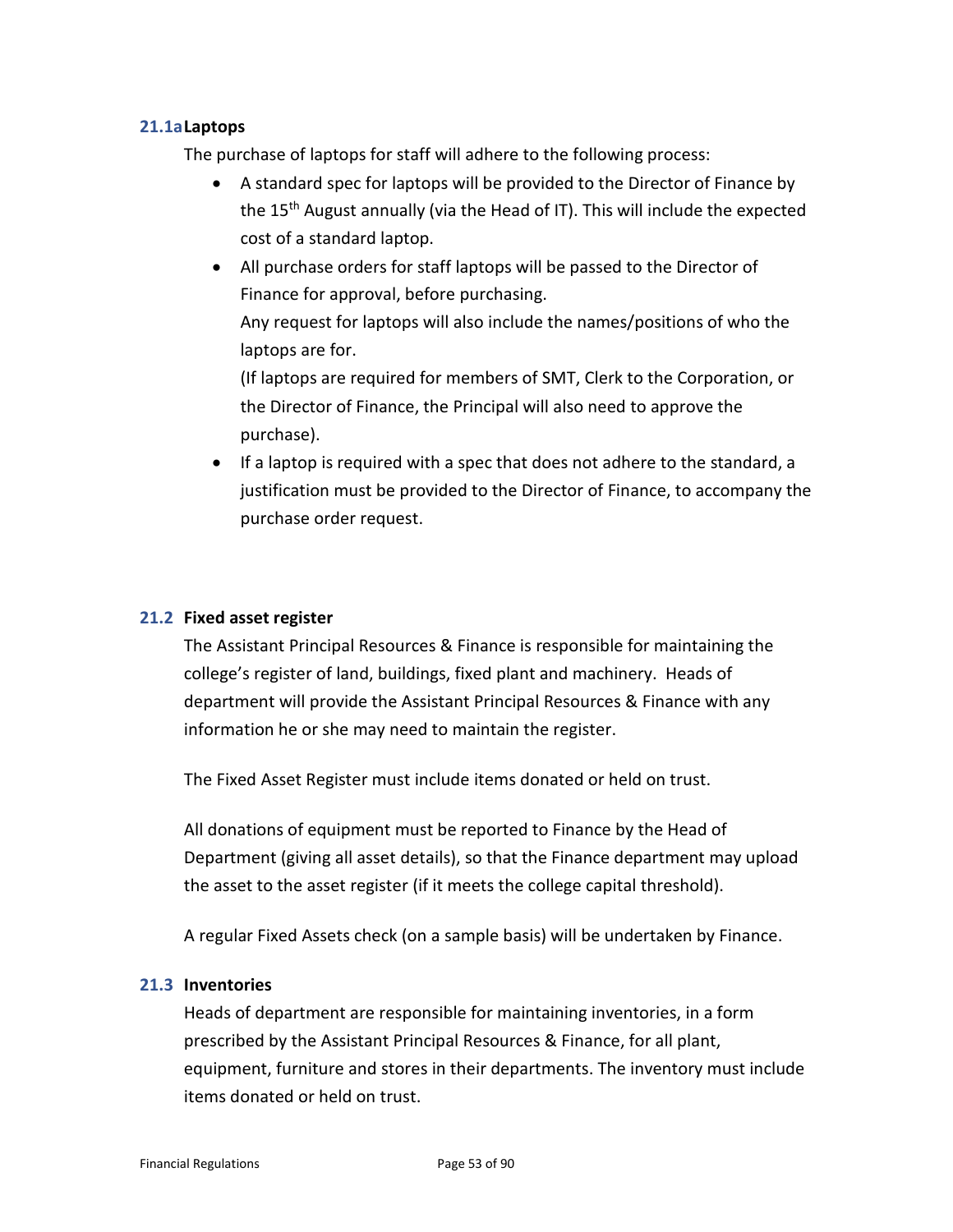Inventories must be checked at least annually as described in the college's detailed financial procedures.

When transferring equipment, etc. between departments, a transfer record must be kept and the inventories amended accordingly.

# **21.4 Stocks and stores**

Heads of department are responsible for establishing adequate arrangements for the custody and control of stocks and stores within their departments. The systems used for stores accounting in departments must have the approval of the Assistant Principal Resources & Finance. A maximum store value will be agreed which will not be exceeded.

Heads of department are responsible for ensuring that regular inspections and stock checks are carried out. Stocks and stores of a hazardous nature should be subject to appropriate security checks.

Those heads of department whose stocks require valuation in the balance sheet must ensure that the stock-taking procedures in place have the approval of the Assistant Principal Resources & Finance and that instructions to appropriate staff within their departments are issued in accordance with advice contained in the college's detailed financial procedures.

Sale of Scrap Materials and Stock– see policy at **Appendix N**

#### **21.5 Safeguarding assets**

Heads of department are responsible for the care, custody and security of the buildings, stock, stores, furniture, cash, etc. under their control. They will consult the Assistant Principal Resources & Finance in any case where security is thought to be defective or where it is considered that special security arrangements may be needed.

Assets owned by the college shall, so far as is practical, be effectively marked to identify them as college property.

# **21.6 Personal use**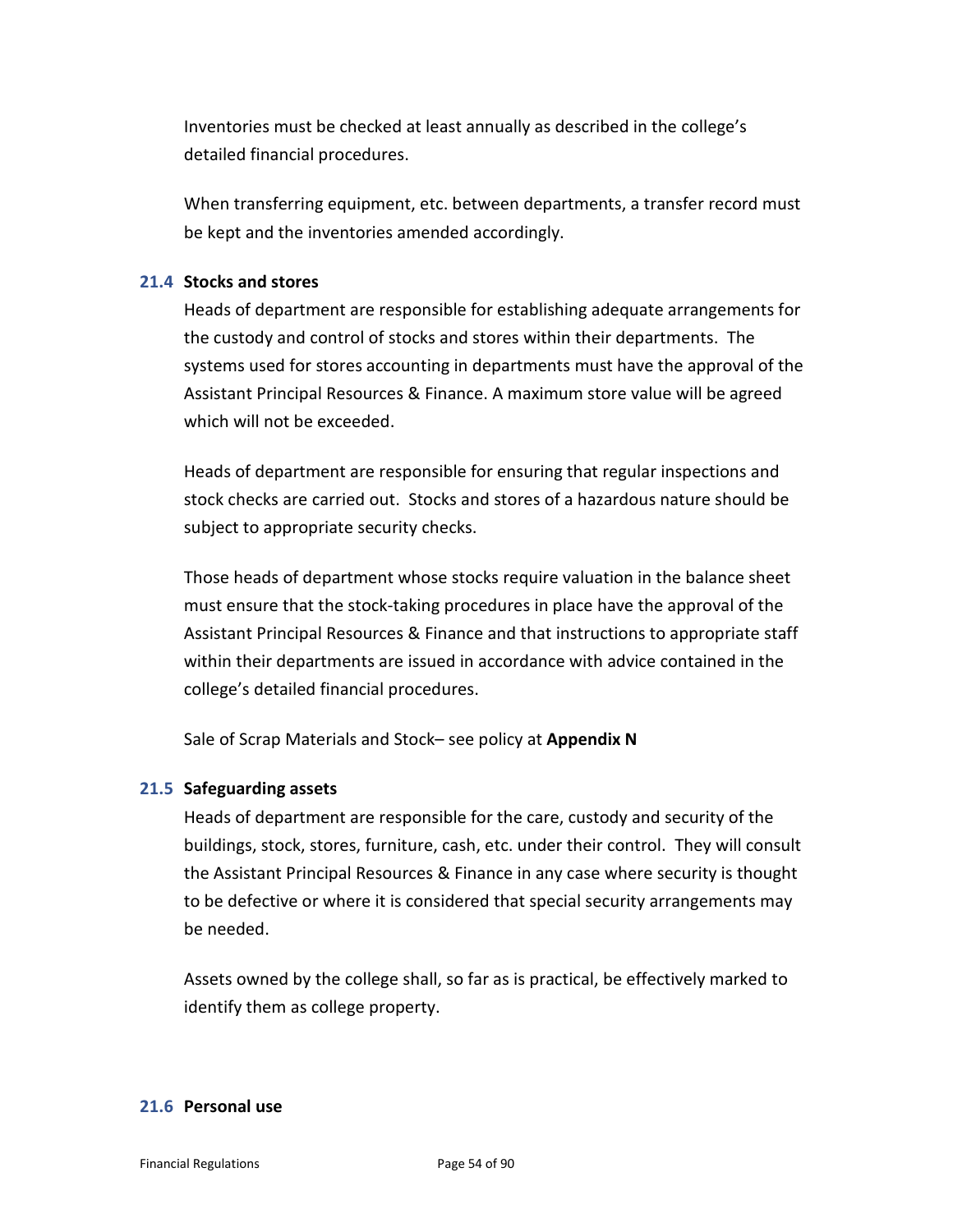Assets owned or leased by the college shall not be subject to personal use without proper authorisation from the Assistant Principal Resources & Finance.

# **21.7 Asset disposal**

Disposal of equipment and furniture must be in accordance with procedures agreed by the Corporation and contained in the college's **detailed financial procedures 8.2.**

Disposal of land and buildings must only take place with the authorisation of the Corporation. Funding body consent may also be required if exchequer funds were involved in the acquisition of the asset.

No assets may be de-commissioned without the express approval of the Assistant Principal (Resources & Finance), through the documented use of the asset disposal procedure.

# **21.8 All other assets**

Heads of department are responsible for establishing adequate arrangements for the custody and control of all other assets owned by the college, whether tangible (such as stock – see above) or intangible (such as intellectual property – see section 19), including electronic data.

# **22 Funds Held on Trust**

# **22.1 Gifts, benefactions and donations**

The Assistant Principal Resources & Finance is responsible for maintaining financial records in respect of gifts, benefactions and donations made to the college and initiating claims for recovery of tax where appropriate.

# **22.2 Student welfare and access funds**

The Assistant Principal Resources & Finance will prescribe the format for recording the use of student welfare funds.

Records of access funds will be maintained according to funding body requirements.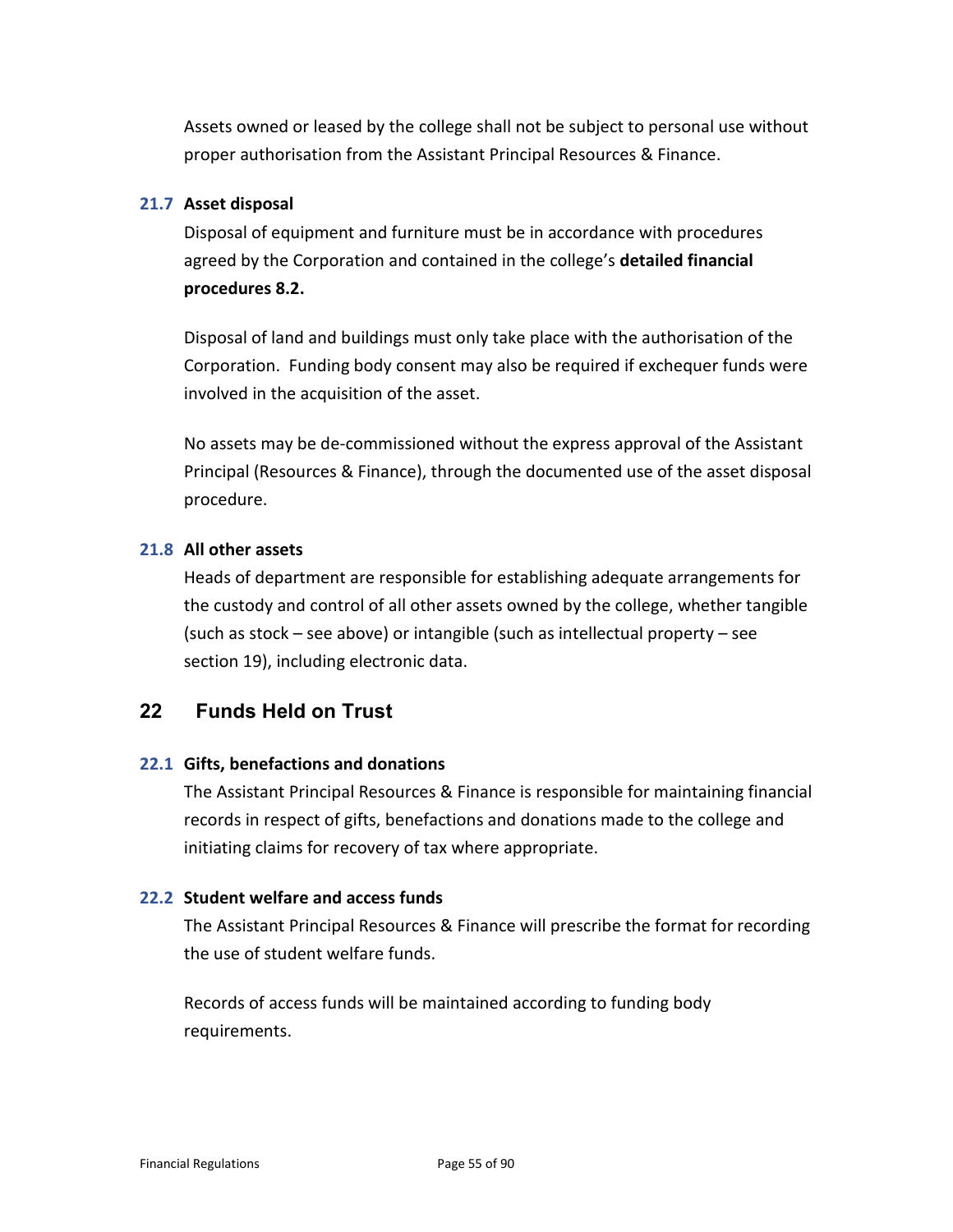# **22.3 Trust funds**

The Assistant Principal Resources & Finance is responsible for maintaining a record of the requirements for each trust fund and for advising the Corporation on the control and investment of fund balances.

The Corporation is responsible for ensuring that all the college's trust funds are operated within any relevant legislation and the specific requirements for each trust. They will also be responsible for investment of fund balances.

# **22.4 Voluntary funds**

The Assistant Principal Resources & Finance shall be informed of any fund that is not an official fund of the college which is controlled wholly or in part by a member of staff in relation to their function in the college.

The accounts of any such fund shall be audited by an independent external person and shall be submitted with a certificate of audit to the appropriate body. The Assistant Principal Resources & Finance shall be entitled to verify that this has been done.

# **23 Other**

### **23.1 Insurance**

The Assistant Principal Resources & Finance is responsible for the college's insurance arrangements, including the provision of advice on the types of cover available. As part of the overall risk management strategy (see section 7), all risks will have been considered and those most effectively dealt with by insurance cover will have been identified. This is likely to include important potential liabilities and provide sufficient cover to meet any potential risk to all assets. This portfolio of insurances will be considered and approved by the Corporation on an annual basis.

The Assistant Principal Resources & Finance is responsible for effecting insurance cover as determined by the Corporation. He or she is therefore responsible for obtaining quotes, negotiating claims and maintaining the necessary records. The Assistant Principal Resources & Finance will keep a register of all insurances effected by the college and the property and risks covered. He or she will also deal with the college's insurers and advisers about specific insurance problems.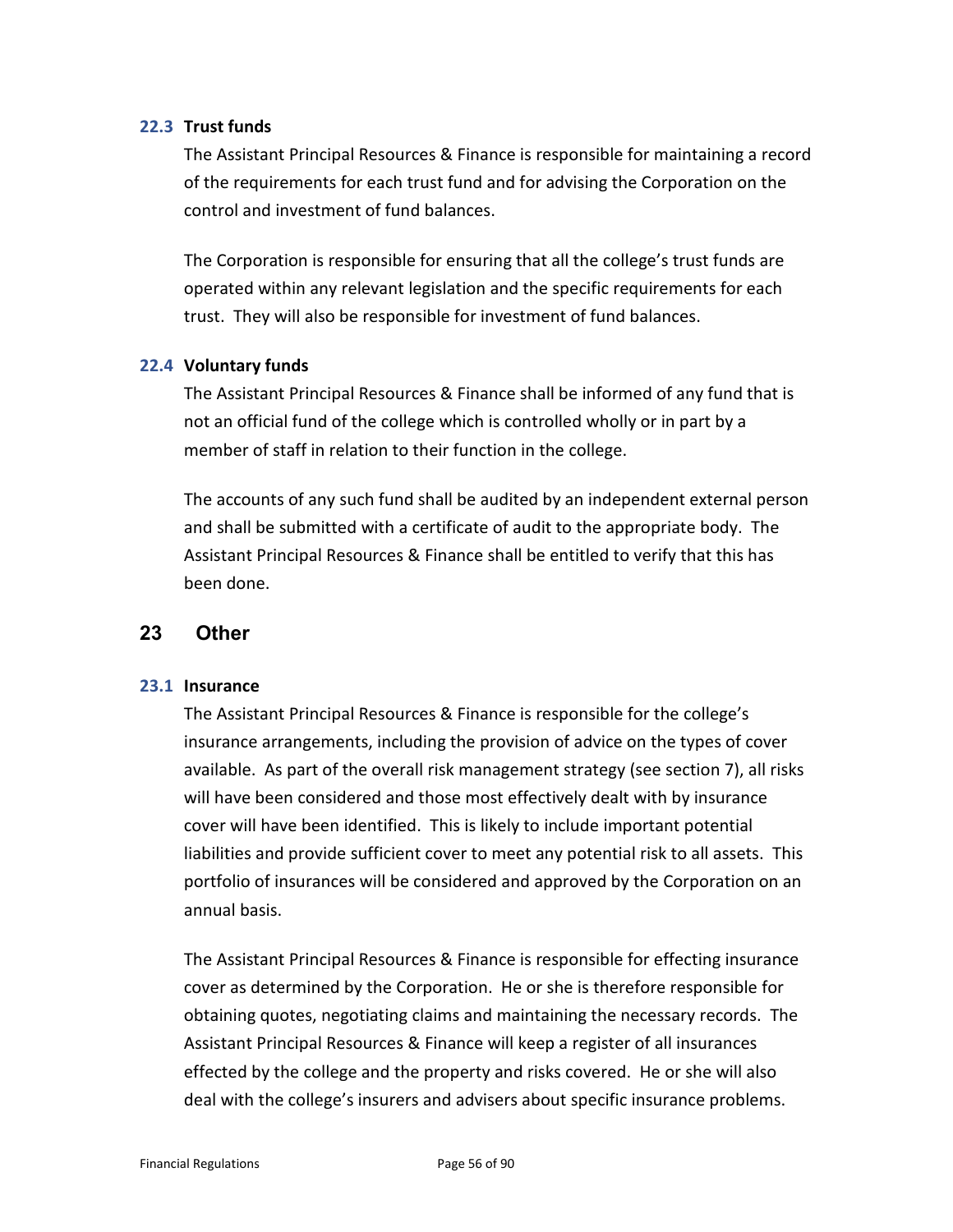Heads of Department must ensure that any agreements negotiated within their departments with external bodies cover any legal liabilities to which the college may be exposed. The Assistant Principal Resources & Finance advice should be sought to ensure that this is the case. Heads of department must give prompt notification to the Assistant Principal Resources & Finance of any potential new risks and additional property and equipment that may require insurance and of any alterations affecting existing risks. Heads of department must advise the Assistant Principal Resources & Finance immediately of any event that may give rise to an insurance claim. The Assistant Principal Resources & Finance will notify the college's insurers and, if appropriate, prepare a claim in conjunction with the head of department for transmission to the insurers.

The Head of Facilities is responsible for keeping suitable records of plant which is subject to inspection by an insurance company and for ensuring that inspection is carried out in the periods prescribed.

All staff using their own vehicles on behalf of the college shall maintain appropriate insurance cover for business use.

### **23.2 Companies and joint ventures**

In certain circumstances it may be advantageous to the college to establish a company or a joint venture to undertake services on behalf of the college. Any member of staff considering the use of a company or a joint venture should first seek the advice of the Assistant Principal Resources & Finance who should have due regard to guidance issued by the funding body.

Under the Learning and Skills Act 2000, a college needs the prior approval of the funding body before a company or a joint venture can be established. The Corporation is responsible for ensuring that the required procedures are followed. The process involved in forming a company or a joint venture and arrangements for monitoring and reporting on the activities of these undertakings are documented in the college's financial procedures.

It is the responsibility of the Corporation to establish the shareholding arrangements and appoint directors of companies wholly or partly owned by the college. These and other arrangements will be set out in a Memorandum of Understanding.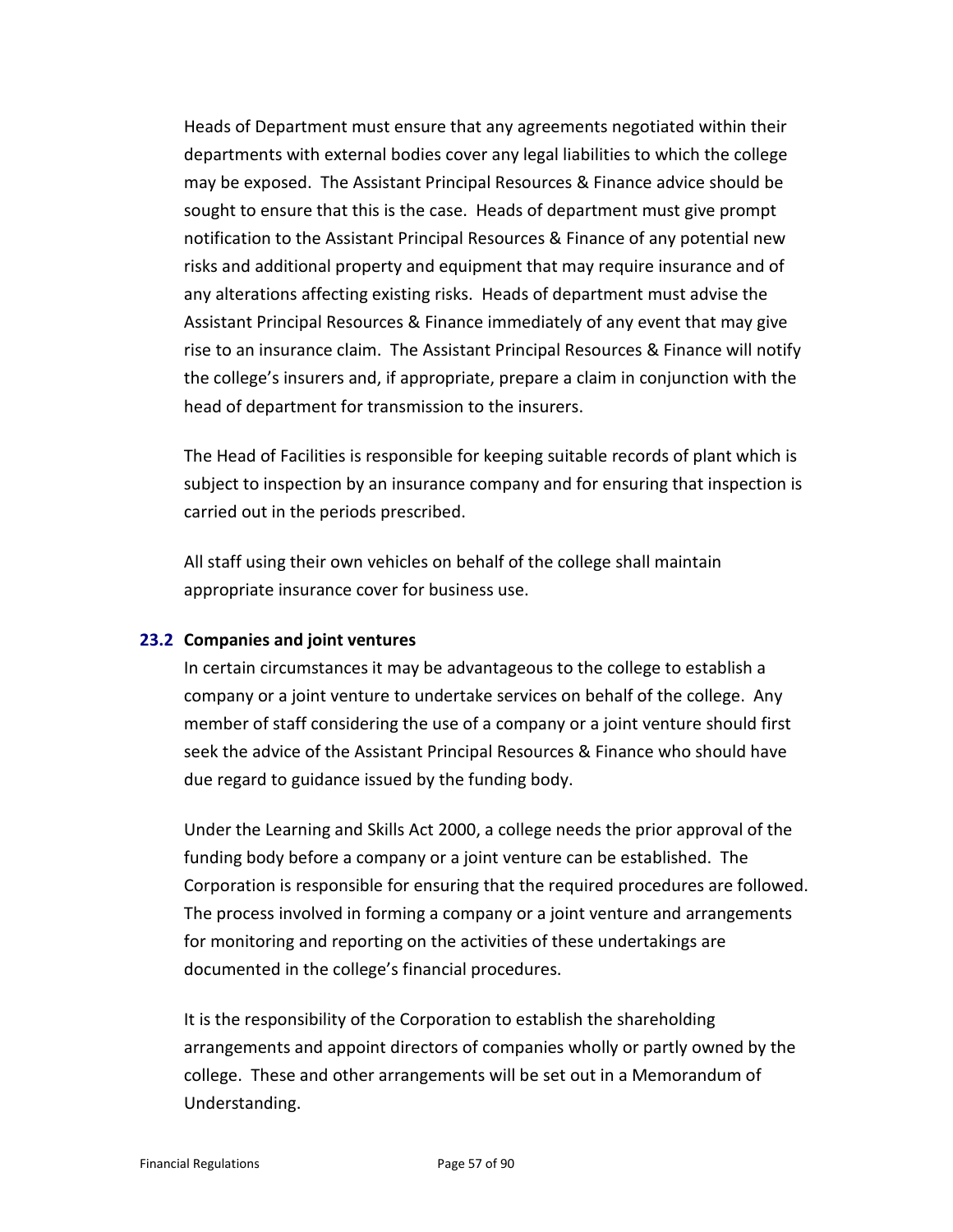The directors of companies where the college is the majority shareholder must submit, an annual report to the Corporation. They will also submit business plans or budgets as requested to enable the committee to assess the risk to the college. The college's internal and external auditors shall also be appointed to such companies.

Where the college is the majority shareholder in a company, the funding body requires that the company's financial year must be consistent with that of the college.

### **23.3 Security**

Keys to safes or other similar containers are to be carried on the person of those responsible at all times. The loss of such keys must be reported to the Assistant Principal Resources & Finance immediately.

An officer shall be responsible for maintaining proper security and privacy of information held on the college's computer network. Appropriate levels of security will be provided, such as passwords for networked PCs together with restricted physical access for network servers. Information relating to individuals held on computer will be subject to the provisions of the General Data Protection Regulations 2016. A Data Protection Officer shall be nominated to ensure compliance with the Act and the safety of documents.

The Assistant Principal Resources & Finance is responsible for the safekeeping of official and legal documents relating to the college. Signed copies of deeds, leases, agreements and contracts must, therefore, be forwarded to the Assistant Principal Resources & Finance. All such documents shall be held in an appropriately secure, fireproof location and copies held at a separate location.

## **23.4 Use of the college's seal**

Where a deed or document requires the college's seal, it must be sealed by the Principal, in the presence of a member of the Corporation.

The clerk to the corporation is responsible for submitting report to the Corporation detailing the use of the college's seal since the last meeting.

# **23.5 Provision of indemnities**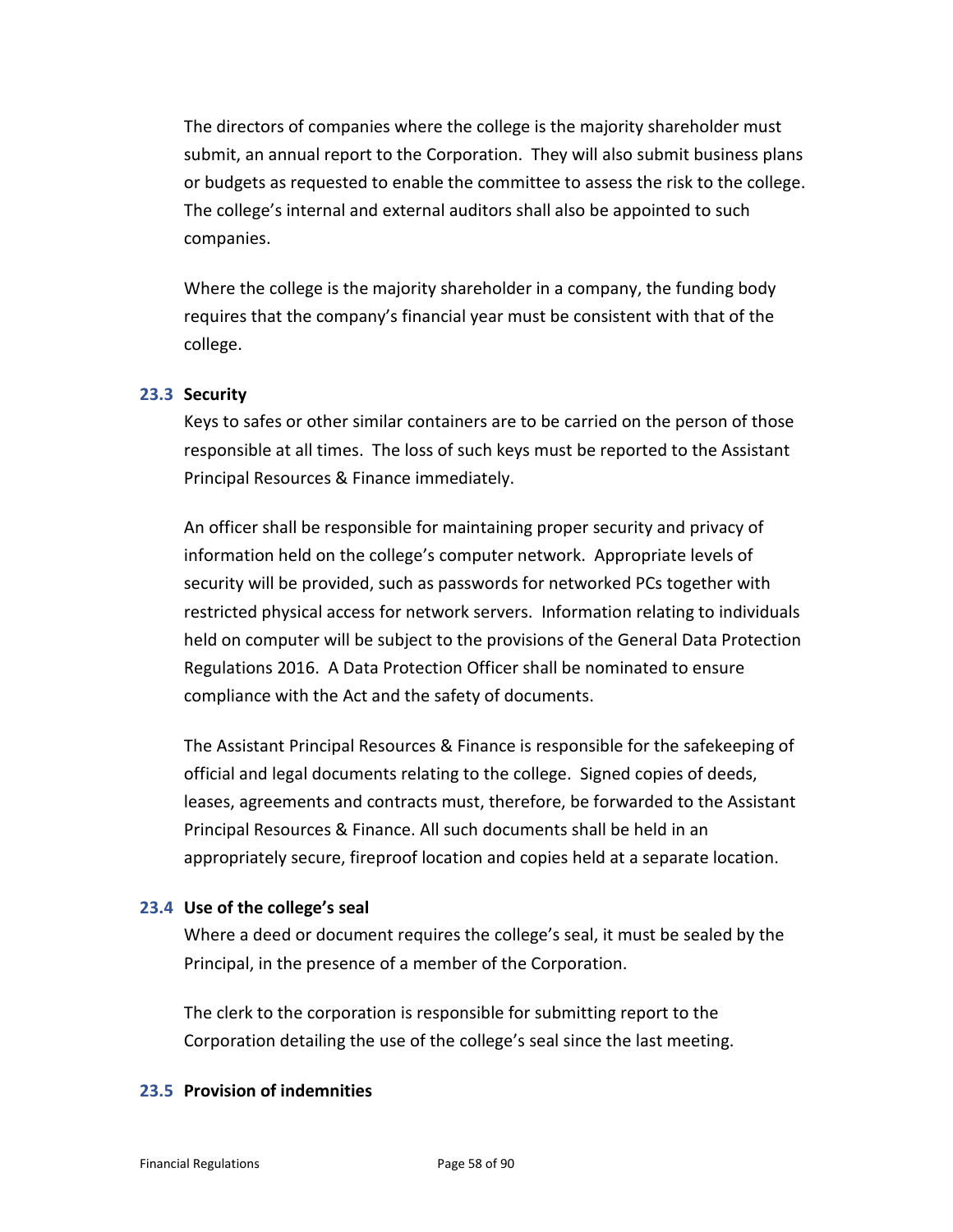Any member of staff asked to give an indemnity, for whatever purpose, should consult the Assistant Principal Resources & Finance before any such indemnity is given.

# **23.6 Donations**

The College will not normally make charitable or other donations. Any request for a charitable donation should be submitted to the Principal for approval. Donations made should be reported to the Corporation on a quarterly basis.

# **24 Anti-Bribery Policy Statement**

- 24.1 The College has a zero-tolerance for bribery and corruption. The College's reputation with the community it serves and other stakeholders is underpinned by ethical behaviour, financial probity and honesty. The College aims to limit its exposure to bribery by:
	- Setting out a clear anti-bribery policy, which is proportionate to the risks that the College is exposed to;
	- Embedding awareness and understanding of the College's anti-bribery policy amongst all staff, "associated persons" (any person performing services for or on behalf of the College), and external persons/organisations with whom the College has commercial relations;
	- Training staff as appropriate so that they can recognise and avoid the use of bribery by themselves and others;
	- Encouraging staff to be vigilant and to report any suspicion of bribery, providing them with suitable channels of communication and ensuring sensitive information is treated appropriately;
	- Rigorously investigating instances of alleged bribery in accordance with the College disciplinary procedure; and assisting the Police and other appropriate authorities in any resultant prosecution;
	- Taking firm and vigorous action against any individual(s) involved in bribery.
- 24.2 This policy applies to all employees and anyone acting for, or on behalf of, the College ("associated persons"), including governors, other volunteers, temporary workers, consultants and contractors.

All employees and associated persons are responsible for maintaining the highest standards of business conduct and are expected to behave honestly and with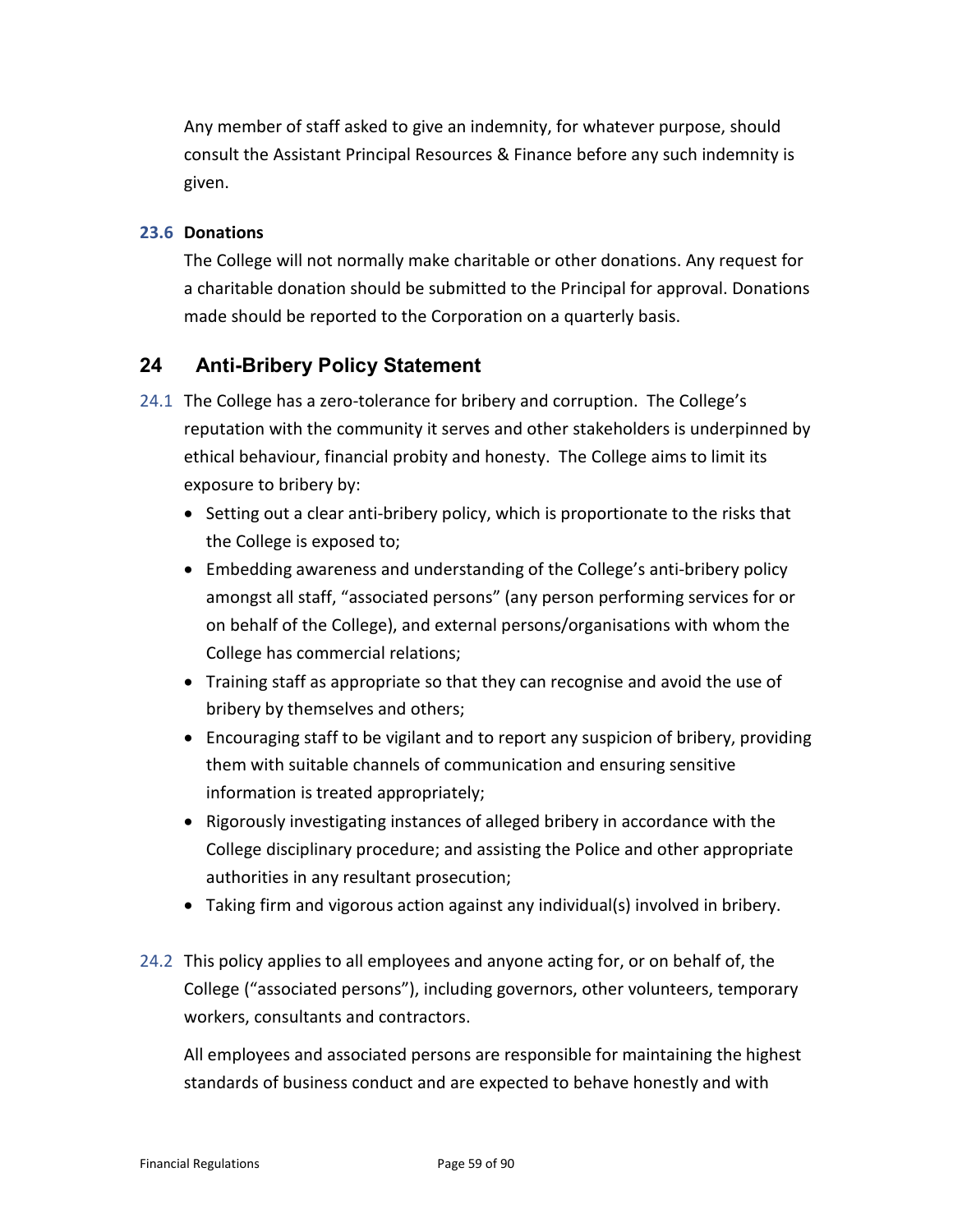integrity. Any breach of this policy will constitute a serious disciplinary offence, which may lead to dismissal and may become a criminal matter for the individual.

The College prohibits employees and associated persons from offering, giving, soliciting or accepting any bribe. The bribe might include cash, a gift or other inducement, to or from any persons or organisation, wherever they are situated, and irrespective of whether or not they are a public official/body or private person or company, by any individual governor, employee, agent or other person or body acting on the College's behalf. The bribe might be made in order to:

- Gain any commercial, contractual or regulatory advantage for the College in a way which is unethical;
- Gain any personal advantage, pecuniary, or otherwise, for the individual or anyone connected with the individual.

This policy is not intended to prohibit appropriate corporate entertainment and/or hospitality undertaken in connection with the College's business activities, provided the activity is customary under the circumstances, is proportionate, and is the properly recorded/disclosed to the College in accordance with its procedures.

Employees and associated persons are requested to remain vigilant in preventing, detecting and reporting bribery. Employees and associated persons are expected to report any concerns regarding any suspected bribery in accordance with the College's procedures.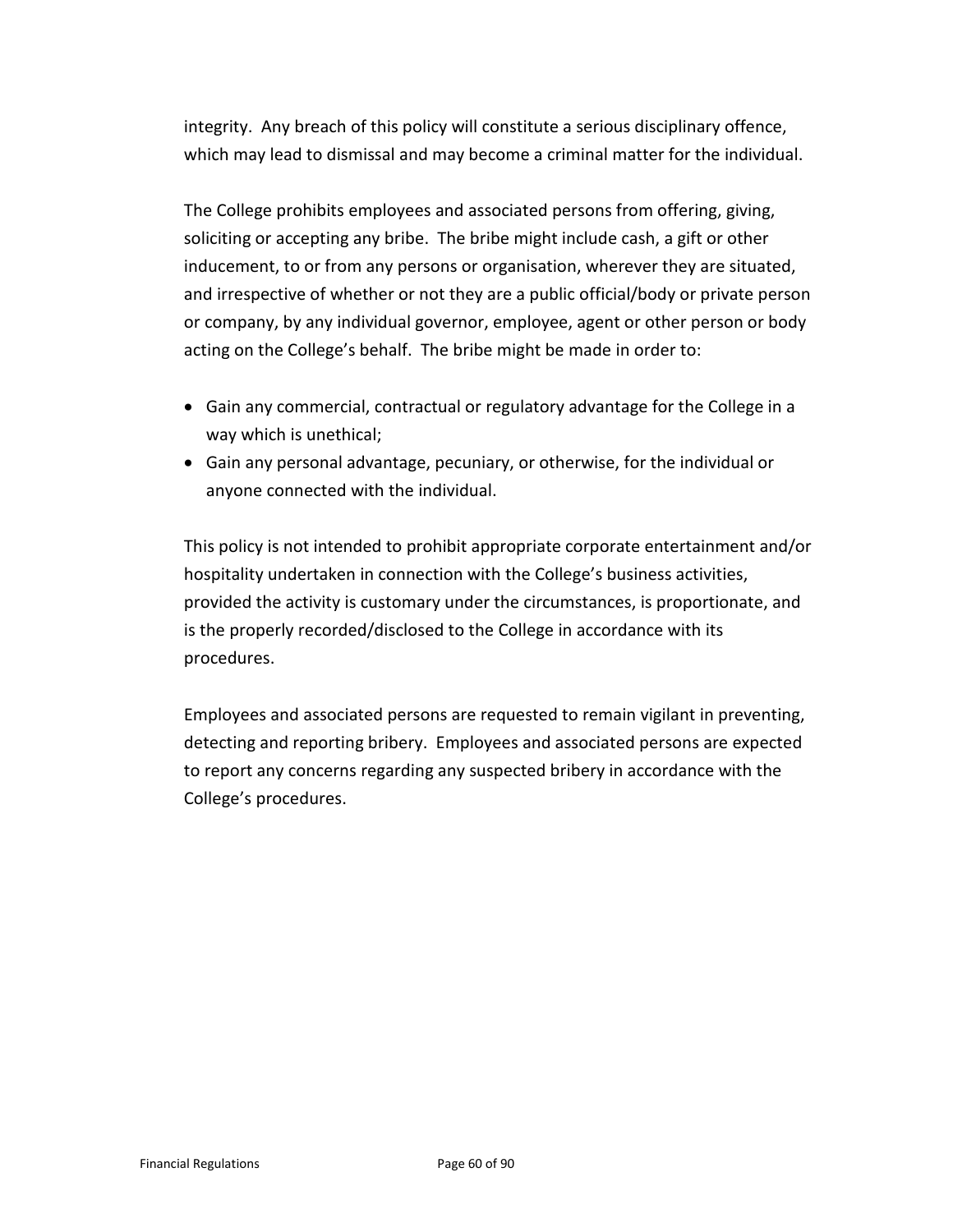# **25 Appendices**

| Appendix A | Committee Structure                                                                                                     |
|------------|-------------------------------------------------------------------------------------------------------------------------|
| Appendix B | <b>Corporation Responsibilities</b>                                                                                     |
| Appendix C | Audit Committee Terms of Reference                                                                                      |
| Appendix D | Key Contacts in the Finance Department                                                                                  |
| Appendix E | Main Features of the Public Interest Disclosure Act 1998                                                                |
| Appendix F | The Seven Principles of Public Life from the Report of the<br>Committee for Standards in Public Life (The Nolan Report) |
| Appendix G | Summary of Protocols for Proposed Capital Expenditure                                                                   |
| Appendix H | Summary of Protocols for Proposed Major Developments                                                                    |
| Appendix I | Internal Audit Responsibilities                                                                                         |
| Appendix J | Fraud Response Plan                                                                                                     |
| Appendix K | Anti-Fraud Checklist for Post-16 providers                                                                              |
| Appendix L | Conditions of Contract for the Purchase of Goods                                                                        |
| Appendix M | Main Points Included in the College's Code of Tendering Practice                                                        |
|            |                                                                                                                         |

Appendix N Sale of Scrap Materials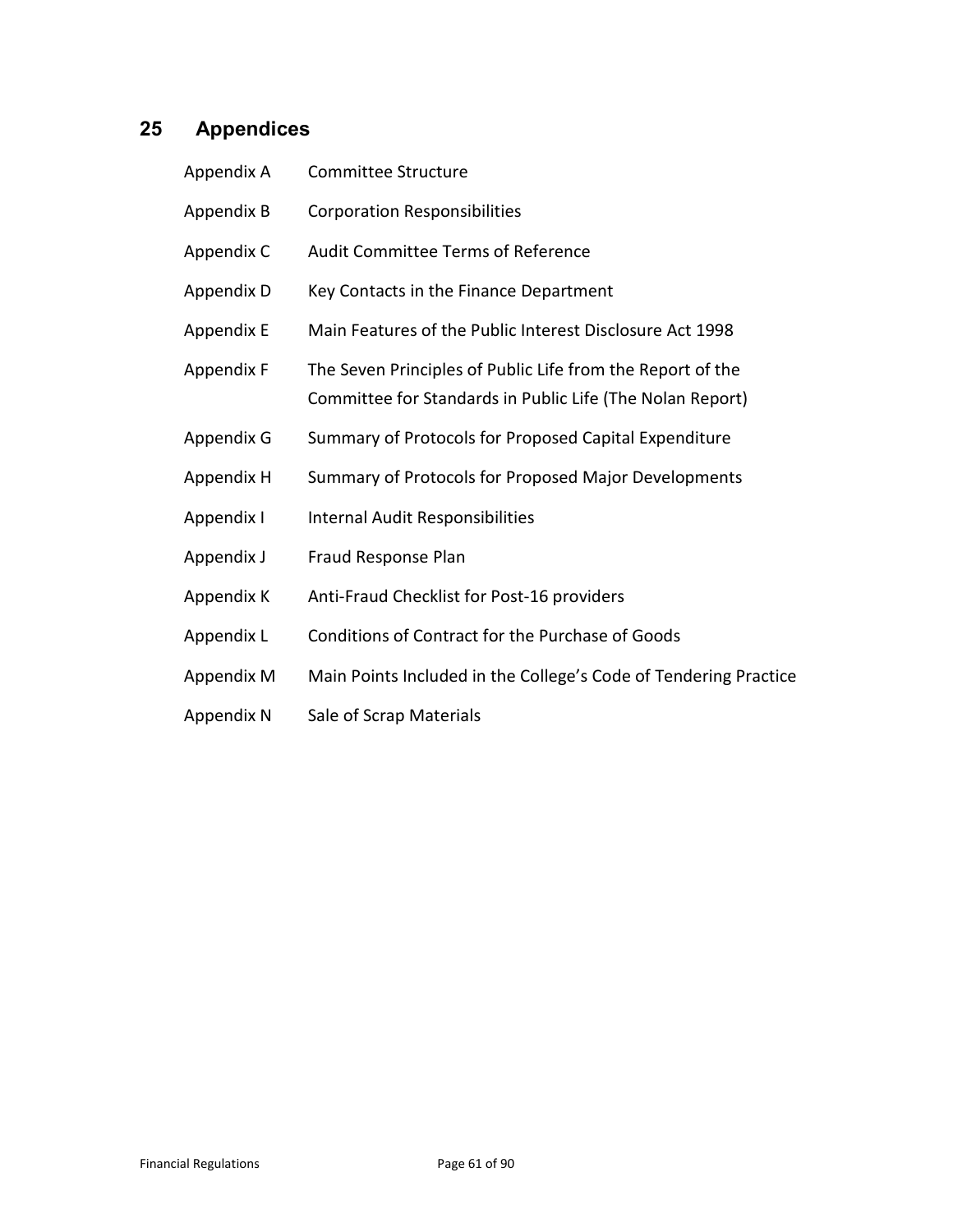# APPENDIX A: COMMITTEE STRUCTURE

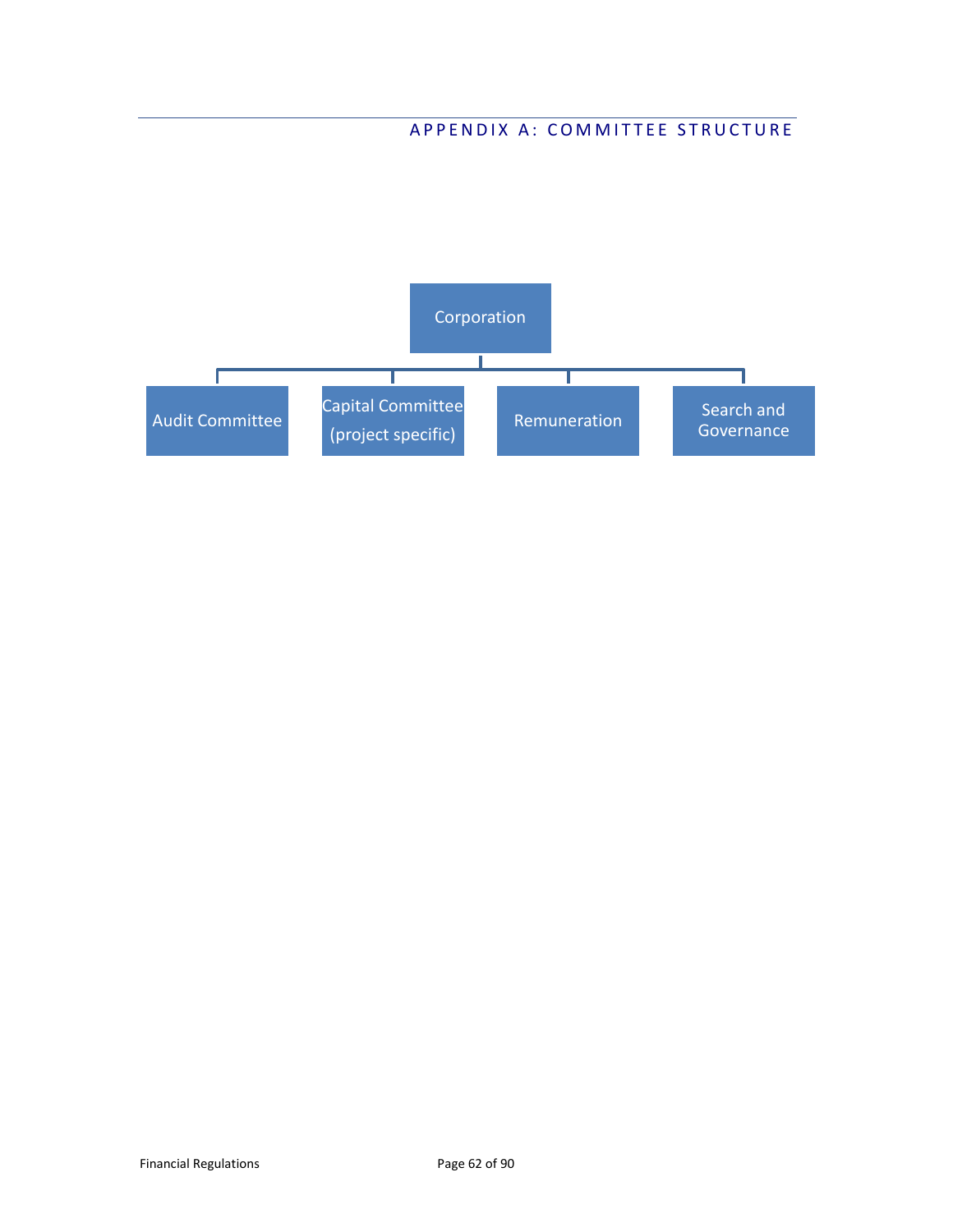# APPENDIX B: CORPORATION RESPONSIBILITIES

- Ensuring that the college maintains proper accounts and related records.
- Ensuring that systems are in place for all employees and creditors to be paid by their due date and that such systems are effective.
- Ensuring that all income received is correctly accounted for and that income receivable is collected promptly.
- Receiving and commenting on the college's revenue and capital budgets.
- Ensuring that the requirement of the financial memorandum with the funding council to maintain financial solvency is fulfilled.
- Managing the college's investments.
- Overseeing
	- cash management and borrowing policies
	- the college's banking arrangements
	- the college's insurance arrangements.
- Any other matters as directed by the Corporation.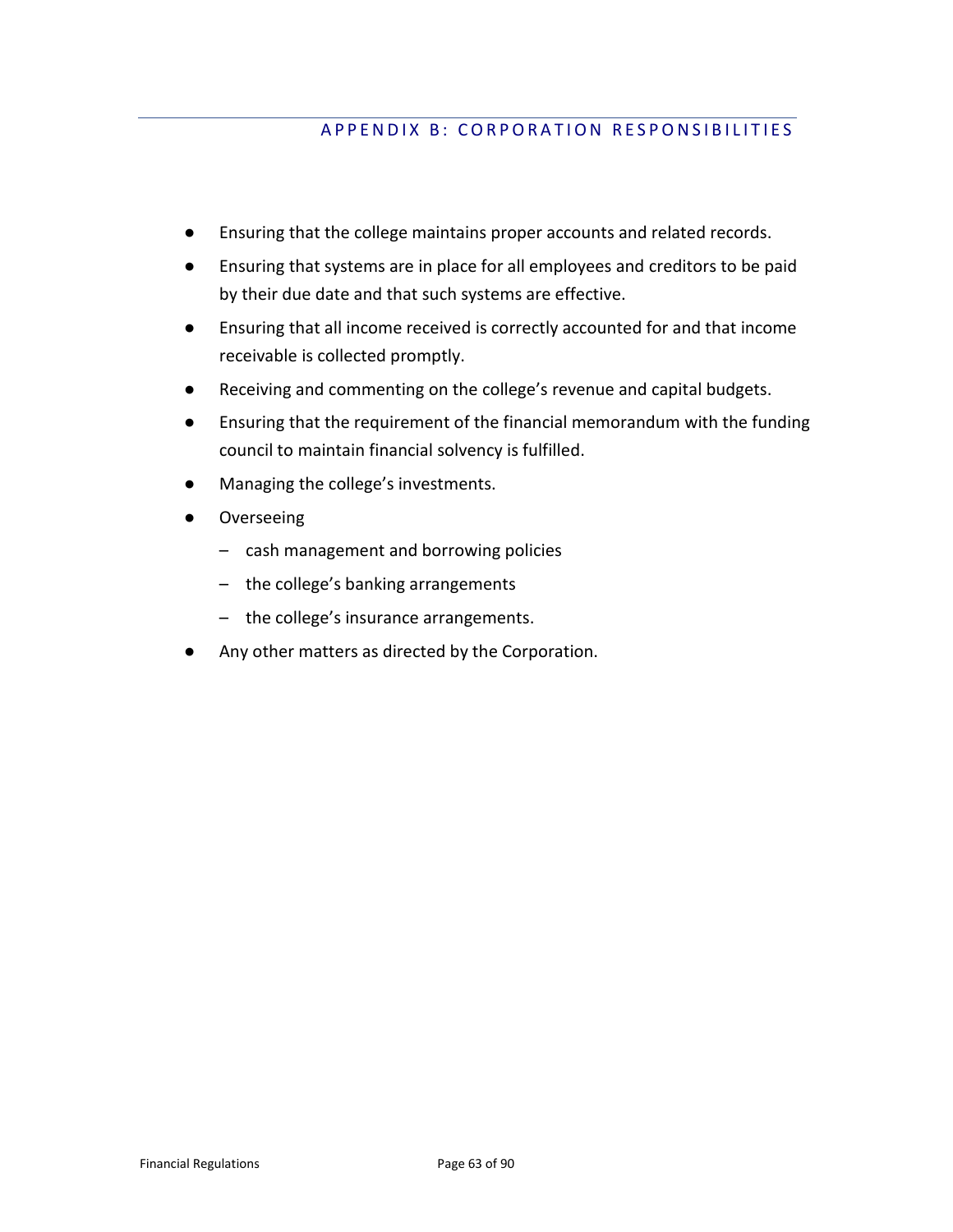# APPENDIX C: AUDIT COMMITTEE TERMS OF REFERENCE

# **DUTIES**

- To advise the Corporation on the appointment of the external auditors, the audit fee, the provision of any non-audit services by the external auditors and any questions of resignation or dismissal of the external auditors.
- To discuss if necessary with the external auditors, before the audit begins, the nature and scope of the audit.
- To discuss with the external auditors problems and reservations arising from the interim and final audits, including a review of the management letter incorporating management responses, and any other matters the external auditors may wish to discuss (in the absence of management where necessary).
- To consider and advise the Corporation on the appointment and terms of engagement of the internal audit service (and the Head of Internal Audit, if applicable), the provision of any non-audit services by the internal auditors and any questions of resignation or dismissal of the internal auditors.
- To review the internal auditors' audit needs assessment and the audit plan; to consider major findings of internal audit investigations and management's response; and to promote co-ordination between the internal and external auditors. The committee will ensure that the resources made available for internal audit are sufficient to meet the college's needs (or make a recommendation to the Corporation, as appropriate).
- To keep under review the effectiveness of internal control and risk management systems, and in particular to review the external auditors' management letter, the internal auditors' annual report, and management responses.
- To monitor the implementation of agreed audit-based recommendations, from whatever source.
- To ensure that all significant losses have been properly investigated and that the internal and external auditors, and, where appropriate, the ESFA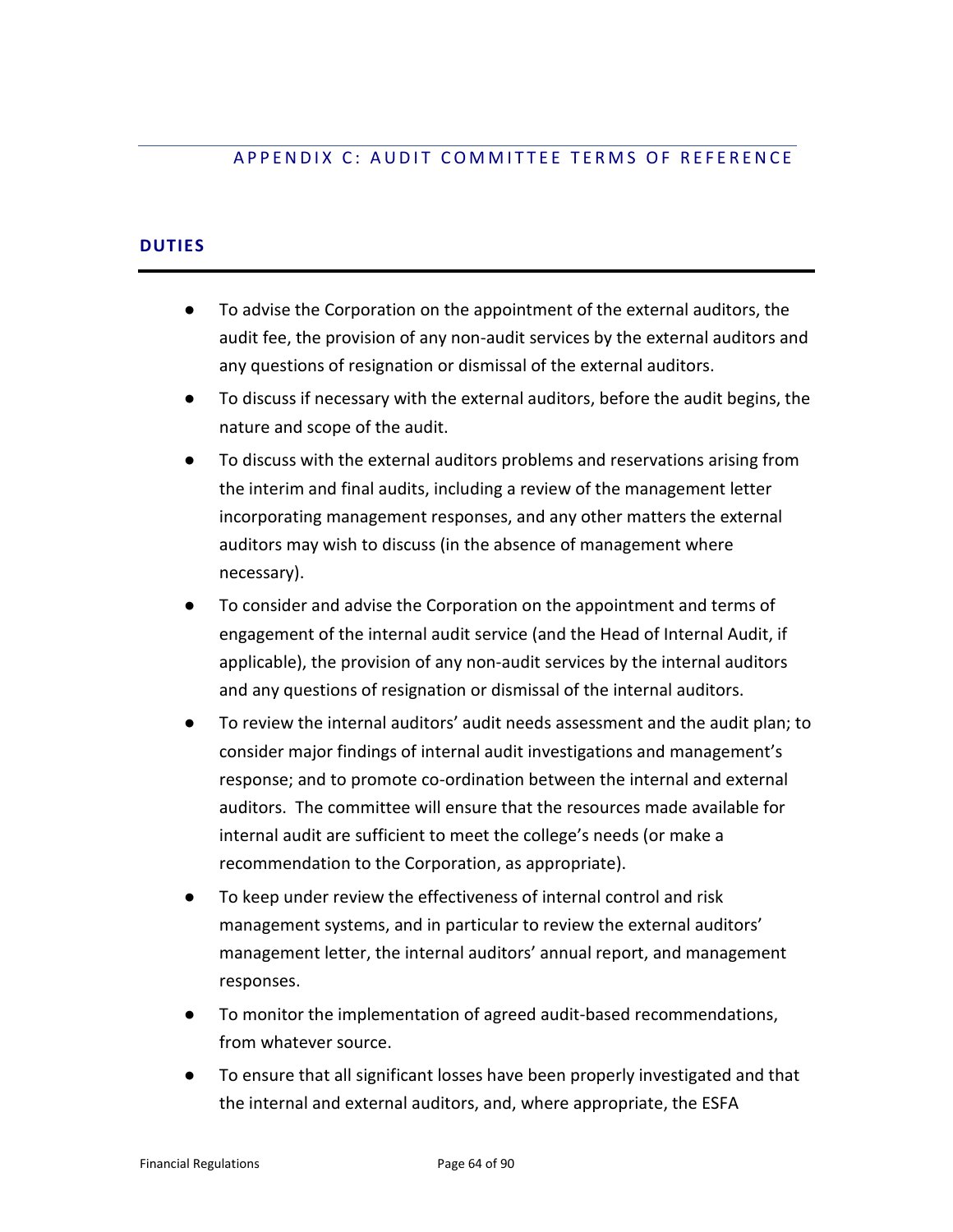accounting officer, have been informed.

- To oversee the college's policy on fraud and irregularity, including being notified of any action taken under that policy.
- To satisfy itself that satisfactory arrangements are in place to promote economy, efficiency and effectiveness.
- To receive any relevant reports from the National Audit Office, the ESFA and other organisations.
- To monitor annually the performance and effectiveness of external and internal auditors, and to make recommendations to the Corporation concerning their reappointment, where appropriate.
- To consider elements of the annual financial statements in the presence of the external auditor, including the auditor's formal opinion, the statement of members' responsibilities and any corporate governance statement. This responsibility should be extended to include consideration of internal control and risk management statements.

# **REPORTING PROCEDURES**

- The minutes (or a report) of meetings of the committee will be circulated to all members of the Corporation.
- The committee will prepare an annual report for the college's financial year. The report will be addressed to the Corporation and designated officer, summarising the activity for the year. It will give the committee's opinion on the extent to which the Corporation may rely on the internal control and risk management system and the arrangements for securing economy, efficiency and effectiveness. (This opinion should be based upon the information presented to the committee.) The Audit Committee annual report should normally be submitted to the Corporation before the members' responsibility statement in the annual financial statement is signed.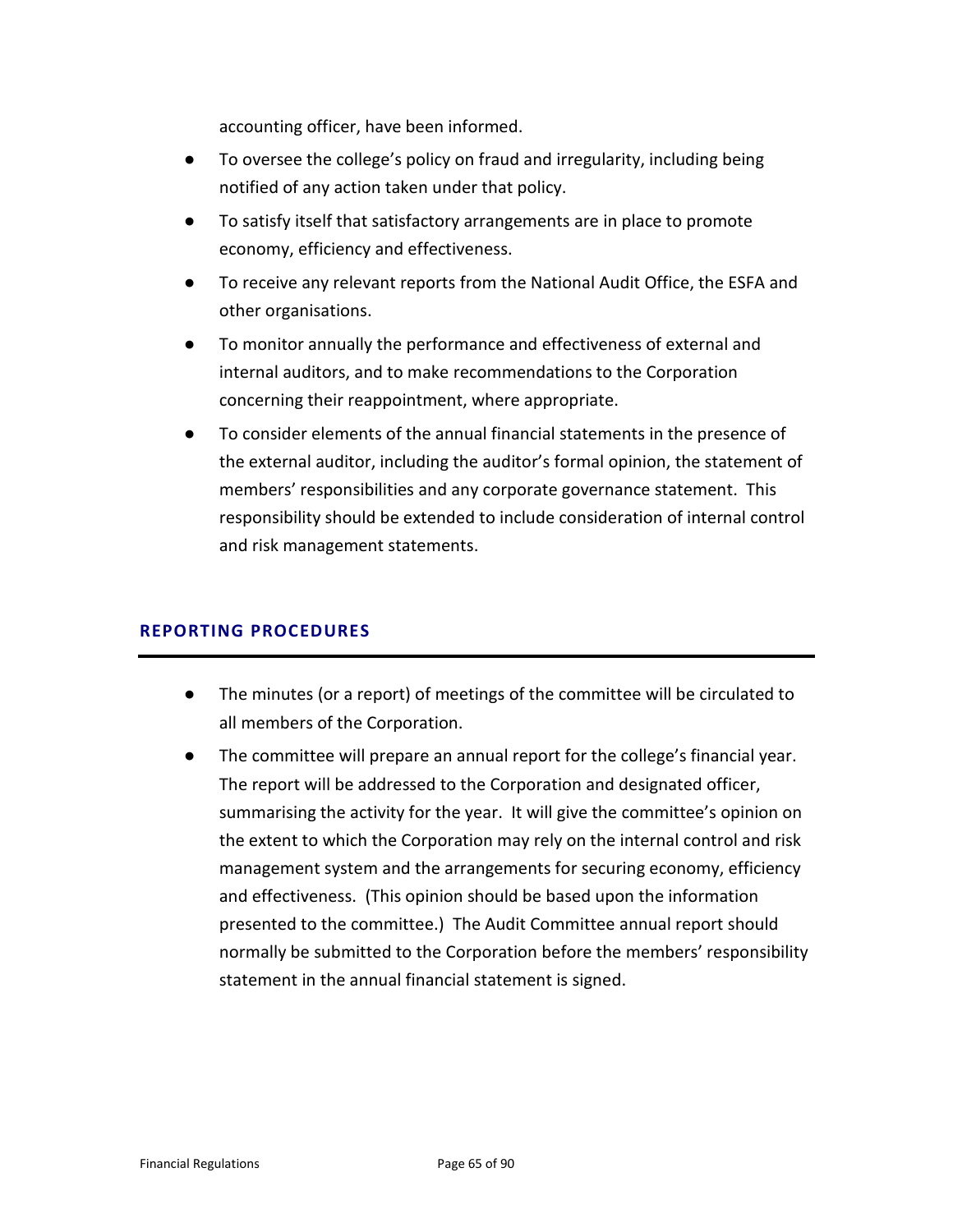# **CLERKING ARRANGEMENTS**

● The clerk to the Audit Committee will be the Clerk to the Corporation (or other appropriate independent individual).

**As described in the Post 16 Audit Code of Practice**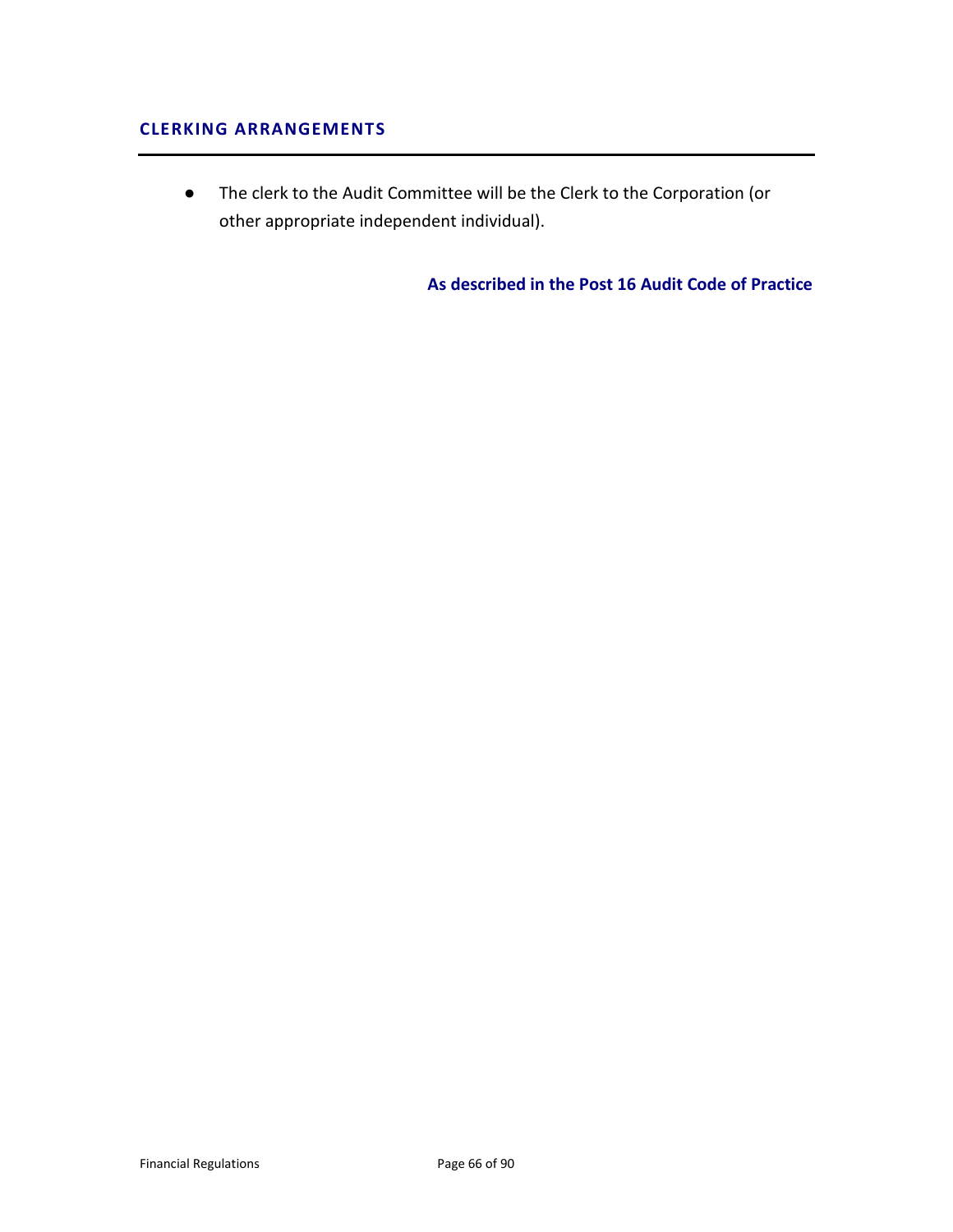# APPENDIX D: KEY CONTACTS IN THE FINANCE DEPARTMENT

### **INTRODUCTION**

**1** The Finance Department is located in A Block

The Cashiers function in the Finance office is open between 11am and 1pm daily.

- **2** In order to obtain maximum benefit from the Finance Department, it is important to observe the published deadlines. The deadlines have been established in order to guarantee the delivery of particular services which might not otherwise be achievable.
- **3** The main services are listed on the following pages together with appropriate contact names. There is also a list at the end of the document which gives contact details for individual post-holders.

### **EXCHEQUER SERVICES**

- **4** Exchequer services cover the following functions.
- **5** Creditors payments. This section pays amounts owed by the college other than payroll items. Payments are made mainly to suppliers of goods and services but the section also administers access funds and emergency loan payments to students and petty cash payments over £10. Payments can be made to any country and in most currencies.

For payments queries please contact the PURCHASE LEDGER CLERK on tel 2364.

**6 Income & Credit Control.** All income due to the college must be banked through the finance department. Payments are received by BACS, cheque, cash, credit cards or debit cards and can be in sterling or foreign currencies. Installment facilities are available for some categories of student in relation to their tuition fees. Overdue debts are pursued in consultation with departments and, where appropriate, outstanding debt is sent to a debt collection agency. Security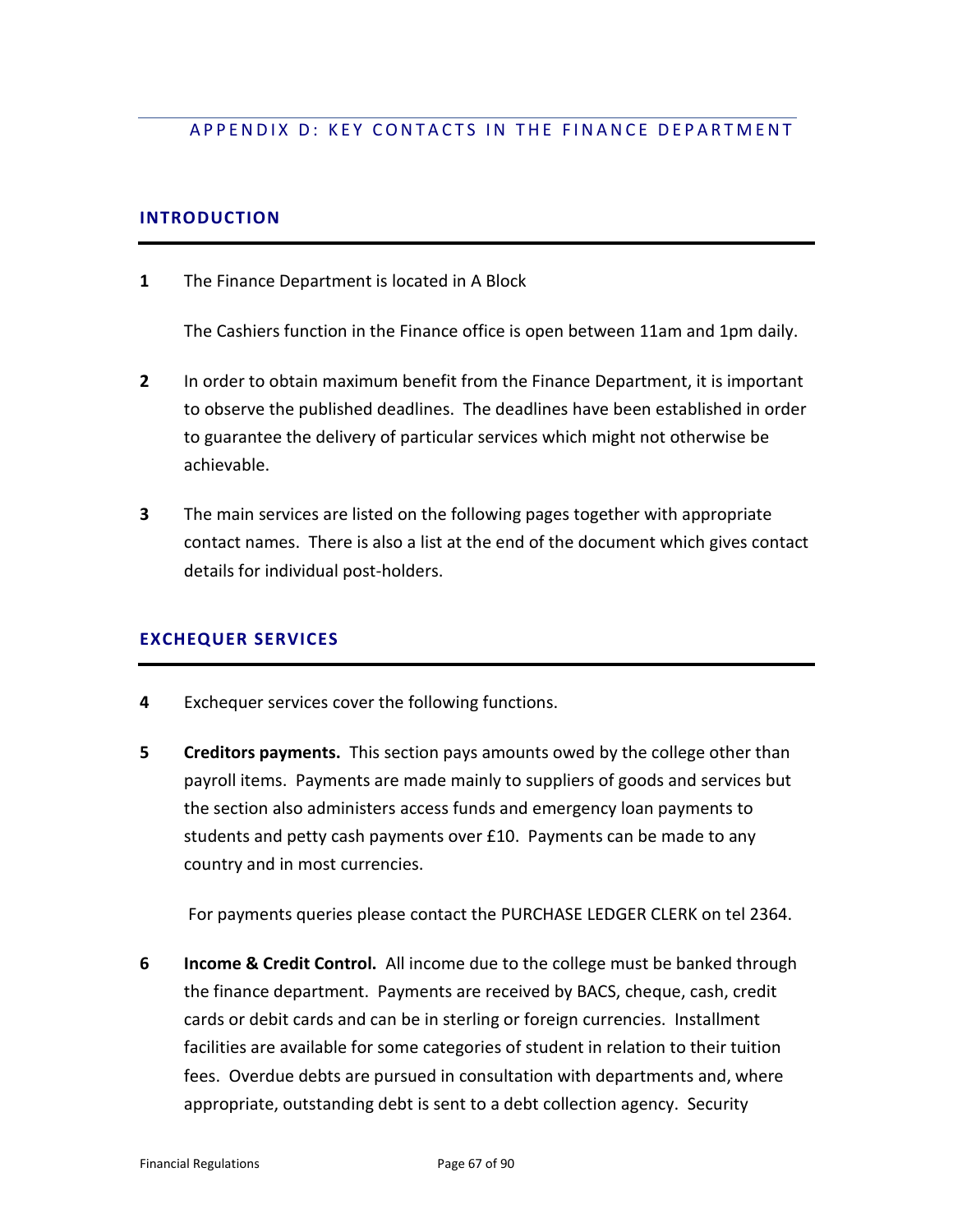arrangements for cash in transit are made for transfers between financial services and the bank but not for internal transfers to financial services.

For income queries please contact the SALES LEDGER ADMINISTRATOR on tel 2261, and for credit control queries please contact the finance department on extension 2261 or 2269.

- **7 Payroll.** The college's Payroll system is managed by the Finance Department. For payroll queries please contact the PAYROLL OFFICER on tel 2318
- **8 Travel service.** On receipt of the appropriate request form, the finance department will provide the necessary travel warrant.
- **9 Insurance.** All aspects of insurance cover and claims are handled by the Campus Manager. Prompt notification of all losses by the use of the appropriate form is essential if claims are to be processed effectively. Failure to notify the police in cases of theft or criminal damage can also invalidate cover.

For insurance queries please contact the Assistant Principal Resources & Finance.

# **FINANCIAL ACCOUNTING**

- **10** Many of the functions under this heading will not directly affect faculties and departments. They include maintenance of the accounting system, preparation of final and other accounts, tax returns, etc. Another such function relates to treasury management, which encompasses borrowing and lending, cash flow forecasting and management of the bank accounts. There are, however, several services which are for the specific benefit of users.
- **11 Other services rendered and projects.** Other services rendered and project numbers are allocated on receipt of proposal forms so that all income and expenditure can be matched to projects. Advice is available for the preparation of bids for projects, especially in relation to external funding. Arrangements are also made for vetting and auditing various grant claims. For queries relating to other services rendered and research contracts please contact the Assistant Principal Resources & Finance.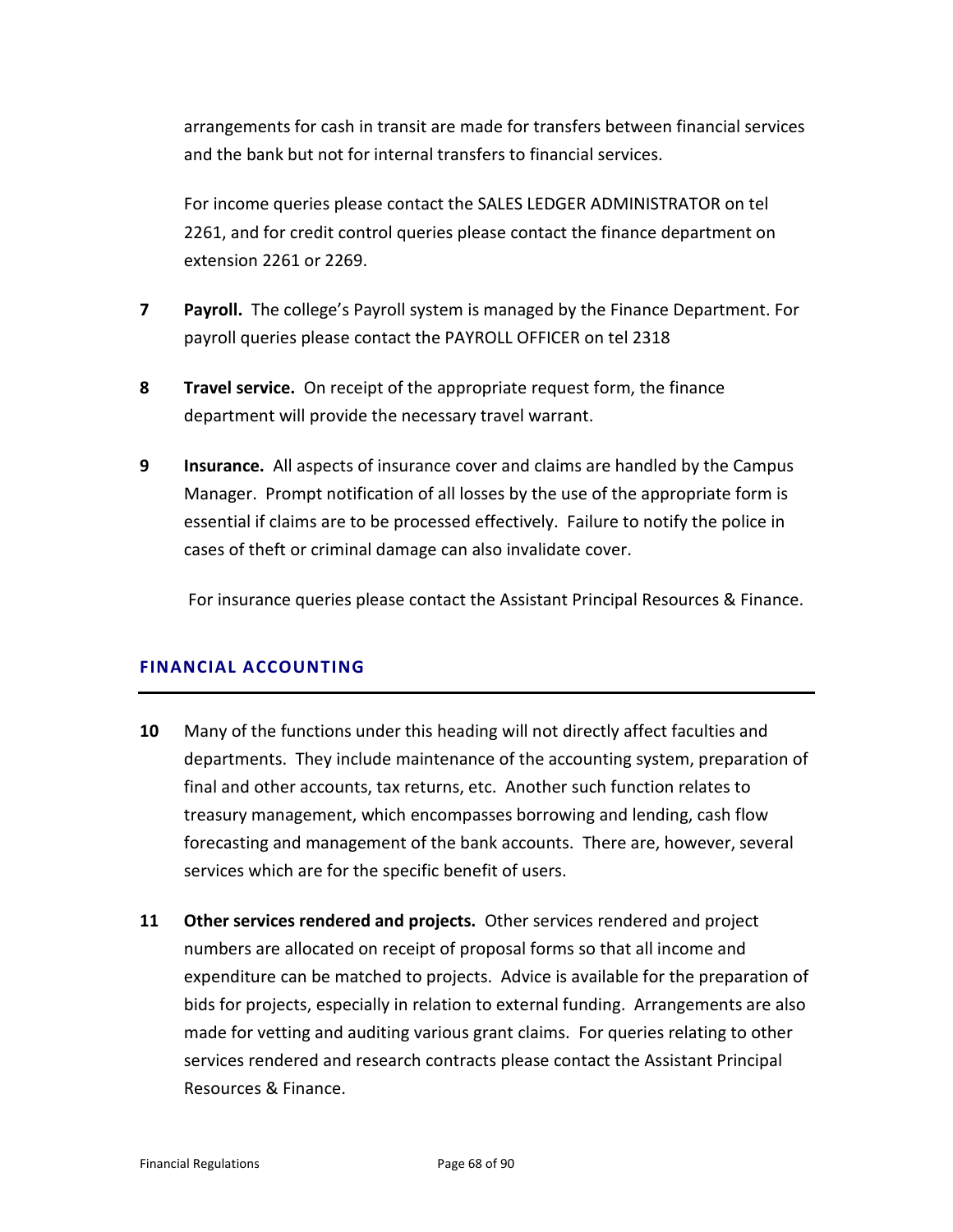- **12 Use of system.** Advice and training is provided for users to access and use the data held in the accounting system. For queries relating to the operation of the accounting system please contact the management accountant on extension 2283
- **13 Major capital projects.** Assistance in the preparation of bids for funding, investment appraisals and monitoring of schemes are all included within the service. It is mandatory for the negotiation of funding packages to be carried out by finance department staff. For queries relating to capital schemes and grant claims please contact the Assistant Principal Resources & Finance.
- **14** Much of the work in this area is at a corporate level. This includes the preparation of the financial plan, consolidation and submission of planning data to the funding council, compilation of the detailed annual budget and production of comparative statistical data. The Assistant Principal Resources & Finance must also provide regular monitoring statements and financial advice to the Corporation and its committees.
- **15 Budget monitoring.** At department level, detailed management accounts are produced indicating performance against budget at cost centre and account code level. In accordance with strict procedures, budgets are constantly updated and users informed accordingly. All budget holders are able to receive regular visits from the management accountant to review performance by cost centre.

Monthly budget statements are issued to all budget heads, advising of actual spend versus budget. However, it is the budget managers' responsibility to regularly review the spend on their cost centres – which can be done by accessing the real-time budget information on the accounting system for each area.

For queries relating to cost centre reports or budgets please contact the Management Accountant tel. 2283.

**16 Budget planning.** Advice is available for all budget managers for the purpose of the preparation of their business plans. This is particularly important in the area of other services rendered and project and grant contracts where markets can be volatile. For queries relating to budget planning please contact the Assistant Principal Resources & Finance.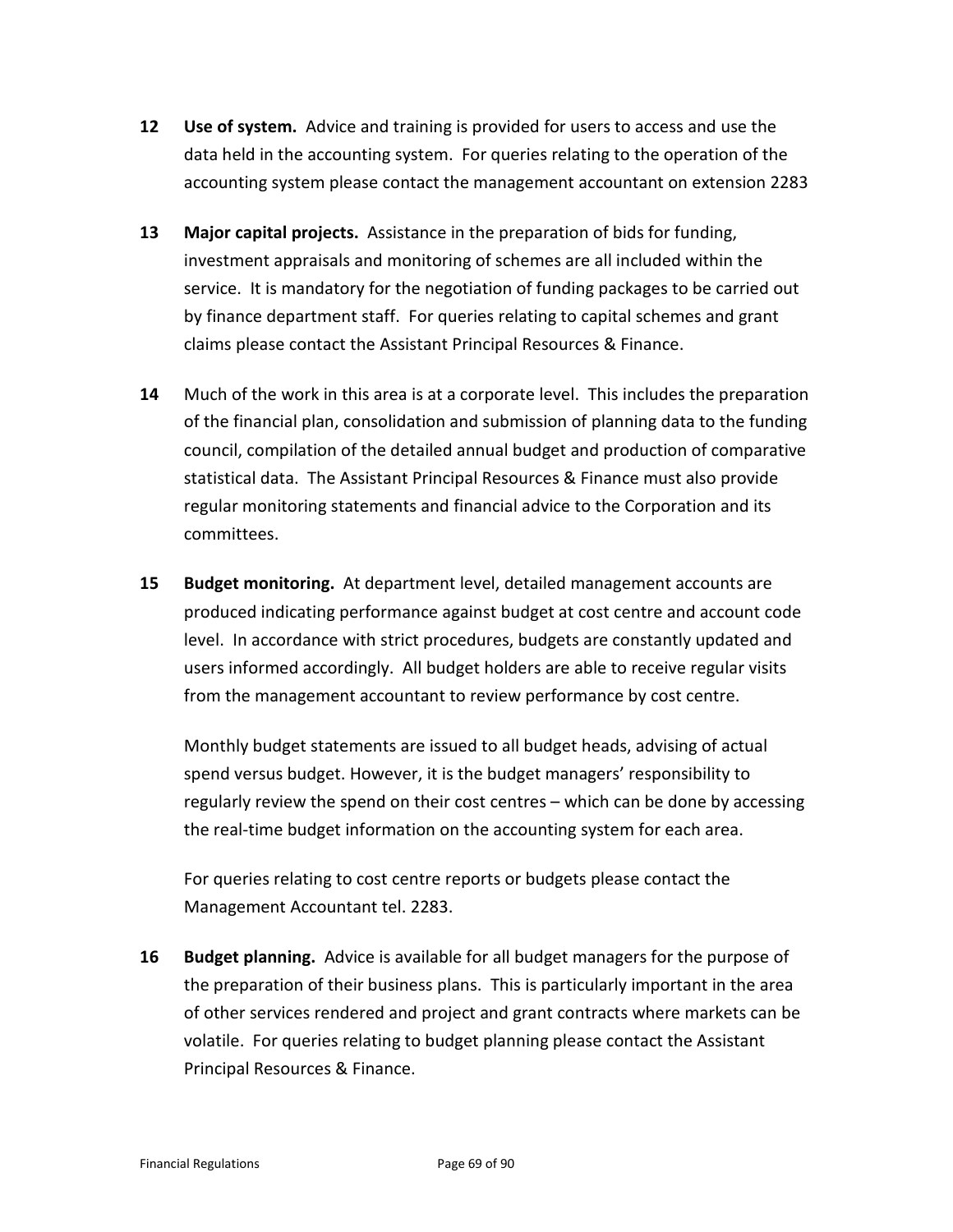### **MANAGEMENT CONTROL**

- **17 Internal audit.** All colleges must have an independent internal audit function which operates in conjunction with the Audit Committee. The finance department is responsible for the receipt and co-ordination of responses to audit reports and for the implementation of Audit Committee projects.
- **18 Procedures and regulations.** Financial regulations and detailed financial procedures are maintained and disseminated by the finance department. Again, their existence is a funding body and Audit Committee requirement. For queries relating to management control matters please contact the Assistant Principal Resources & Finance.

# **PURCHASING**

- **19** The purchasing function is generally devolved, with authority to purchase granted to budget holders within the threshold framework stipulated in the financial regulations. The Assistant Principal Resources & Finance is responsible for producing, advising on and co-coordinating the operation of the college's purchasing strategy, policy and procedures.
- **20 Contract development.** Commodity/service research; contract strategy; supplier appraisal and approval; supplier and contract management.
- **21 Tender process.** Production and issue of documentation; tender evaluation; contract award recommendations; European procurement directive application.
- **22 Operational issues.** Purchasing advice and guidance on the acquisition of goods/services; assistance with compiling specifications; quotations; sourcing of vendors; negotiations; maintenance of the purchasing manual and associated guide notes and the purchasing catalogue.
- **23 Purchasing consortium.** The college is a member of the Crescent Purchasing Consortium.
- **24** For all purchasing issues contact the Assistant Principal Resources & Finance.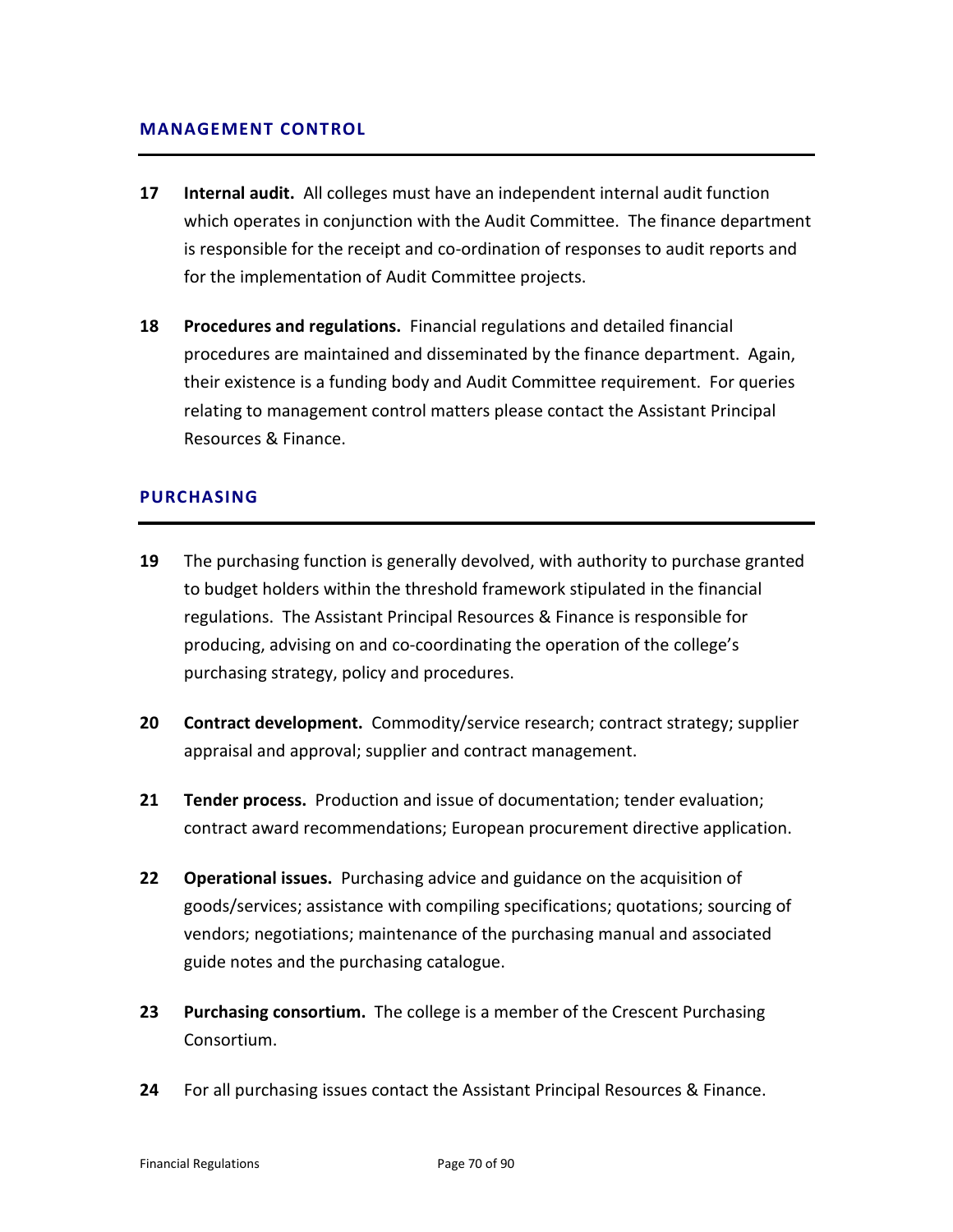# APPENDIX E: MAIN FEATURES OF THE PUBLIC INTEREST DISCLOSURE ACT 1998

# **SUMMARY**

The Act came into force on 2 July 1999. It encourages people to blow the whistle about malpractice in the workplace and is designed to ensure that organisations respond by acting on the message rather than against the messenger. The Act applies to employees blowing the whistle about crime, civil offences (including negligence, breach of contract, etc), miscarriage of justice, danger to health and safety or the environment and the cover-up of any of these. It applies whether or not the information is confidential and extends to malpractice occurring in the UK and any other country or territory. In addition to employees, it covers trainees, agency staff, contractors, home workers, trainees and every professional in the NHS. Employment law restrictions on minimum length of service and age do not apply. At present, the Act does not cover the genuinely self-employed, volunteers, the army, intelligence services or police officers. The Act has been described as 'the most far reaching whistleblower protection in the world'.

# **INTERNAL DISCLOSURES**

A disclosure in good faith to a manager or the employer will be protected if the whistleblower has a reasonable suspicion that the malpractice has occurred, is occurring or is likely to occur.

### Regulatory disclosures

The Act protects disclosures made in good faith to prescribed bodies such as the Health and Safety Executive, the Financial Services Authority and the HMRC, where the whistleblower has a reasonable belief that the information and their allegation(s) are substantially true.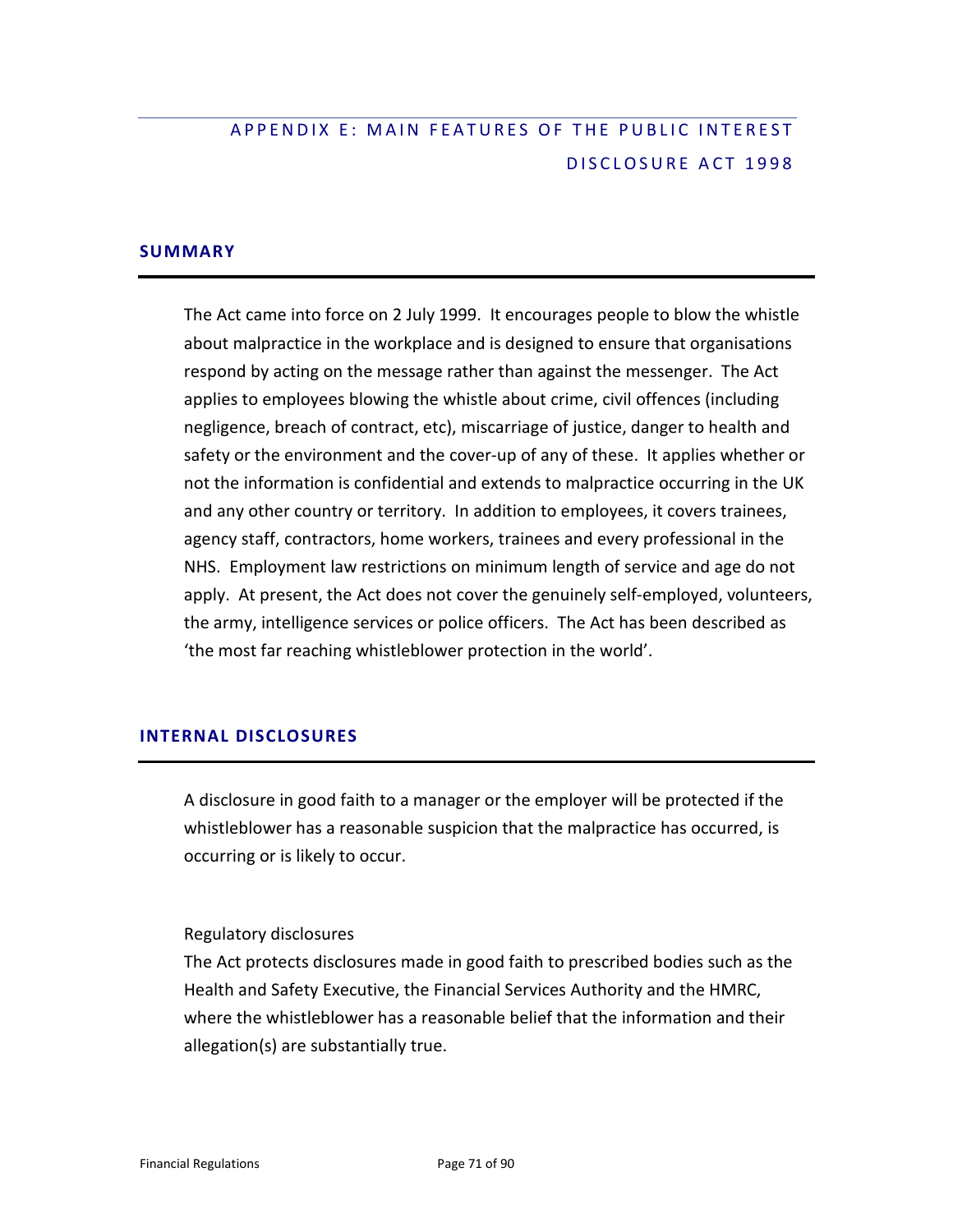### **WIDER DISCLOSURES**

Wider disclosures (e.g. to the police, the media, MPs, and non-prescribed regulators) are protected if, in addition to the tests for regulatory disclosures, they are reasonable in all the circumstances and they meet one of the three preconditions. Provided they are not made for personal gain, these preconditions are that the whistleblower:

- reasonably believed they would be victimised if they raised the matter internally or with a designated regulator
- reasonably believed a cover-up was likely and there was no regulator
- had already raised the matter internally or with a prescribed regulator.

An employee who makes a wide, public disclosure is more likely to be protected if there was no internal procedure set up.

### **FULL PROTECTION**

Where the whistleblower is victimised in breach of the Act they can bring a claim to an employment tribunal for compensation. Awards are uncapped and based on the losses suffered. Additionally, where an employee is sacked, they may apply for an interim order to keep their job. Not all disclosures made by an employee are protected under the Act. Those that are include criminal acts, health and safety violations, breaches of legislation and miscarriages of justice. However, such acts are only protected as long as the disclosure is made in good faith to the employer, or any other person authorised under a procedure set up by the employer for this purpose. (Disclosures can also be made to appropriate regulatory bodies, such as the Health and Safety Executive.) Where an employee reasonably suspects malpractice (and this includes any crime), they will be protected from victimisation where they raise the matter in good faith with a person who is legally responsible for whistleblowing.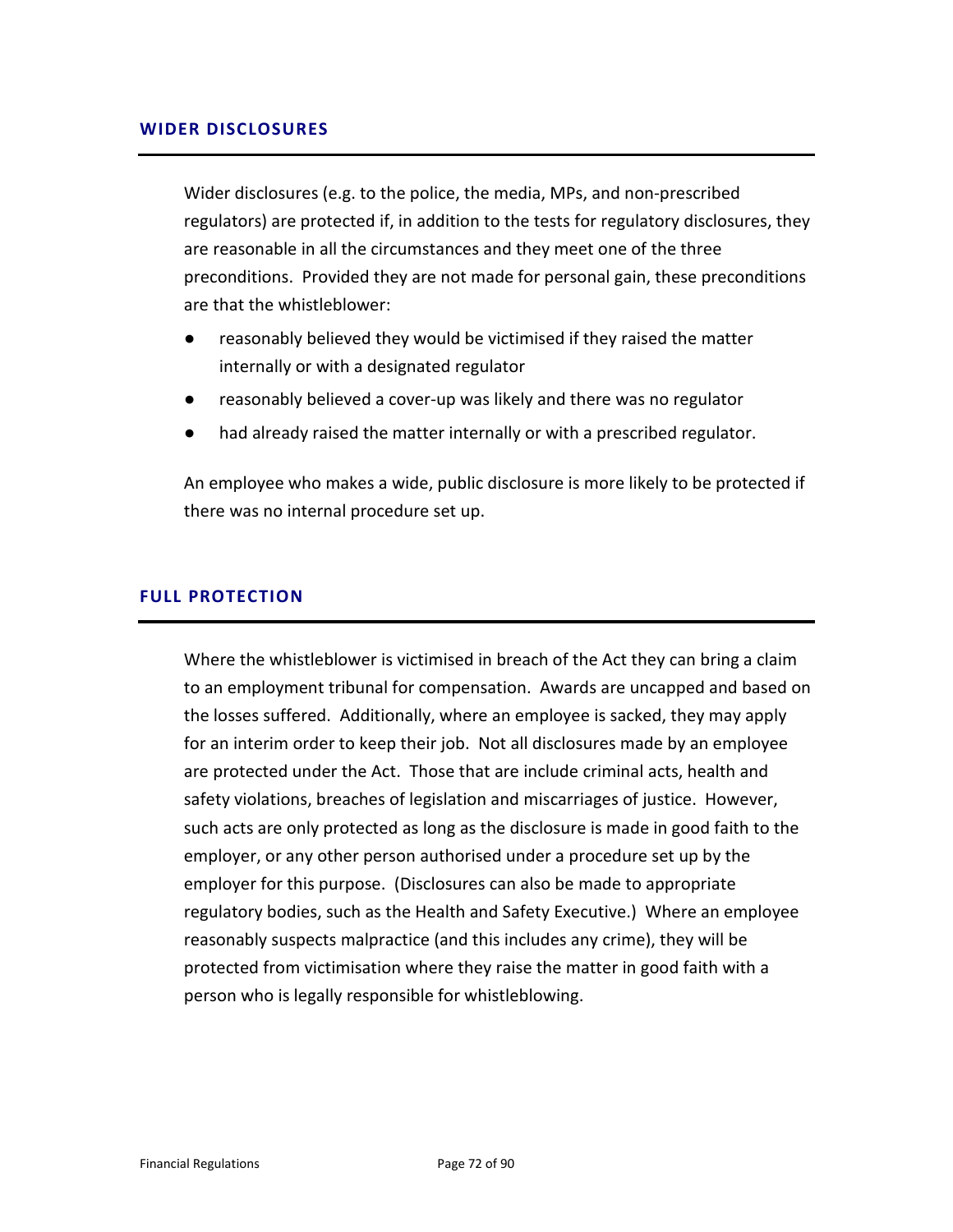# **QUALIFYING AREAS**

The qualifying areas consist of information that the employee reasonably believes tends to show one or more of the following matters is either happening now, took place in the past, or is likely to happen in the future:

- a criminal offence
- the breach of a legal obligation
- a miscarriage of justice
- a danger to the health or safety of any individual
- damage to the environment
- deliberate covering up of information tending to show any of the above five matters.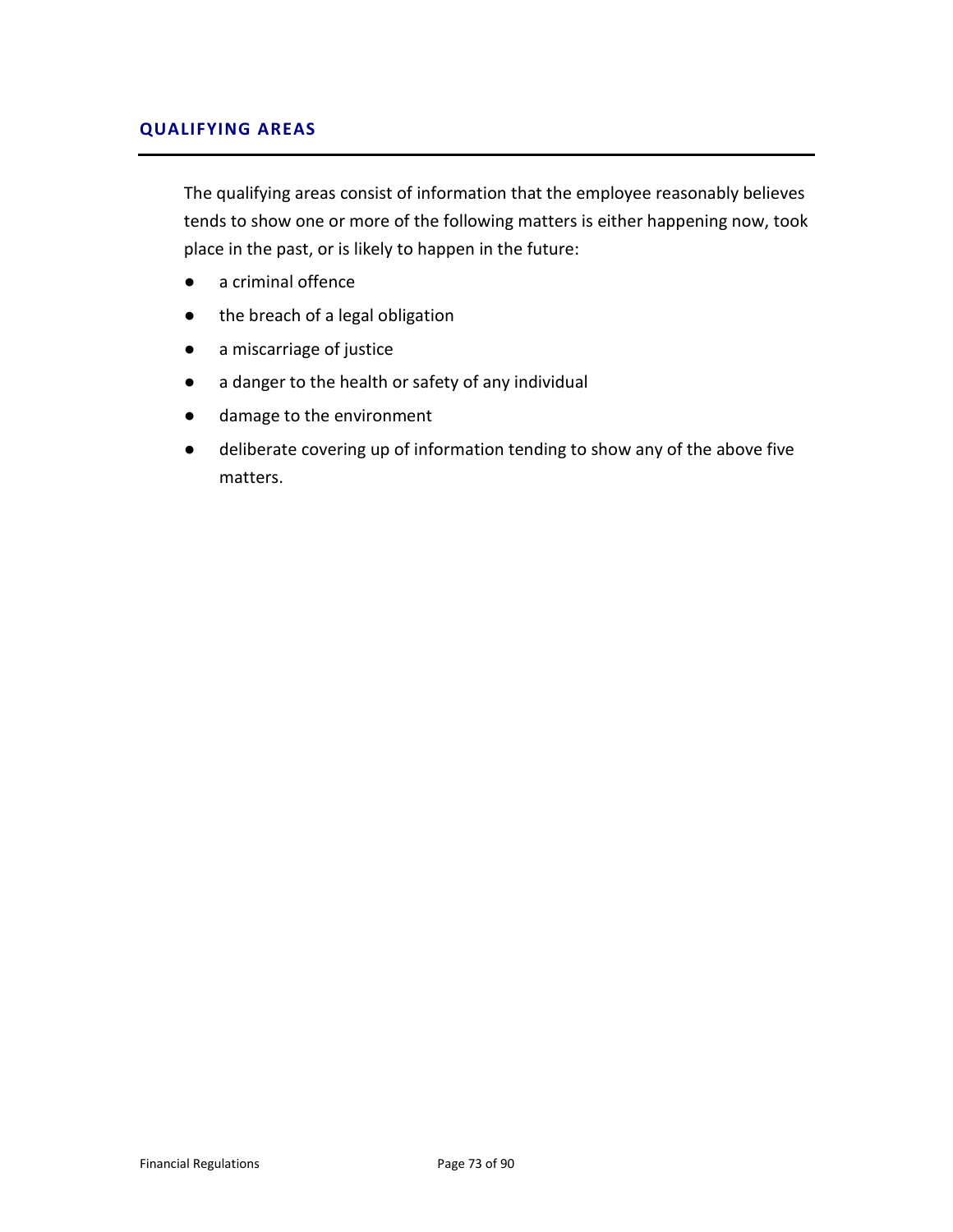# APPENDIX F: THE SEVEN PRINCIPLES OF PUBLIC LIFE FROM THE REPORT OF THE COMMITTEE FOR STANDARDS IN PUBLIC LIFE (THE NOLAN REPORT)

## **SELFLESSNESS**

Holders of public office should take decisions solely in terms of the public interest. They should not do so in order to gain financial or other material benefits for themselves, their families or their friends.

# **INTEGRITY**

Holders of public office should not place themselves under any financial or other obligation to outside individuals or organizations that may influence them in the performance of their official duties.

# **OBJECTIVITY**

In carrying out public business, including making public appointments, awarding contracts, or recommending individuals for rewards and benefits, holders of public office should make choices on merit.

# **ACCOUNTABILITY**

Holders of public office are accountable for their decisions and actions to the public and must submit themselves to whatever scrutiny is appropriate to their office.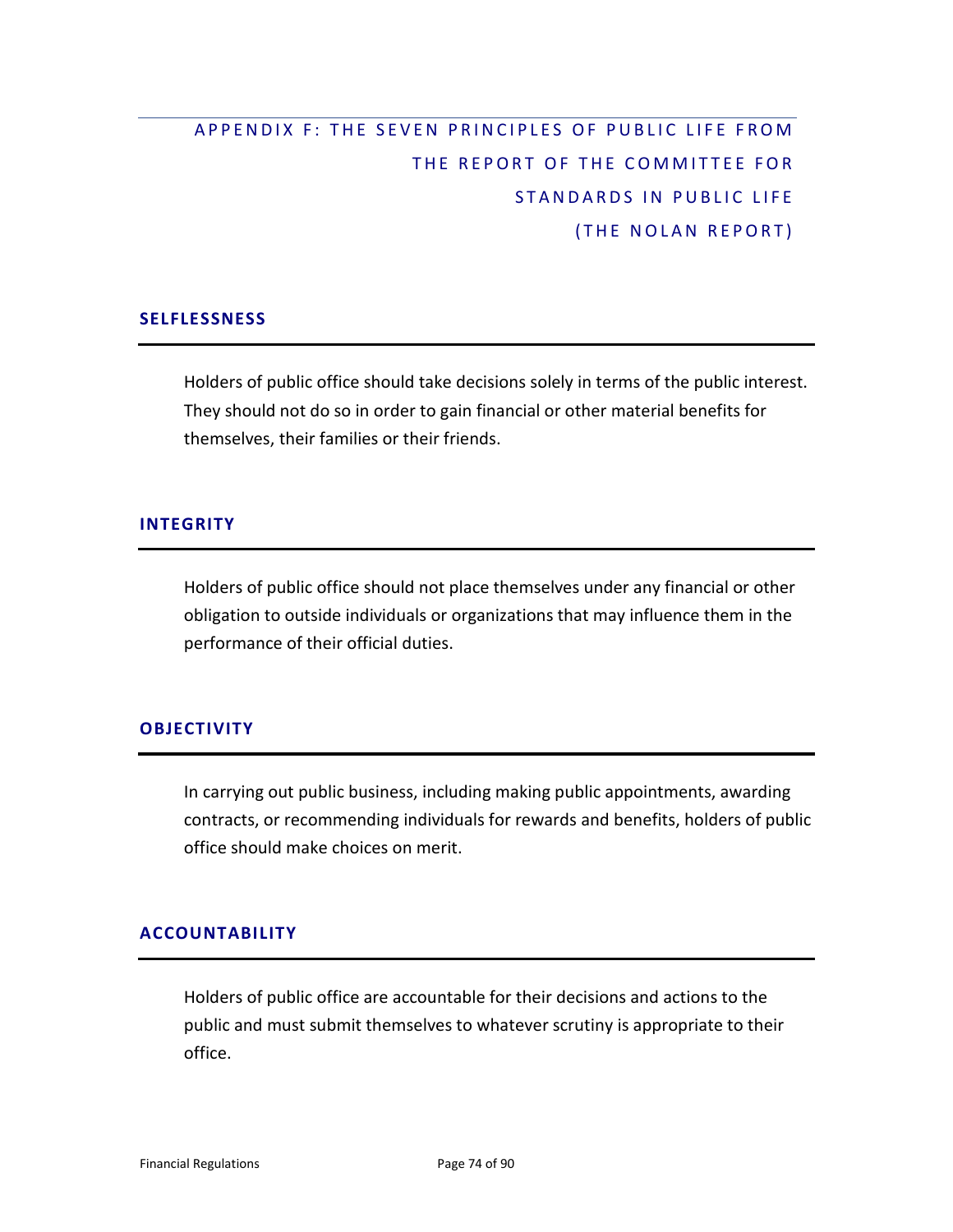Holders of public office should be as open as possible about all their decisions and the actions that they take. They should give reasons for their decisions and restrict information only when the wider public interest clearly demands.

# **HONESTY**

Holders of public office have a duty to declare any private interests relating to their public duties and to take steps to resolve any conflicts arising in a way that protects the public interest.

#### **LEADERSHIP**

Holders of public office should promote and support these principles by leadership and example.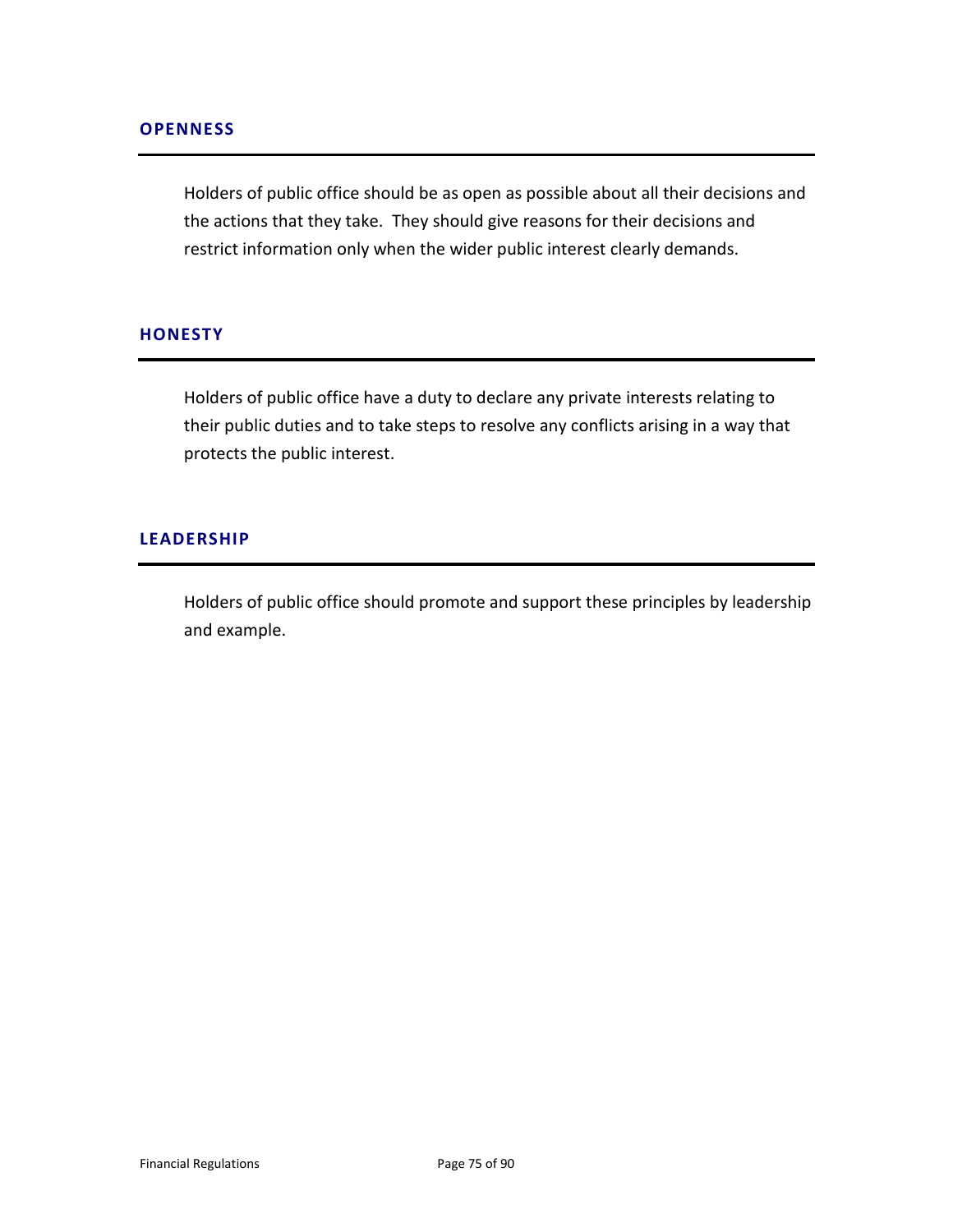# APPENDIX G: SUMMARY OF PROTOCOLS FOR PROPOSED CAPITAL EXPENDITURE

Proposed capital projects should be supported by:

- A statement that demonstrates the project's consistency with the strategic plans and Estates Strategy approved by the Corporation.
- An initial budget for the project for submission to the SMT. The budget should include a breakdown of costs including professional fees, VAT and funding sources.
- A financial evaluation of the plans together with their impact on revenue plus advice on the impact of alternative plans.
- An investment appraisal in an approved format which complies with funding body guidance on option and investment appraisal.
- A demonstration of compliance with normal tendering procedures and funding body regulations. This will require careful consideration where partnership arrangements are in place.
- A cash flow forecast.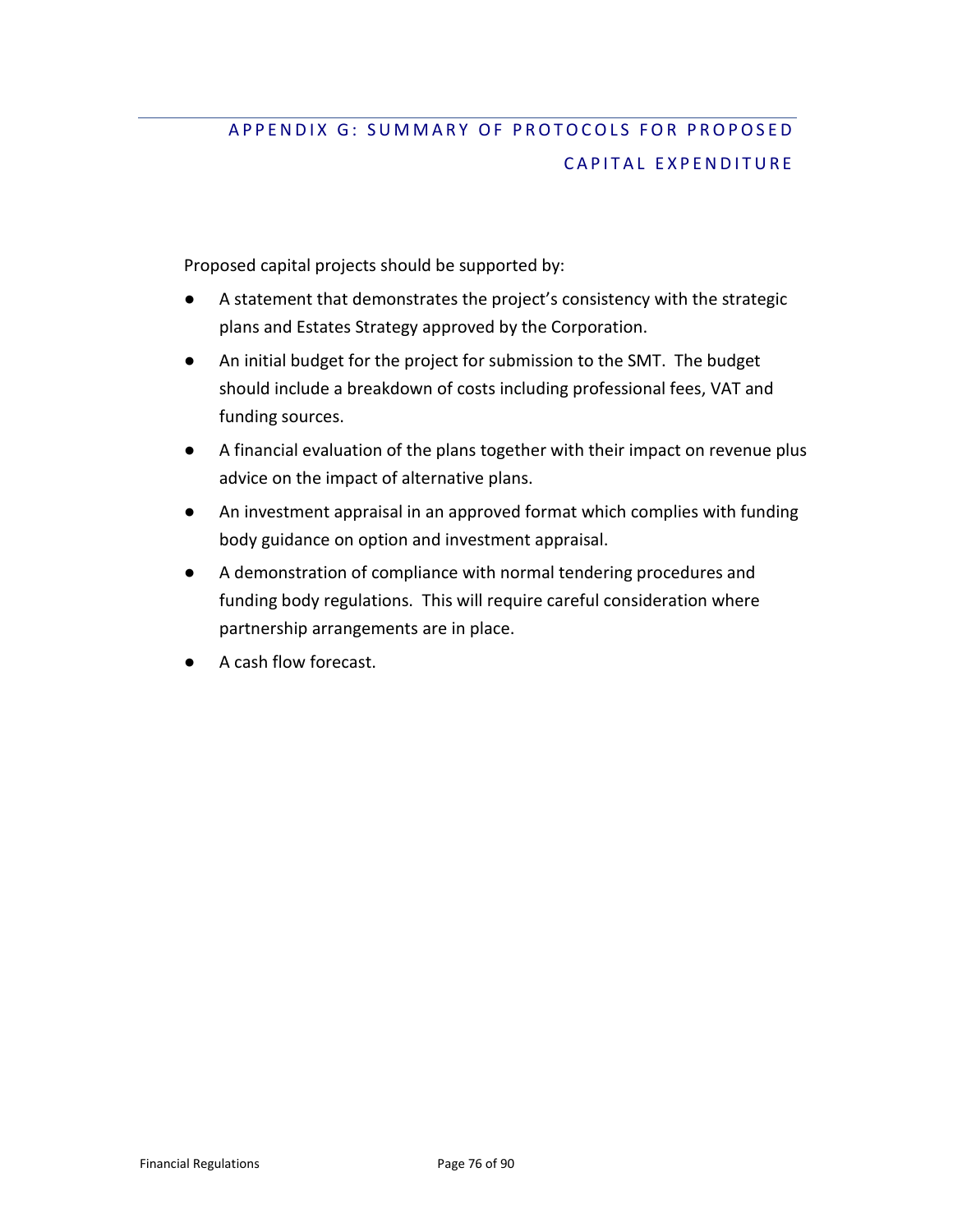# APPENDIX H: SUMMARY OF PROTOCOLS FOR PROPOSED MAJOR DEVELOPMENTS

The proposal should be supported by a business plan for three years which sets out:

- a demonstration of the proposal's consistency with the strategic plans approved by the Corporation and with the college's powers under current legislation
- details of the market need and the assumptions (based on reference data) of the level of business available
- details of the business and what product or service will be delivered
- an outline plan for promoting the business to the identified market and achieving planned levels of business
- details of the staff required to deliver, promote and manage the business, together with any re-skilling or recruitment issues
- details of any premises and other resources required
- a financial evaluation of the proposal together with its impact on revenue and surplus, plus advice on the impact of possible alternative plans and sensitivity analyses in respect of key assumptions
- contingency plans for managing adverse sensitivities
- consideration of taxation and other legislative or regulatory issues
- a three-year financial forecast for the proposal including a monthly cash flow forecast and details of the impact on the college cash flow forecast for the financial years in question.

More detail on these protocols can be found the college's Financial Procedures.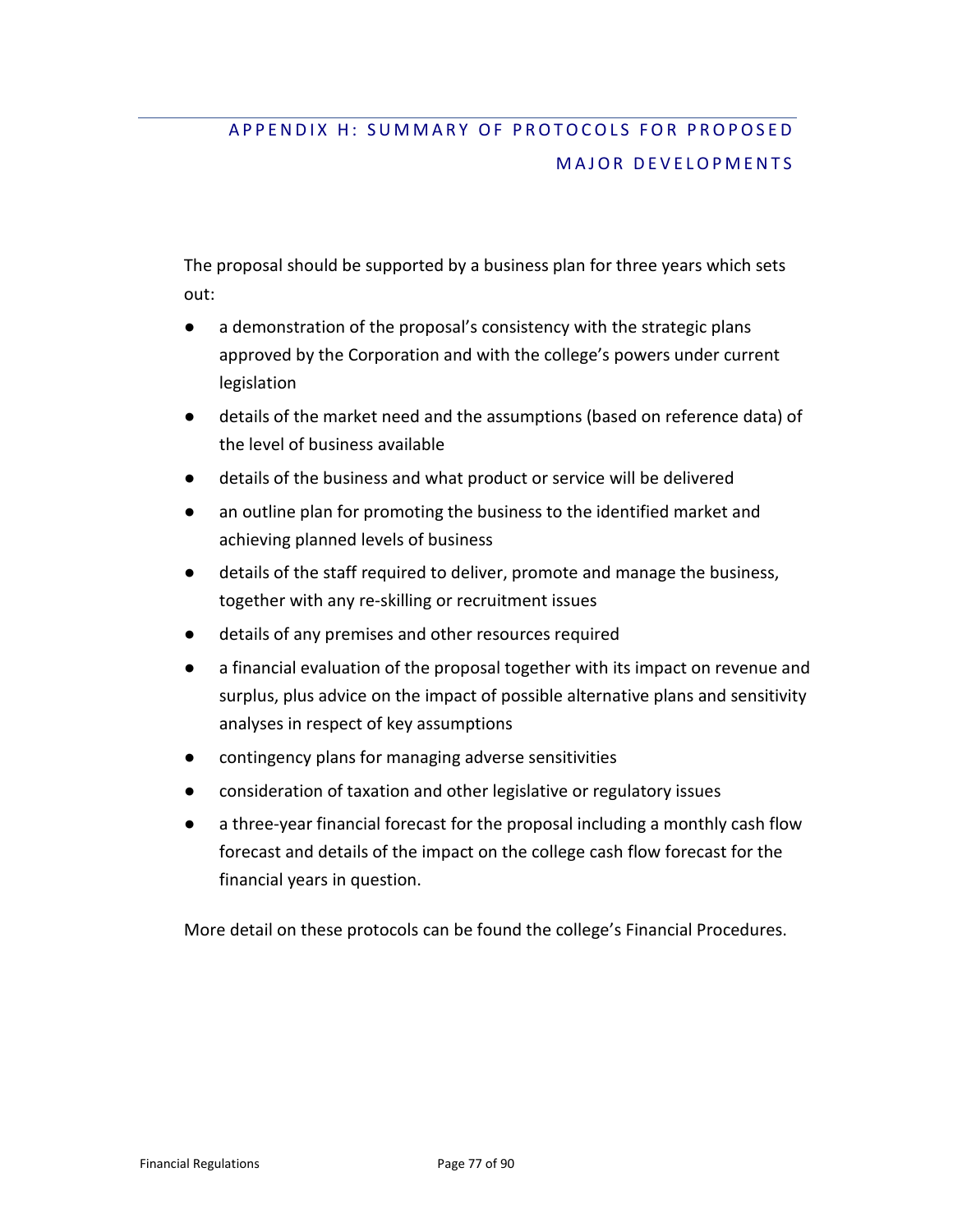# APPENDIX I: INTERNAL AUDIT RESPONSIBILITIES

# **AS ADVISED BY THE ESFA**

Internal auditors will be required to adopt the Government Internal Audit Standards (GIAS).

The prime responsibility of the Internal Audit service is to provide the Corporation with assurance on the adequacy and effectiveness of the risk management, control and governance processes. Responsibility for risk management, control and governance processes remains fully with management, who should recognise that internal audit can only provide 'reasonable assurance' and cannot provide any guarantee against material errors, loss or fraud. Internal audit also plays a valuable role in helping management to improve systems of risk management, control and governance processes and so to reduce the potential effects of any significant risks faced by the college. Risk assessment provides the opportunity for internal audit work to be efficient and focused. It does not necessarily imply that internal audit activity has to be increased.

Internal audit can also provide independent and objective consultancy advice specifically to help management improve the risk management, control and governance processes. In such circumstances, internal auditors apply their professional skills in a systematic and disciplined way to contribute to the achievement of corporate objectives. Such advisory work contributes to the opinion that internal audit provides on the overall adequacy and effectiveness of risk management, control and governance processes.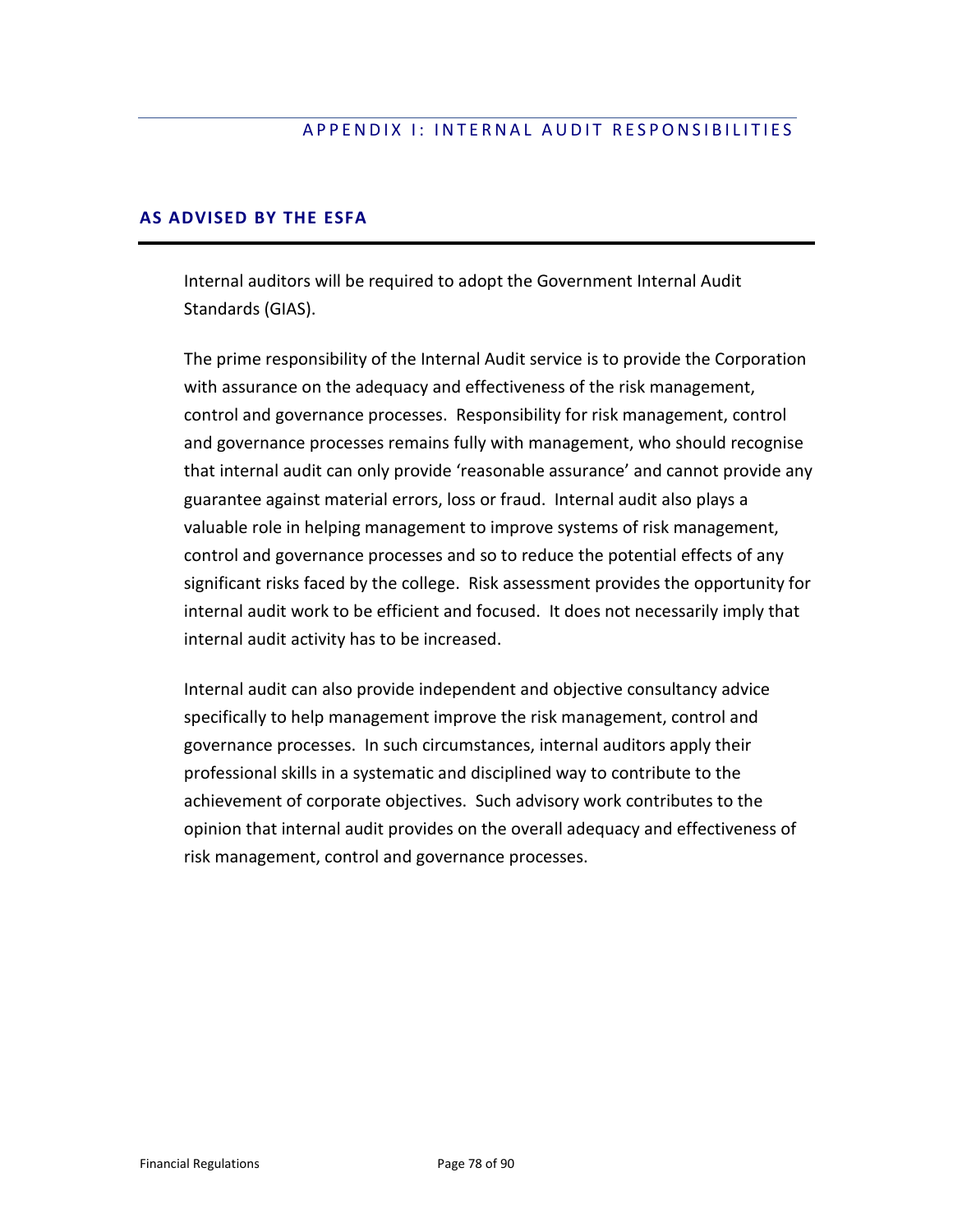# APPENDIX J: FRAUD RESPONSE PLAN

# **PURPOSE**

- **1** The purpose of this plan is to define authority levels, responsibilities for action and reporting lines in the event of a suspected fraud or irregularity. The use of the plan should enable the college to:
	- prevent further loss
	- establish and secure evidence necessary for criminal and disciplinary action
	- notify the funding body, if the circumstances are covered by the mandatory requirements of the audit code of practice
	- recover losses
	- punish the culprits
	- deal with requests for references for employees disciplined or prosecuted for fraud
	- review the reasons for the incident, the measures taken to prevent a recurrence, and any action needed to strengthen future responses to fraud
	- keep all personnel with a need to know suitably informed about the incident and the college's response
	- inform the police
	- assign responsibility for investigating the incident
	- establish circumstances in which external specialists should be involved
	- establish lines of communication with the police.

# **INITIATING ACTION**

**2** All actual or suspected incidents should be reported without delay to the Assistant Principal Resources & Finance or the Chair of the Audit Committee. The Assistant Principal Resources & Finance or Chair of Audit should, within 24 hours, hold a meeting of the following project group to decide on the initial response: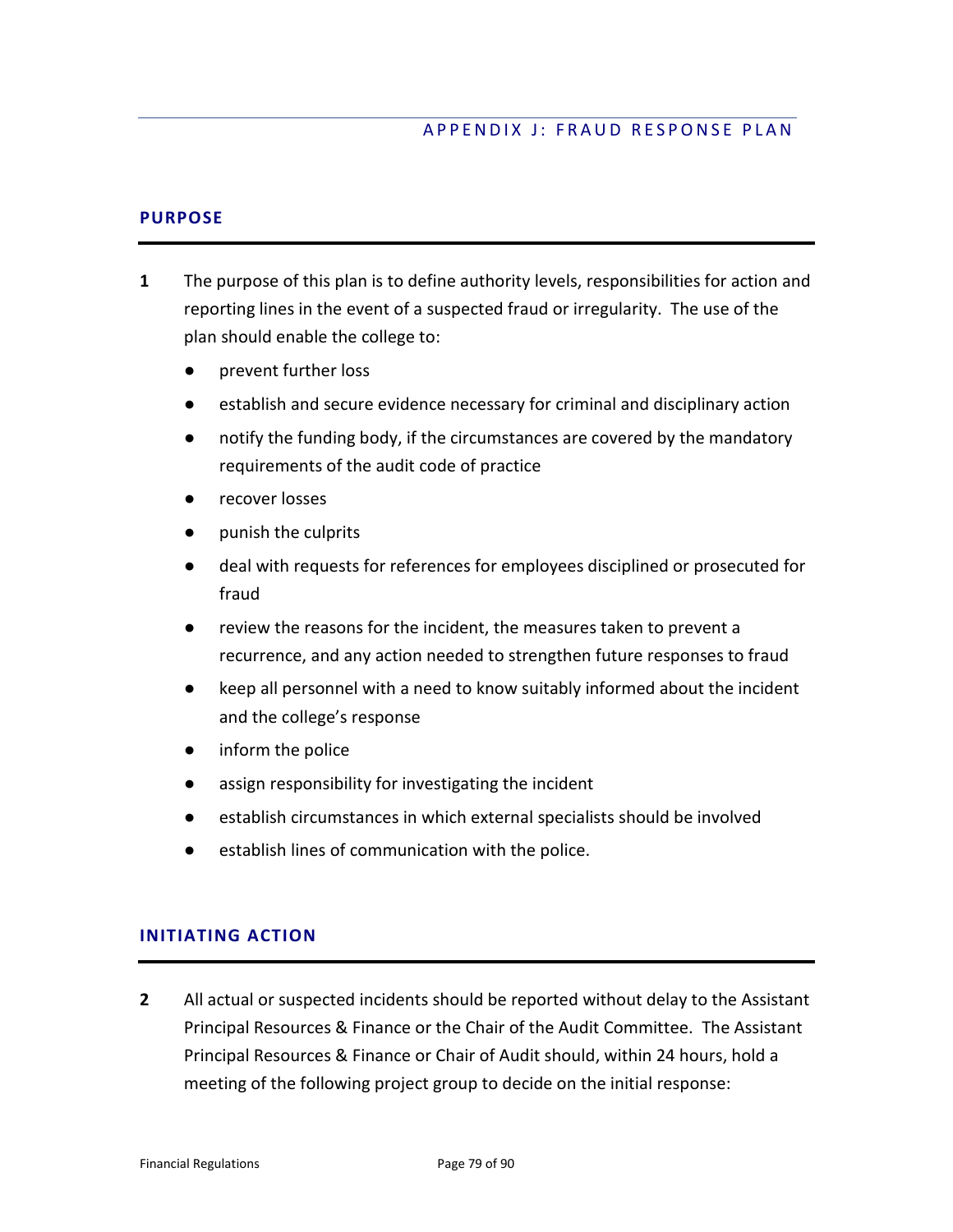- Assistant Principal Resources & Finance
- the Chair of Audit
- **<sup>3</sup>** The project group will decide on the action to be taken. This will normally be an investigation, led by the Assistant Principal Resources & Finance

The decision by the project group to initiate a special investigation shall constitute authority to internal audit to use time provided in the internal audit plan for special investigations, or contingency time, or to switch internal audit resources from planned audits.

# **PREVENTION OF FURTHER LOSS**

- **4** Where initial investigation provides reasonable grounds for suspecting a member or members of staff of fraud, the project group will decide how to prevent further loss. This may require the suspension, with or without pay, of the suspects. It may be necessary to plan the timing of suspension to prevent the suspects from destroying or removing evidence that may be needed to support disciplinary or criminal action.
- **5** In these circumstances, the suspect(s) should be approached unannounced. They should be supervised at all times before leaving the college's premises. They should be allowed to collect personal property under supervision, but should not be able to remove any property belonging to the college. Any security passes and keys to premises, offices and furniture should be returned.
- **6** Advice should be obtained on the best means of denying access to the college while suspects remain suspended (for example, by changing locks and informing security staff not to admit the individuals to any part of the premises). Similarly, access permissions to the college's computer systems should be withdrawn without delay.
- 7 Internal audit shall consider whether it is necessary to investigate systems, other than that which has given rise to suspicion, through which the suspect may have had opportunities to misappropriate the college's assets.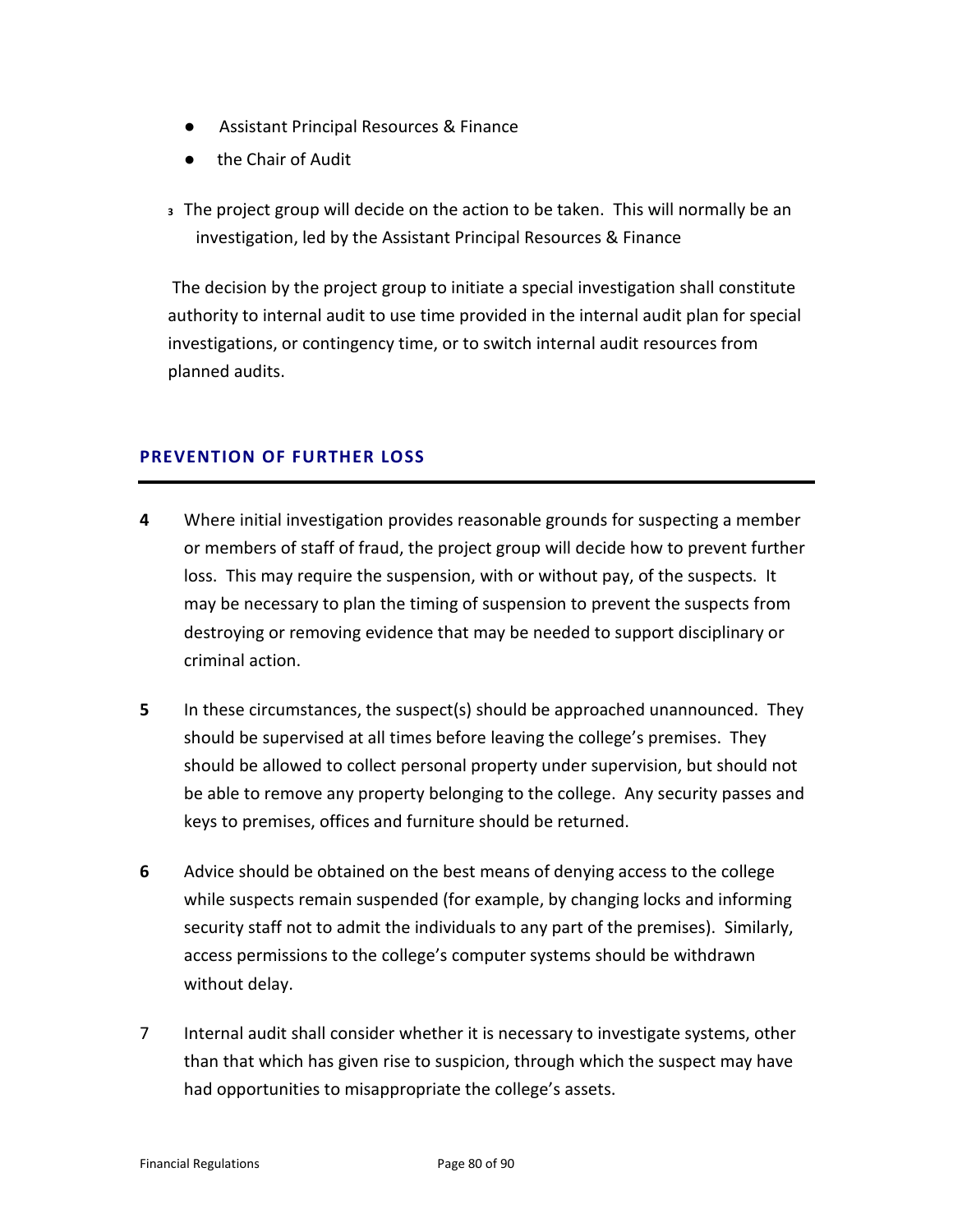# **ESTABLISHING AND SECURING EVIDENCE**

- **8** A major objective in any fraud investigation will be the punishment of the perpetrators, to act as a deterrent to other personnel. The college will follow disciplinary procedures against any member of staff who has committed fraud. The college will normally pursue the prosecution of any such individual.
- **9** Internal Audit will:
	- maintain familiarity with the college's disciplinary procedures, to ensure that evidence requirements will be met during any fraud investigation
	- establish and maintain contact with the police where appropriate
	- establish whether there is a need for audit staff to be trained in the evidence rules for interviews under the Police and Criminal Evidence Act
	- ensure that staff involved in fraud investigations are familiar with and follow rules on the admissibility of documentary and other evidence in criminal proceedings.

## **NOTIFYING THE FUNDING BODY**

**10** The circumstances in which the college must inform the funding body about actual or suspected frauds are detailed in the funding body's audit code of practice. The Principal is responsible for informing the funding body of any such incidents.

## **RECOVERY OF LOSSES**

- **11** Recovering losses is a major objective of any fraud investigation. Internal audit shall ensure that in all fraud investigations, the amount of any loss will be quantified. Repayment of losses should be sought in all cases.
- **12** Where the loss is substantial, legal advice should be obtained without delay about the need to freeze the suspect's assets through the court, pending conclusion of the investigation. Legal advice should also be obtained about prospects for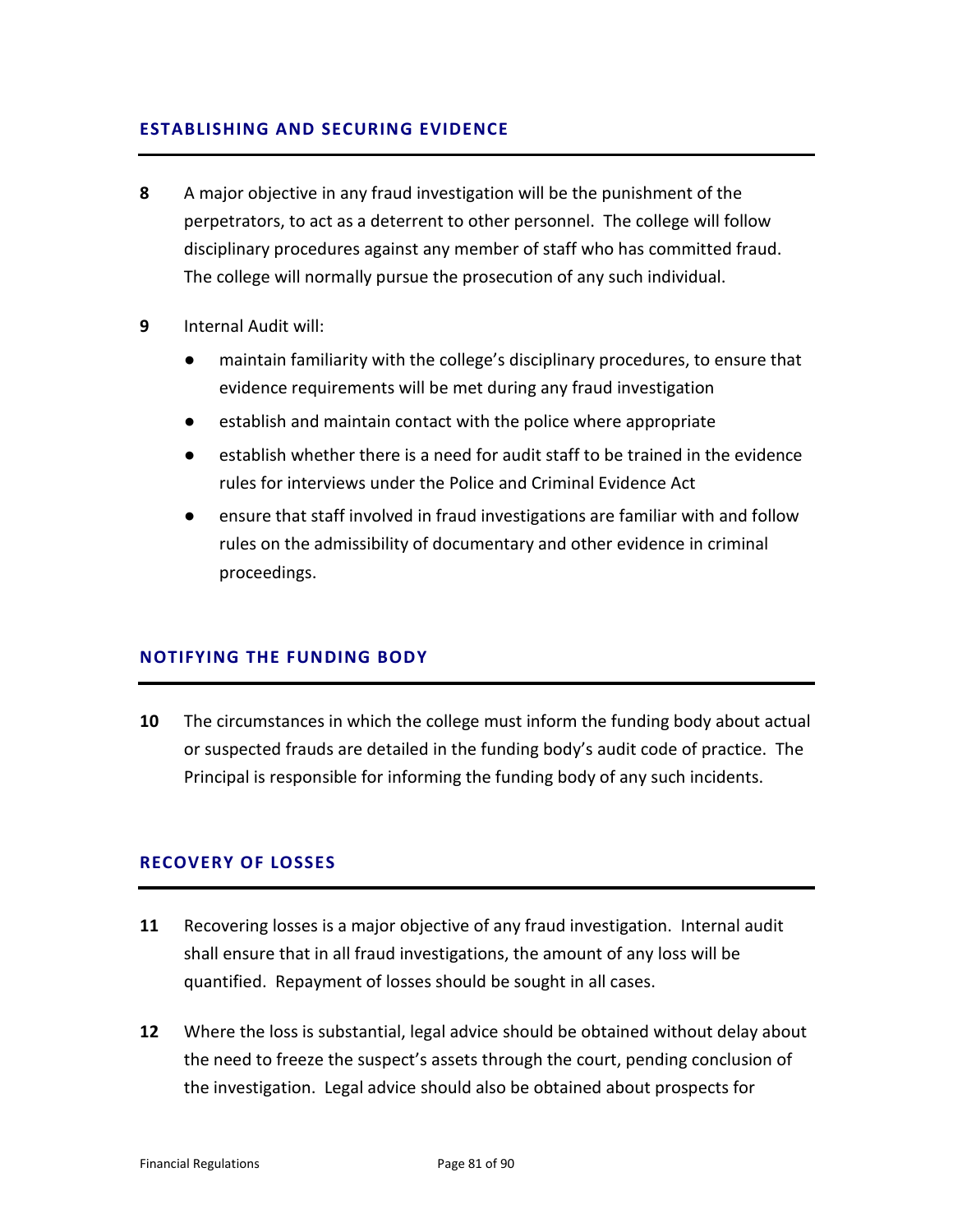recovering losses through the civil court, where the perpetrator refuses repayment. The college would normally expect to recover costs in addition to losses.

#### **REFERENCES FOR EMPLOYEES DISCIPLINED OR PROSECUTED FOR FRAUD**

**13** The staff handbook includes a requirement that any request for a reference for a member of staff who has been disciplined or prosecuted for fraud shall be referred to the Principal or a member of the Senior Management Team as designated by them. The Principal or a member of the Senior Management Team as designated by them shall prepare any answer to a request for a reference having regard to employment law.

# **REPORTING TO GOVERNORS**

- **14** Any incident matching the criteria in the funding body's audit code of practice (as in paragraph 10 above) shall be reported without delay by the Principal to the Chairs' of both the Corporation and the Audit Committee.
- **15** Any variation from the approved fraud response plan, together with reasons for the variation, shall be reported promptly to the Chairs' of both the Corporation and the Audit Committee.
- **16** On completion of a special investigation, a written report shall be submitted to the Audit Committee containing:
	- a description of the incident, including the value of any loss, the people involved, and the means of perpetrating the fraud
	- the measures taken to prevent a recurrence
	- any action needed to strengthen future responses to fraud, with a follow-up report on whether or not the actions have been taken.

This report will normally be prepared by Internal Audit.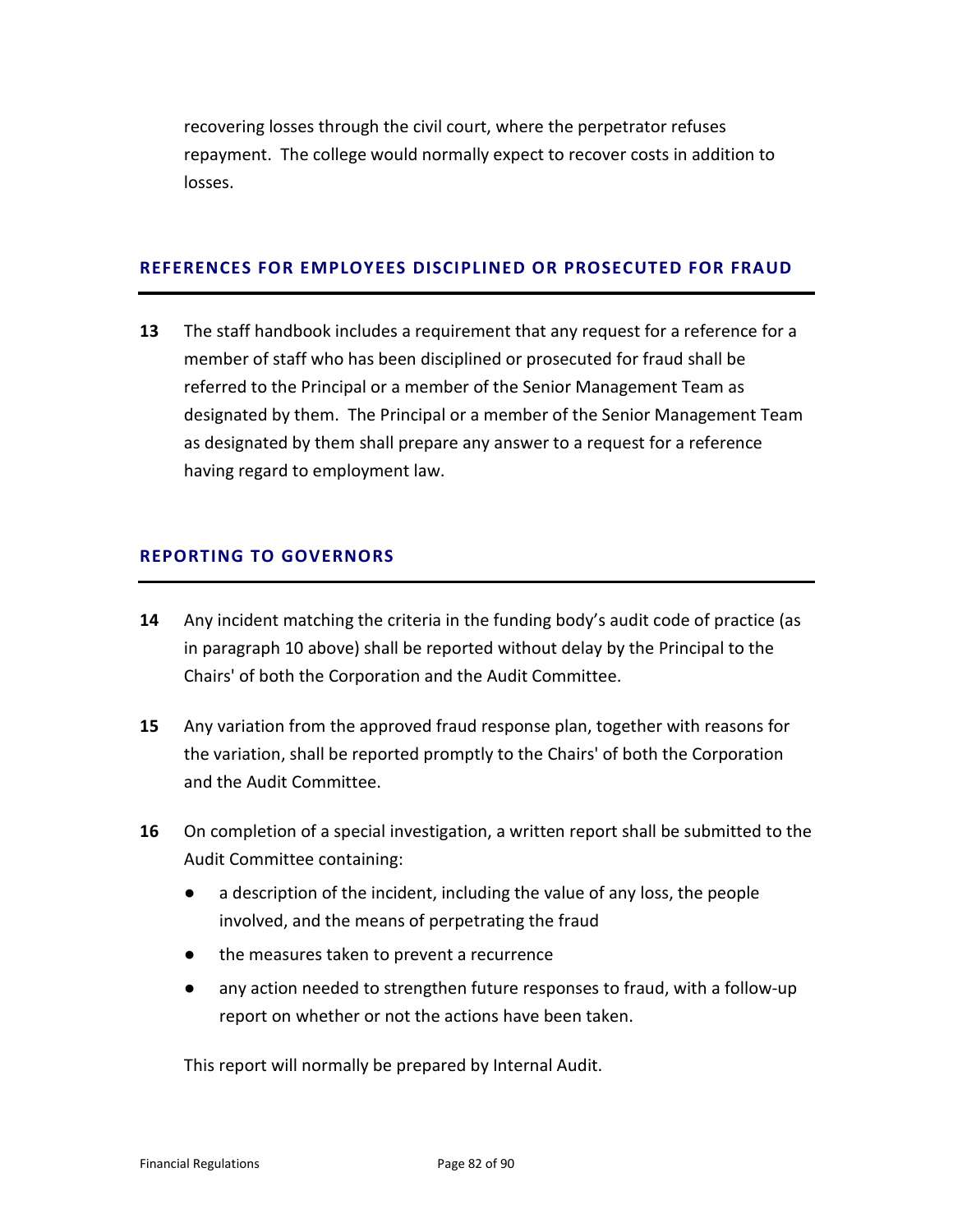# **REPORTING LINES**

- **17** The project group shall provide a confidential report to the Chair of the Corporation, the Chair of the Audit Committee, the Principal and the external audit partner at least monthly, unless the report recipients request a lesser frequency. The scope of the report shall include:
	- quantification of losses
	- progress with recovery action
	- progress with disciplinary action
	- progress with criminal action
	- estimate of resources required to conclude the investigation
	- actions taken to prevent and detect similar incidents.

# **RESPONSIBILITY FOR INVESTIGATION**

- **18** All special investigations shall normally be led by internal audit. Special investigations shall not be undertaken by management, although management should co-operate with requests for assistance from internal audit.
- **19** Some special investigations may require the use of technical expertise which internal audit does not possess. In these circumstances, the project group may approve the appointment of external specialists to lead or contribute to the special investigation.

# **REVIEW OF FRAUD RESPONSE PLAN**

**20** This plan will be reviewed for fitness of purpose at least annually or after each use. Any need for change will be reported to the Audit Committee for approval.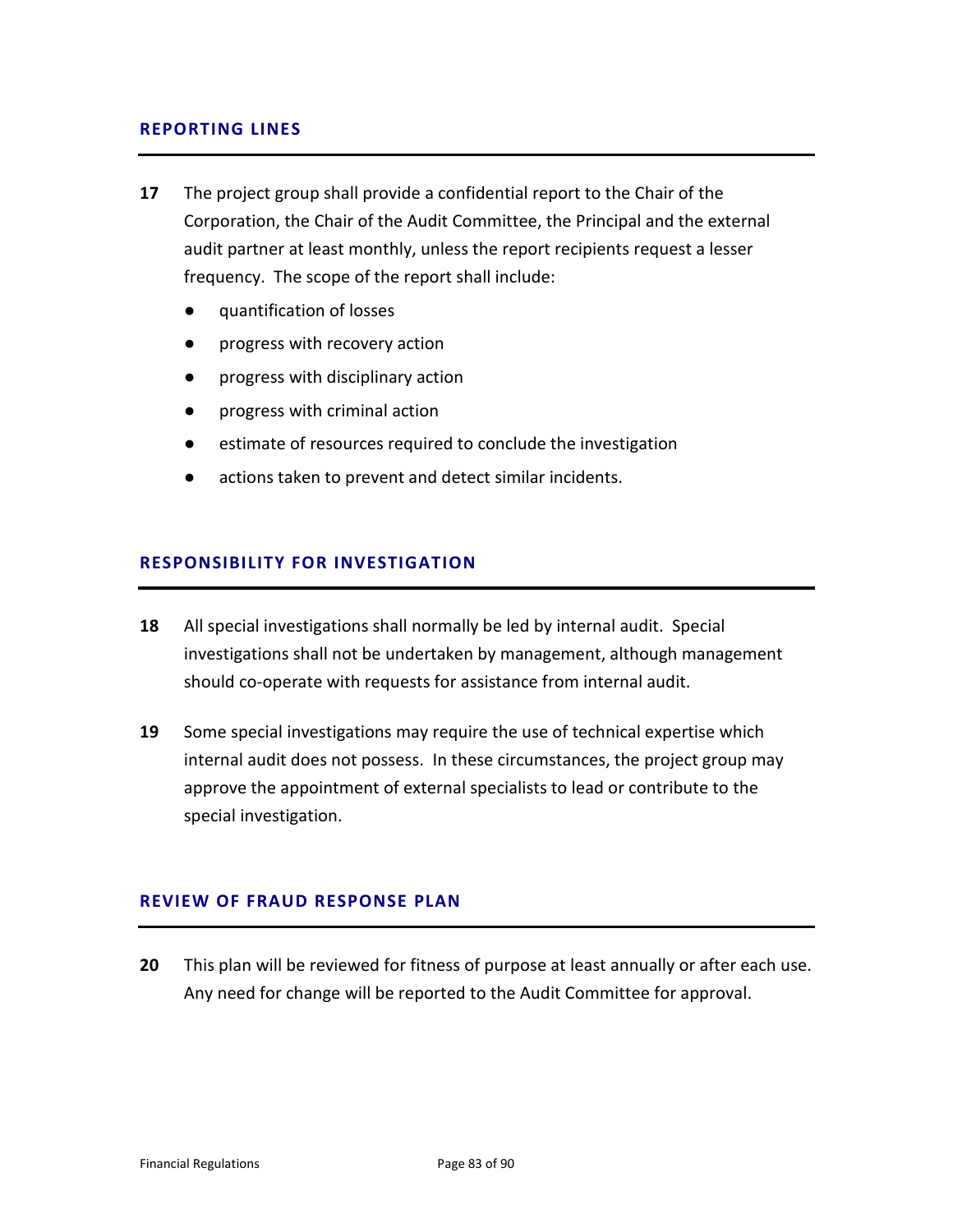# APPENDIX K: ANTI FRAUD CHECKLIST FOR POST-16 PROVIDERS

# Annex D: Anti-fraud checklist for post-16 providers

Fraud occurs in every sector and providers need to be aware of the potential

for it to occur. The 10 questions below are intended to help providers review their arrangements for preventing, detecting and dealing with fraud should it occur. Arrangements will vary according to the size, structure and complexity of the provider.

- 1. Are directors / governors / trustees, accounting officer (if applicable) and chief financial officer (or equivalent) aware of the risk of fraud and their responsibilities about fraud?
- 2. Does the provider have a regularly reviewed counter fraud strategy, fraud risk assessment processes and a fraud response plan?
- 3. Has the provider established systems and processes to respond quickly and effectively into allegations of suspected fraud, and responding to actual fraud when it arises?

#### **Summary**

Responsibility and accountability embedded in the structure

Adopting a risk-based approach and a focus on prevention

Realistic approach to resources supporting counter fraud

Audit committee engagement

Assurance sought on effectiveness of counter fraud arrangements

- 4. Does the provider engender an anti-fraud culture throughout the organisation, for example: a clear statement of commitment to ethical behaviour; fraud champion; focus on prevention; sound financial regulations (including segregation of duties); recruitment; disciplinary procedures; screening; training and induction?
- 5. Is fraud risk included within the remit of the provider's audit committee?
- 6. Is fraud risk considered within the provider's risk management process?
- 7. Does the provider have regularly reviewed policies on whistleblowing, declarations of interest and receipt of gifts and hospitality?
- 8. Is it clear how and to whom suspicions of fraud in the organisation or subcontractors should be reported, both within the provider, and externally (e.g. Action Fraud, external auditors, regulators, ESFA as necessary)?
- 9. Does the provider periodically evaluate the effectiveness of anti-fraud measures in reducing fraud?
- 10. Does the provider undertake 'lessons learned' exercises when suspected or actual fraud has taken place?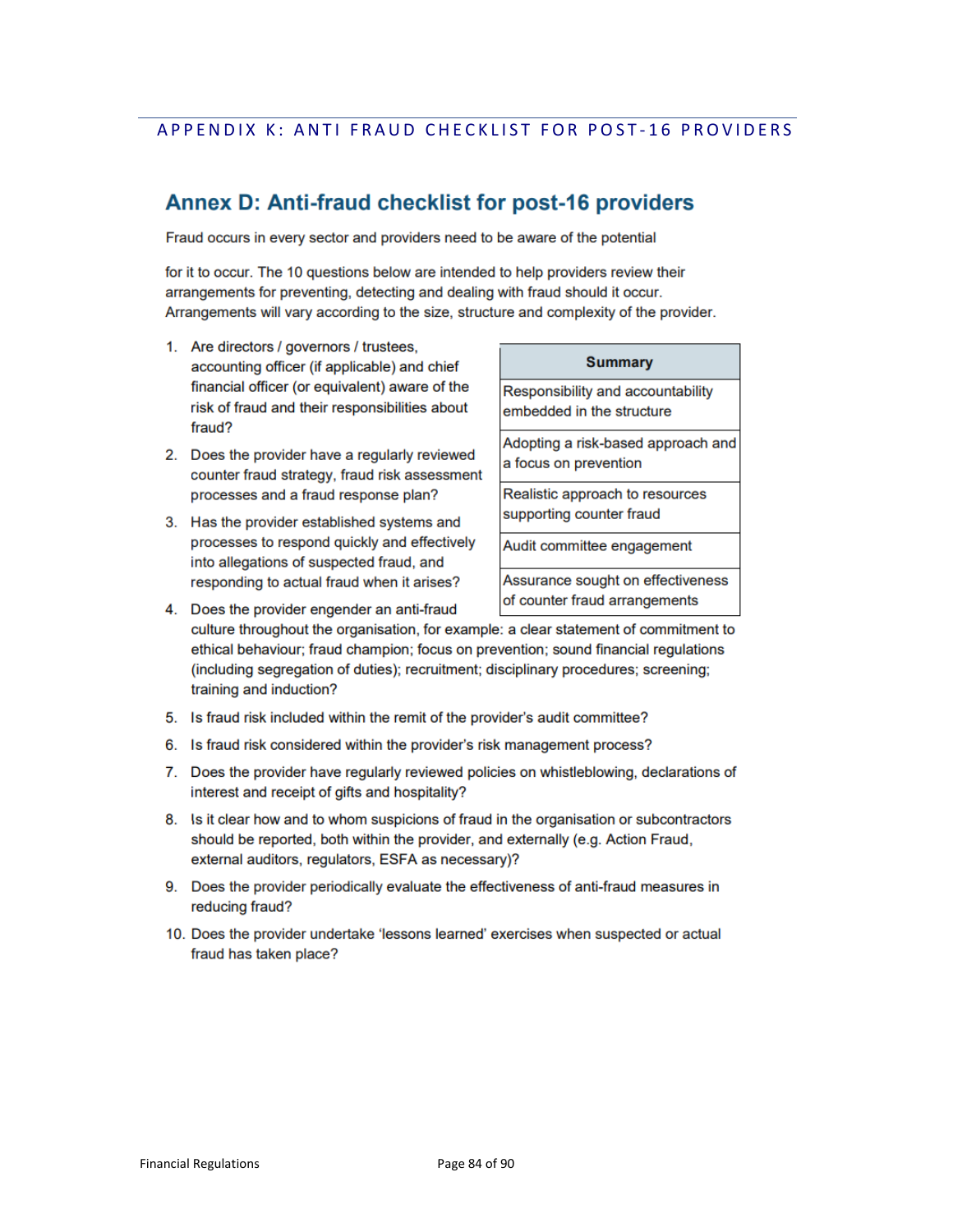# APPENDIX L: CONDITIONS OF CONTRACT FOR THE PURCHASE OF GOODS

# **LIST OF HEADINGS**

- interpretation
- variation of conditions
- specification
- identification of goods
- packaging
- containers and pallets
- forms
- delivery
- property and risk
- rejection of goods
- default by contractor
- force majeure
- price and payment
- indemnity
- insurance
- transfer and sub-contracting
- patents, etc
- confidentiality
- inducements to purchase
- insolvency
- publicity
- law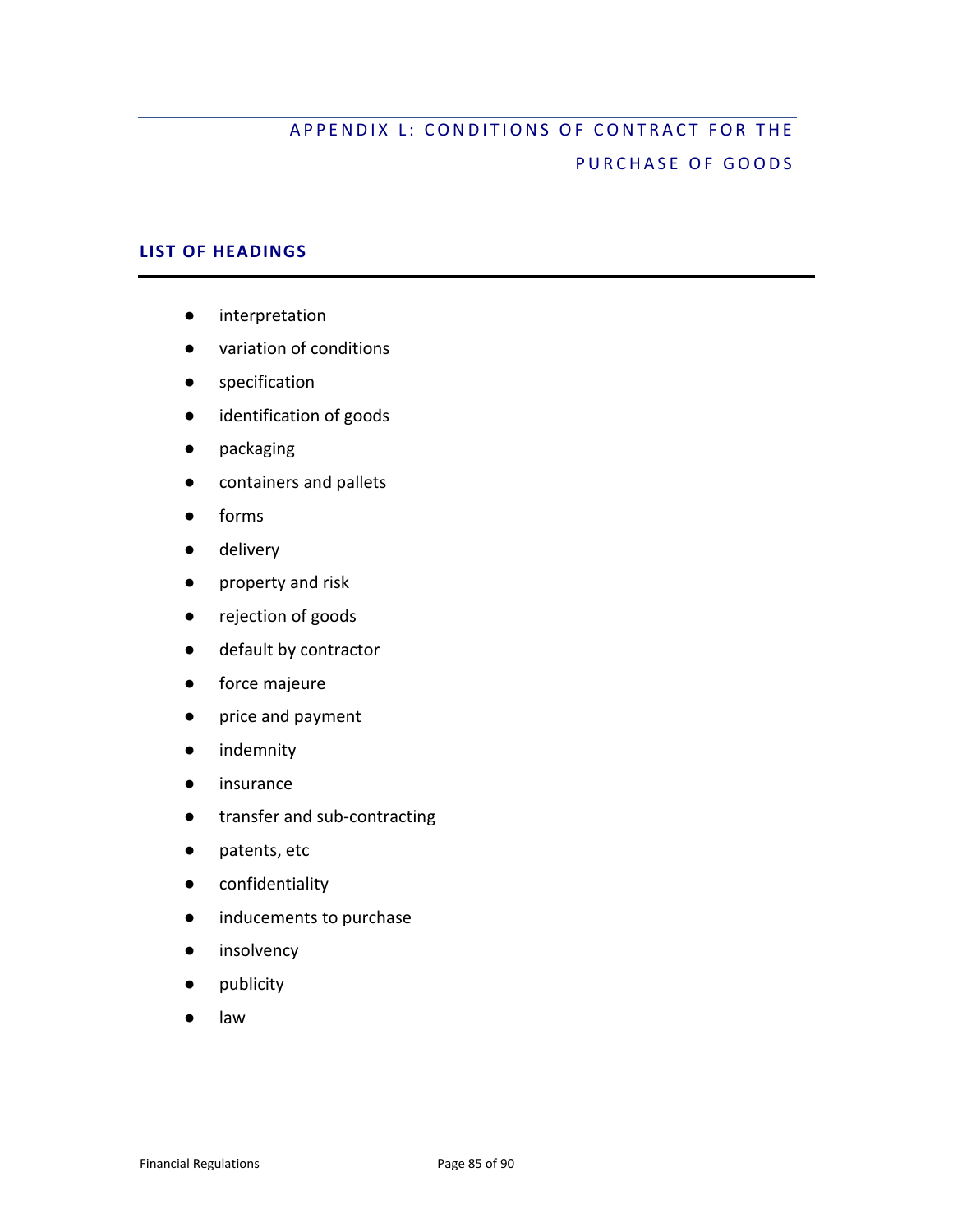# APPENDIX M : MAIN POINTS INCLUDED IN THE COLLEGE 'S CODE OF TENDERING PRACTICE

- Duty to comply by the college's staff.
- EU directives to be complied with.
- Competitive tendering procedure, which will:
	- ensure fairness of competition
	- ensure that companies invited to tender are financially and technically able to meet the college's requirements
	- indicate the terms of the contract
	- outline the appropriate British standards to be complied with.
- Quotation procedure, which will indicate:
	- the minimum number of firms that should be expected to provide quotations
	- the terms by which the contractors will be paid
	- the national requirements concerning good practice that should be followed.
- Submission of tenders (e.g. time, date, etc). All tenders are to be addressed to the Clerk to the Governors or Assistant Principal Resources & Finance (Special arrangements may exist for capital build projects).

The Clerk of the Governors and the Assistant Principal Resources & Finance (or such other senior officers as the tender procedures shall specify) are to be present at all Tender Opening. Tenders are to be recorded in the Tender Register and the record signed by all persons present. The register should be kept by the Assistant Principal Resources & Finance.

- Receipt and safe custody of tenders and records. Original Tender documents are to be retained by the Assistant Principal Resources & Finance
- Admissibility and acceptance of tenders. Tenders received after the date and time requested should normally be returned unopened.
- Acceptance of tenders/quotations.
- Justification of acceptance of tenders not at the lowest price.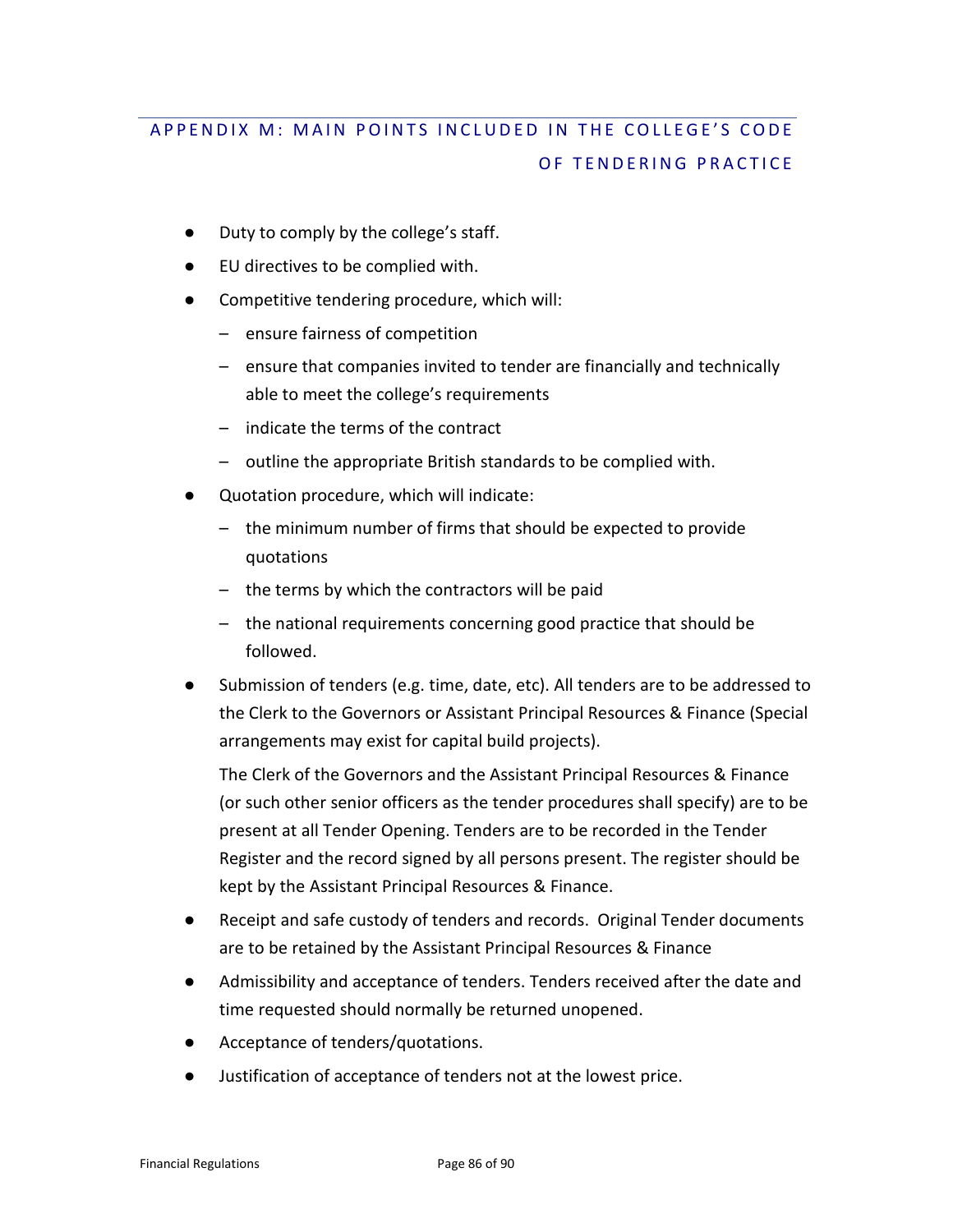# APPENDIX N: SALE OF SCRAP MATERIALS AND STOCK

Policy for the sale of scrap

#### **1.1 Context and scope of the policy**

The policy refers to any scrap that is generated at any location that forms part of the College campus. Any scrap which is the property of The Isle of Wight College that is generated away from these locations may be subject to a separately agreed arrangement.

## **1.1.1 What is meant by scrap**

The word scrap refers to any material that is generated from curriculum activity, building activity, repair or maintenance activity that cannot feasibly be stored or reused. Scrap does not reference items of equipment that have been procured through capital expenditure or other equipment that has a purchase value of less than £500. Disposal of these items is covered through separate procedure and practice such as the completion of an asset disposal form. If in any doubt an asset disposal form should be completed. Scrap may refer to disposal of consumables where a value may be attributed such as material for use as rags.

# **1.1.2 Types of scrap**

Scrap may be place in one of two categories, materials that have no scrap value or materials that have a scrap value. If in doubt the matter must be referred to the Head of Department who will determine a value through consultation or advertisement if it is felt the income from the scrap will be greater than the expenditure, for example in the case of bricks that cannot be reused in the curriculum. The determination of what is scrap should be carried out in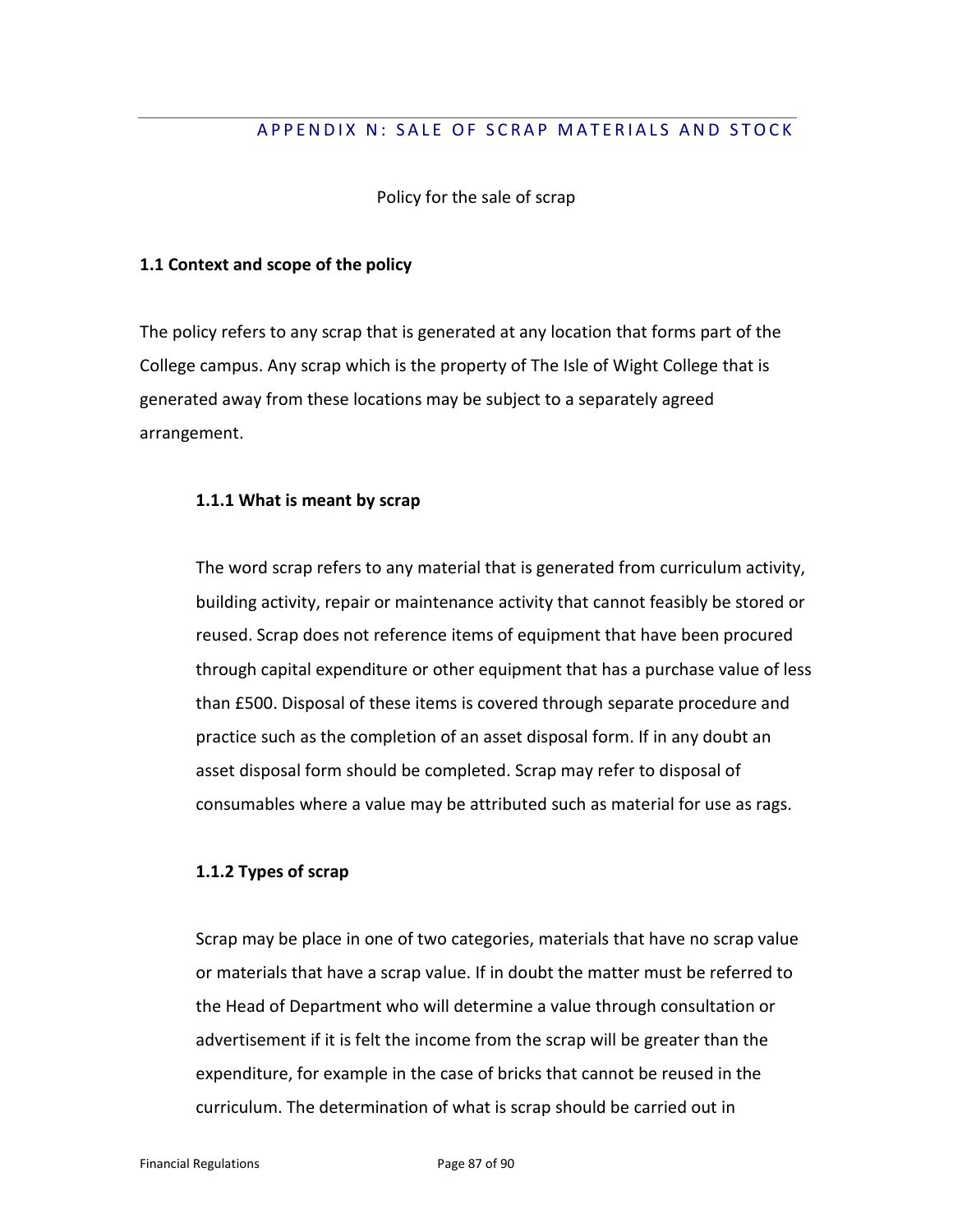agreement with section teams, for example wood may be considered scrap if it does not exceed a certain length. This sub policy should be clearly documented.

## **2.1 Storage of scrap**

#### **2.1.1 Scrap with no value**

In the case of scrap that is deemed to have no value skips are provided for the storage of specific materials in the vicinity of J block and CECAMM, for example wood, metal, and rubble that is suitable for use elsewhere. At no time should items deemed as scrap be left in the vicinity of the skips, all items should be placed in the skips. If this is not feasible separate arrangements for disposal should be made or the item broken up until it fits in the skip, for example in the case of roof joists.

#### **2.1.2 Scrap with value**

In the case of scrap that is deemed to have a value which is monetary or otherwise separate containers will be provided and the scrap should be stored within the college buildings in a secure location. Scrap should be stored within the containers to a satisfactory level i.e. not overflowing.

## **3.1 Removal of scrap**

The authorisation to allow for the emptying of skips may only be approved by the Campus Health & Safety Manager. In the absence of this manager, this may only be approved by the Management Accountant. Under no circumstances should skips be emptied unless authorization has been obtained as detailed here.

Scrap that has no value will be removed by companies contracted through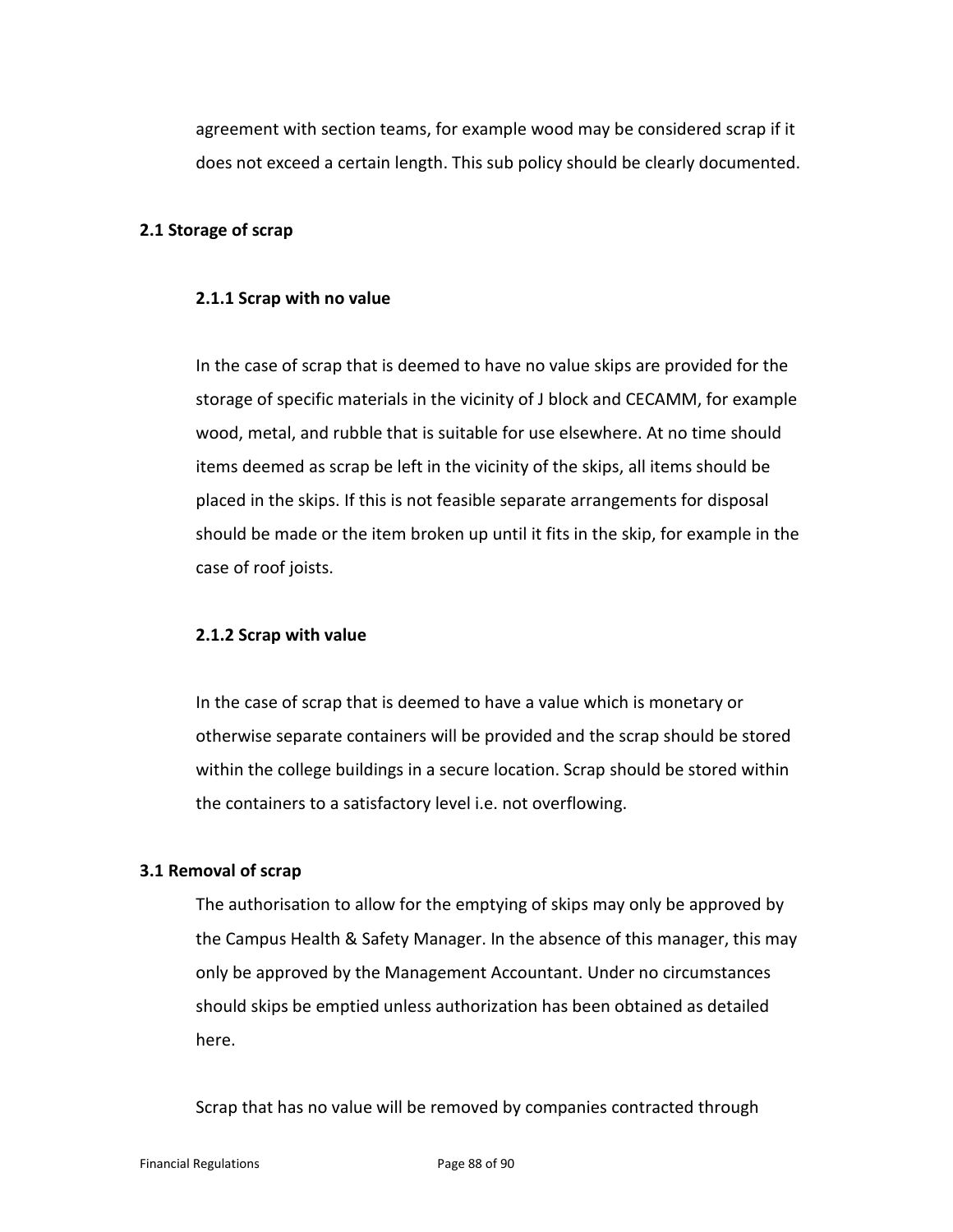Central Facilities. This will be carried out in a timely fashion and skips will not be allowed to overflow. In the event any individual considers that the skips are full the facility team will be informed directly by email and will organise the replacement of the skip.

Sales of scrap items to employees may be undertaken only if agreement has been received from the Principal. The process of selling the scrap will be agreed with the Assistant Principal Resources & Finance before any sales are undertaken.

Scrap that has a value will be removed by companies that have been predetermined by the Head of Department or Head of Facilities on a time and date that is convenient to the Section. Designated persons within the Section will arrange for the removal of the scrap in a timely fashion. At no time will scrap with a value or otherwise be removed from college premises using private vehicles. Scrap will only be removed from college premises in college vehicles with the consent of the Head of Facilities.

# **4.1 Payment for scrap**

## **4.1.1 Scrap with no pre-determined value**

In the event that scrap with no expected value has a combined value such as the metal skip monies will be used to off set the collection cost. This will be evident and auditable through credit notes provided to The Isle of Wight College by the service provider.

## **4.1.2 Scrap with a pre-determined value**

Upon collection of the scrap the service provider will issue a purchase order or